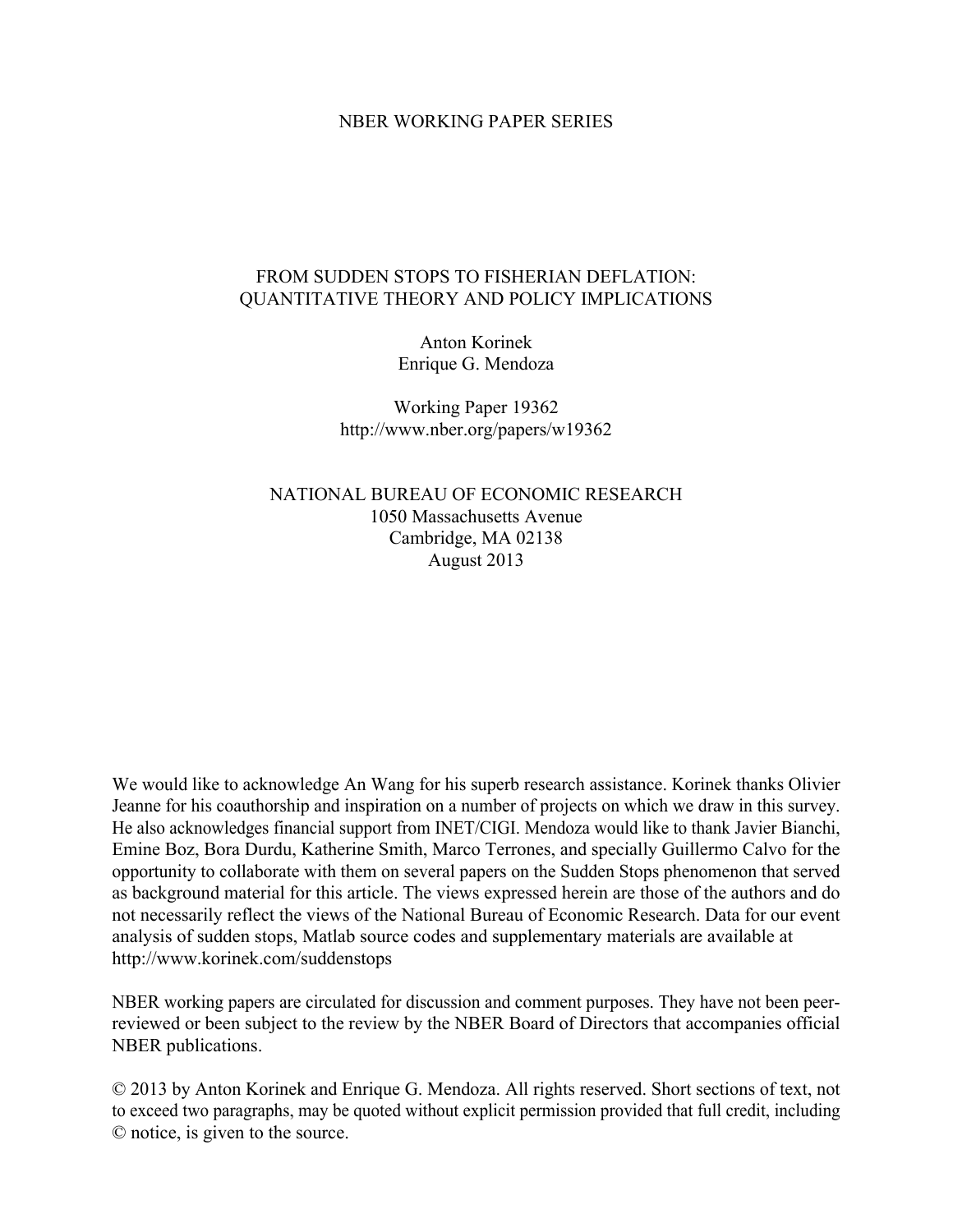From Sudden Stops to Fisherian Deflation: Quantitative Theory and Policy Implications Anton Korinek and Enrique G. Mendoza NBER Working Paper No. 19362 August 2013 JEL No. E44,F34,F41

### **ABSTRACT**

The 1990s Sudden Stops in emerging markets were a harbinger for the 2008 global financial crisis. During Sudden Stops, countries lost access to credit, causing abrupt current account reversals, and suffered Great Recessions. This paper reviews a class of models that yields quantitative predictions consistent with these observations, based on an occasionally binding credit constraint that limits debt to a fraction of the market value of incomes or assets used as collateral. Sudden Stops are infrequent events nested within regular business cycles, and occur in response to standard shocks after periods of expansion increase leverage ratios sufficiently. When this happens, the Fisherian debt-deflation mechanism is set in motion, as lower asset or goods prices tighten further the constraint causing further deflation. This framework also embodies a pecuniary externality with important implications for macroprudential policy, because agents do not internalize how current borrowing decisions affect collateral values during future financial crises.

Anton Korinek Department of Economics Johns Hopkins University 440 Mergenthaler Hall 3400 N. Charles Street Baltimore, MD 21218 and NBER anton@korinek.com

Enrique G. Mendoza Department of Economics University of Pennsylvania 3718 Locust Walk Philadelphia, PA 19104 and NBER egme@sas.upenn.edu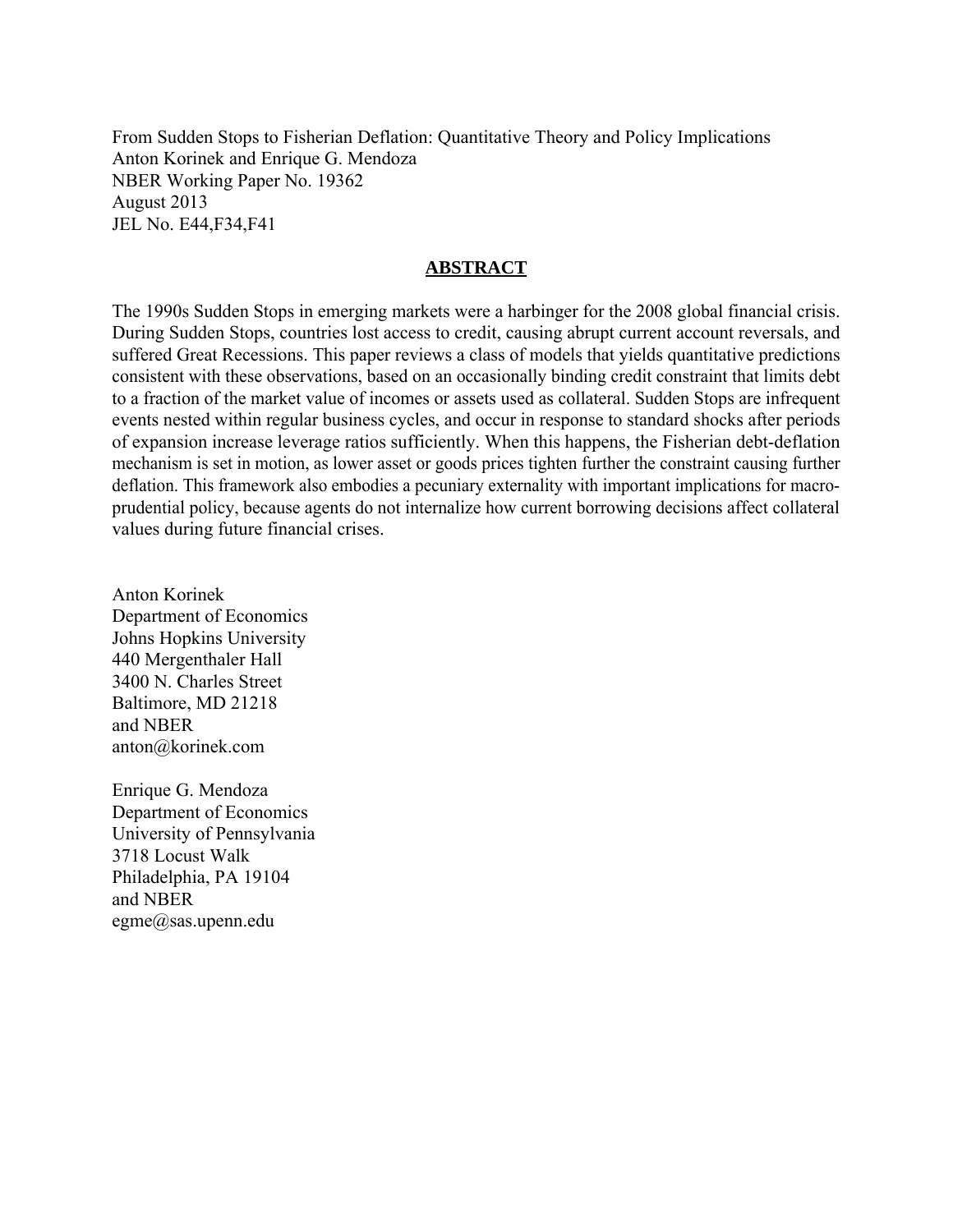# From Sudden Stops to Fisherian Deflation Quantitative Theory and Policy Implications

Anton Korinek<sup>†</sup> Enrique G. Mendoza<sup>‡</sup>

August 2013

#### Abstract

The 1990s Sudden Stops in emerging markets were a harbinger for the 2008 global Önancial crisis. During Sudden Stops, countries lost access to credit, causing abrupt current account reversals, and suffered Great Recessions. This paper reviews a class of models that yields quantitative predictions consistent with these observations, based on an occasionally binding credit constraint that limits debt to a fraction of the market value of incomes or assets used as collateral. Sudden Stops are infrequent events nested within regular business cycles, and occur in response to standard shocks after periods of expansion increase leverage ratios sufficiently. When this happens, the Fisherian debt-deáation mechanism is set in motion, as lower asset or goods prices tighten further the constraint causing further deflation. This framework also embodies a pecuniary externality with important implications for macro-prudential policy, because agents do not internalize how current borrowing decisions affect collateral values during future financial crises.

#### JEL Classification: F34, F41, E44

Keywords: sudden stops, financial crises, balance sheet effects, pecuniary externalities, macroprudential regulation

### 1 Introduction

From the surface, the debacle of the Mexican economy that began in December 20th of 1994 seemed a familiar event. Episodes of failed stabilization plans

We would like to acknowledge An Wang for his superb research assistance. Korinek thanks Olivier Jeanne for his coauthorship and inspiration on a number of pro jects on which we draw in this survey. He also acknowledges financial support from INET/CIGI. Mendoza would like to thank Javier Bianchi, Emine Boz, Bora Durdu, Katherine Smith, Marco Terrones, and specially Guillermo Calvo for the opportunity to collaborate with them on several papers on the Sudden Stops phenomenon that served as background material for this article. Data for our event analysis of sudden stops, Matlab source codes and supplementary materials are available at http://www.korinek.com/suddenstops

<sup>&</sup>lt;sup>†</sup>Department of Economics, Johns Hopkins University, Baltimore, Maryland 21218 and NBER, Cambridge, Massachusetts 02138; email: akorinek@jhu.edu

<sup>&</sup>lt;sup>‡</sup>Department of Economics, University of Pennsylvania, Philadelphia, Pennsylvania 19104 and NBER, Cambridge, Massachusetts 02138; email: egme@sas.upenn.edu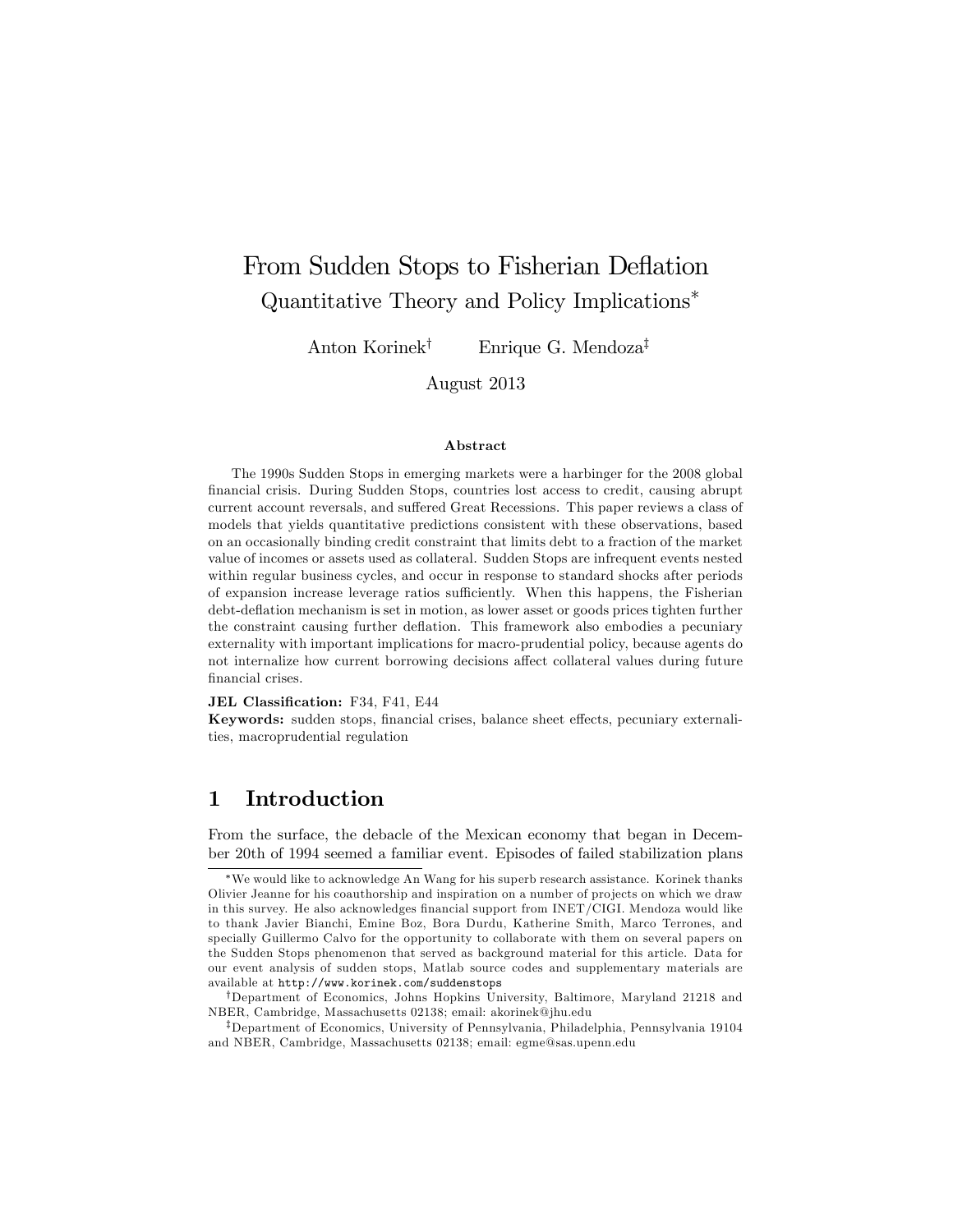anchored on managed exchange rate regimes abound in the annals of the developing world, and in Mexico in particular this was a recurrent event that had coincided with every presidential election since 1976. Yet, the 1994 Mexican crash was different. It was the beginning of a new era of financial instability in the newly-created global financial system. It was the first of a collection of similar events that swept through emerging markets wordlwide during the 1990s and that we now refer to as Sudden Stops.<sup>1</sup>

The defining characteristic of a Suddent Stop is a sharp reversal in external capital inflows, which is often measured by a sudden jump in the current account. At about the same time as the access to foreign financing is lost, or shortly after, the economies afflicted by Sudden Stops experience deep recessions, in many countries the largest since the Great Depression, sharp real depreciations and collapses in asset prices.<sup>2</sup> Moreover, Sudden Stops typically come in clusters: The 1994 Mexican Crash triggered a Sudden Stop in Argentina in  $1995 -$  this spillover effect is often referred to as the Tequila Effect. In 1997-98, the East Asian crisis engulfed Korea, Malaysia, Indonesia, Thailand, Singapore, Hong Kong and the Philippines, and before the 1990s were over there were Sudden Stops in emerging economies across the world in Bulgaria, Chile, Colombia, Ukraine, Ecuador, Morocco, Venezuela, Russia and Turkey.<sup>3</sup>

Academic research on Sudden Stops surged starting in the second half of the 1990s and led to many valuable contributions that aimed to connect the dots between the Önancial instability at the root of Sudden Stops and their disastrous macroeconomic consequences. Many of these contributions are collected in prestigious conference volumes and reviewed in related surveys.<sup>4</sup> They were also published in leading academic journals.<sup>5</sup> The central focus of research on Sudden Stops was precisely on the intersection of macroeconomics and finance, and especially on the connection between financial instability and macroeco-nomic collapse. This was at a time when much of modern macroeconomics was not paying attention to financial frictions and their potentially catastrophic consequences for the real economy. Moreover, many of the developments in theoretical analysis and quantitative tools produced by this literature are now

<sup>&</sup>lt;sup>1</sup>The term "Sudden Stop" was first used in this context in a paper by Dornbusch, Goldfa jn and Valdés (1995), inspired by an old bankers' adage.

<sup>&</sup>lt;sup>2</sup>Interestingly, nominal devaluations are not a necessary condition for Sudden Stops. In Argentina in 1995 and Hong Kong in 1998, the nominal exchange rate remained constant, yet the real exchange rate collapsed and deep recessions followed.

 $3$ Moreover, the 1998 Russian crash was followed by a sudden "flight to quality" in global capital markets, which caused the infamous collapse of hedge fund Long Term Capital Management. Conditions in capital markets in the United States worsened to the point that the Federal Reserve was forced into lowering interest rates to ease access to liquidity and brokering an arrangement for the orderly winding down of LTCM amongst its creditors.

<sup>&</sup>lt;sup>4</sup> See for example the symposia issues of the *Journal of International Economics* (1996, 2000) and 2006), the Journal of Money, Credit and Banking (2001), and the Journal of Economic Theory (2004), as well as the NBER conference volumes edited by Krugman (2000), Edwards and Frankel (2002), and Dooley and Frankel (2003).

<sup>5</sup> See e.g. Calvo and Mendoza (1996, 2000), Cole and Kehoe (2000), Caballero and Krishnamurty (2001, 2003, 2004), Chang and Velasco (2001), Kaminsky and Reinhart (1999), Martin and Rey (2006), Mendoza (2010).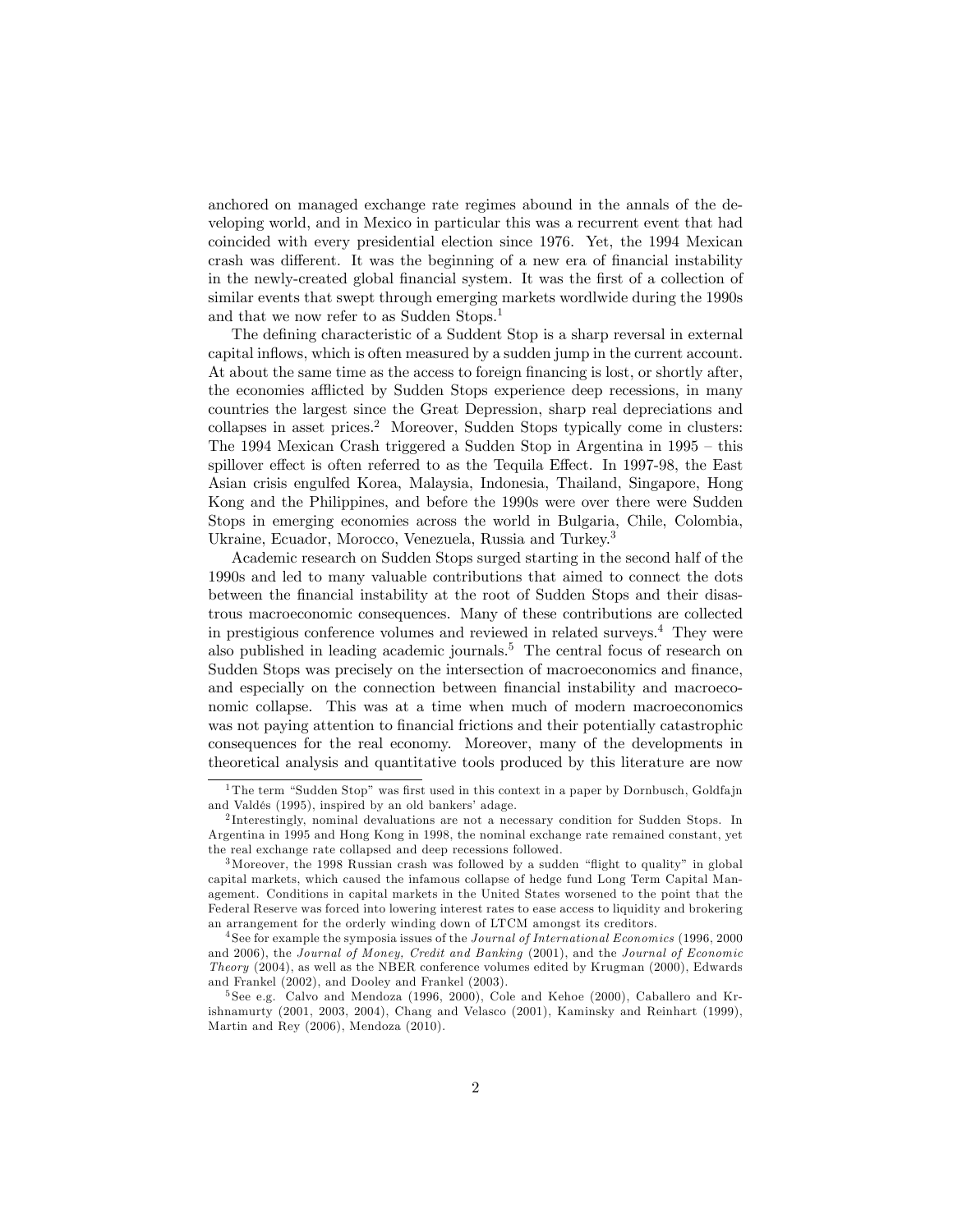

Figure 1: Financial amplification effects

serving as a key building block in the growing literature on the 2008 financial crash and the reinassance of the macro/finance field (see e.g. the handbook article by Gertler and Kiyotaki 2010).

In this paper, we first document the key stylized facts that characterize Sudden Stops and then provide an analytical review of one of the dominant modeling approaches in the literature that emerged as a framework capable of yielding both qualitative and quantitative predictions in line with those facts. This approach is based on occasionally binding collateral constraints that trigger a financial amplification mechanism similar to the debt deflation mechanism originally proposed in the pioneering work of Irving Fisher (1933). We start with a simple but general characterization of this Fisherian amplification mechanism and then discuss applications to Sudden Stops models that involve liability dollarization (i.e. debts denominated in different units than incomes and collateral), asset price deflation, and a full blown equilibrium business cycle model. Finally, we review the main policy implications that follow from this class of models, particularly for the design of macro-prudential financial regulation that is at the center of the new efforts to re-construct financial regulation in the aftermath of the 2008 crash.

Figure 1 illustrates the basic mechanics of financial amplification schematically: Assume an emerging economy that borrows from abroad subject to a collateral constraint. Since the current account is countercyclical, periods of expansion are also periods of leverage buildup. Hence, if at sufficiently high leverage ratios the collateral constraint becomes binding, it forces agents to reduce their spending, which lowers aggregate demand and leads to declines in real exchange rates, relative prices and asset prices. Since the value of collateral is tied to these relative prices, such declines tighten the collateral constraint and force agents to cut back further on spending, triggering a vicious circle of falling borrowing ability, falling spending, and collapsing exchange rates and asset prices.

The common thread of the applications of the Sudden Stops framework we study, and which distinguishes it from the rest of the literature, is the emphasis on studing the models' quantitative predictions using global, nonlinear numer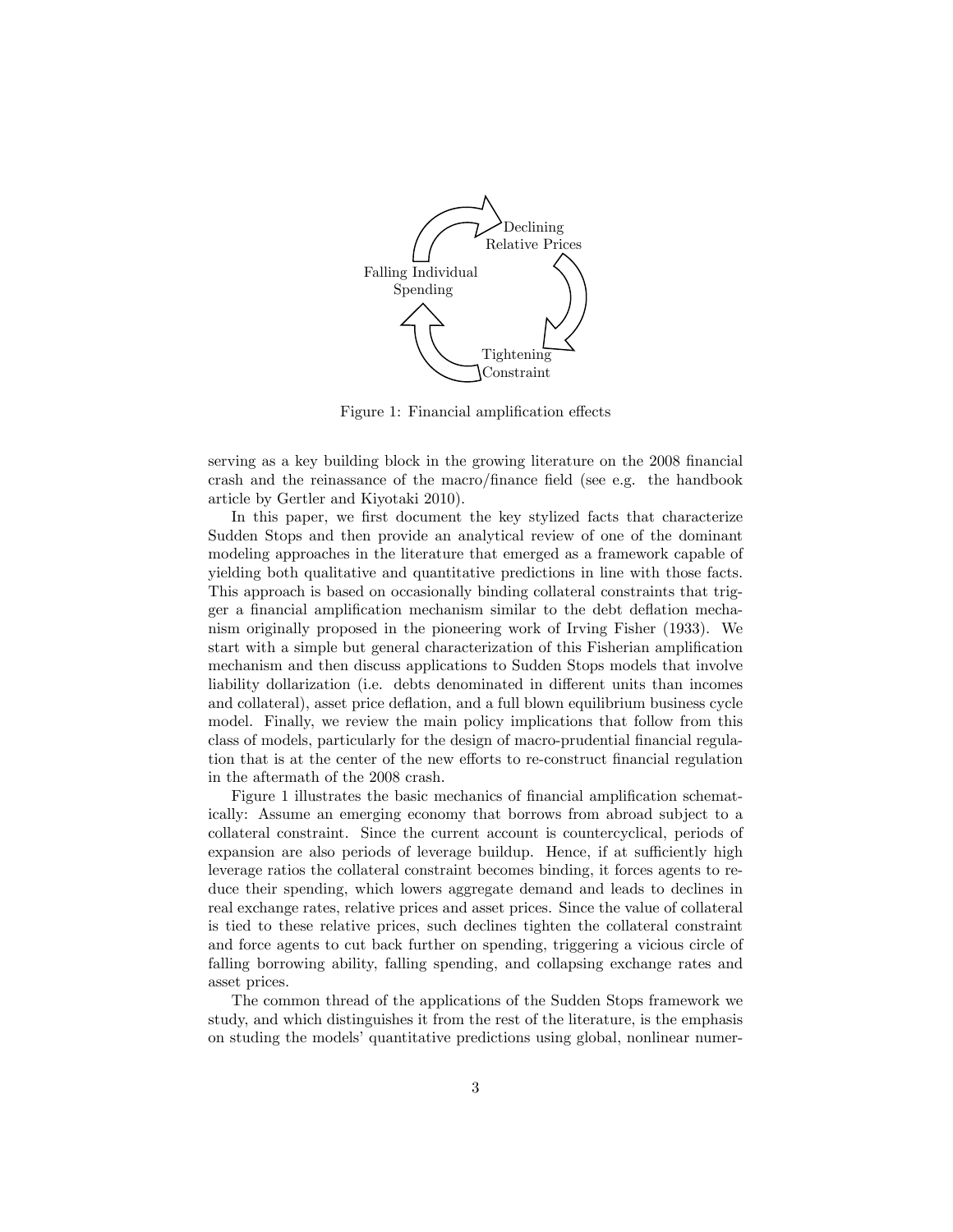ical methods in experiments calibrated to data from actual economies. This is essential in order to capture the nonlinear dynamics of financial amplification that make financial crises so severe, the transition from states of loose financial constraints to states with binding Önancial constraints, and the associated implications for precautionary savings. The same tools also prove to be essential for the use of these models to analyze normative issues and examine issues such as the optimal design of macro-prudential financial regulation.

It is worth noting that some of the issues raised in the analysis of Sudden Stops, particularly the adjustment problems induced by a large surge in capital outflows, have long been emphasized in the international economics literature. One example is the well-known work of Keynes and Olin on the "transfer" problem." Their discussion centered on the contractionary forces at play in post-WW-1 Germany, which owed massive reparations to France and therefore had to run a large current account surplus and suffer from a depreciated real exchange rate. There is also a large and well-established literature on financial ampli-Öcation via asset prices in closed economy settings that predates the Sudden Stop models with asset price deflation we examine in this paper. These models can be traced back to the classic article by Fisher (1933), the work of Minsky (1986), the early formal models by Bernanke and Gertler (1989) and Greenwald and Stiglitz (1993) in simple two period settings, and the more general models proposed by Kiyotaki and Moore (1997), as well as quantitative applications of these models using perturbation methods in DSGE environments, as in the work of Carlstrom and Fuerst (1997), Bernanke, Gertler and Gilchrist (1999) and Iacoviello (2005).

### 2 Stylized Facts

The key defining characteristic of a Sudden Stop is a sharp, sudden reversal in international capital flows, which is typically measured as a sudden increase in the current account or the balance of trade. A second empirical regularity are large, negative deviations from trend in the main macroeconomic aggregates (GDP, private consumption and investment) that follow the reversal in capital flows. That is, Sudden Stops are typically associated with deep recessions. A third characteristic are sharp changes in relative prices, including exchange rate depreciations and declines in asset prices in both equity and housing markets.

The empirical literature on Sudden Stops generally focuses on the use of event analysis methods that apply Ölters to current account or net exports data to identify the dates of Sudden Stops and then constructs event windows of macroeconomic aggregates centered around those dates in order to study the characteristics of Sudden Stops.

In our empirical description of Sudden Stops we follow the filter used by Calvo, Izquierdo and Talvi  $(2006)^6$  They define a Sudden Stop as a large

 $6$ Other classic articles on this subject include Calvo, Izquierdo and Mejía (2008), Calvo, Izquierdo and Talvi (2006) and Calvo, Izquierdo, and Loo-Kung (2006). Earlier studies include Calvo and Reinhart (1999) and Milesi-Ferretti and Razin (2000).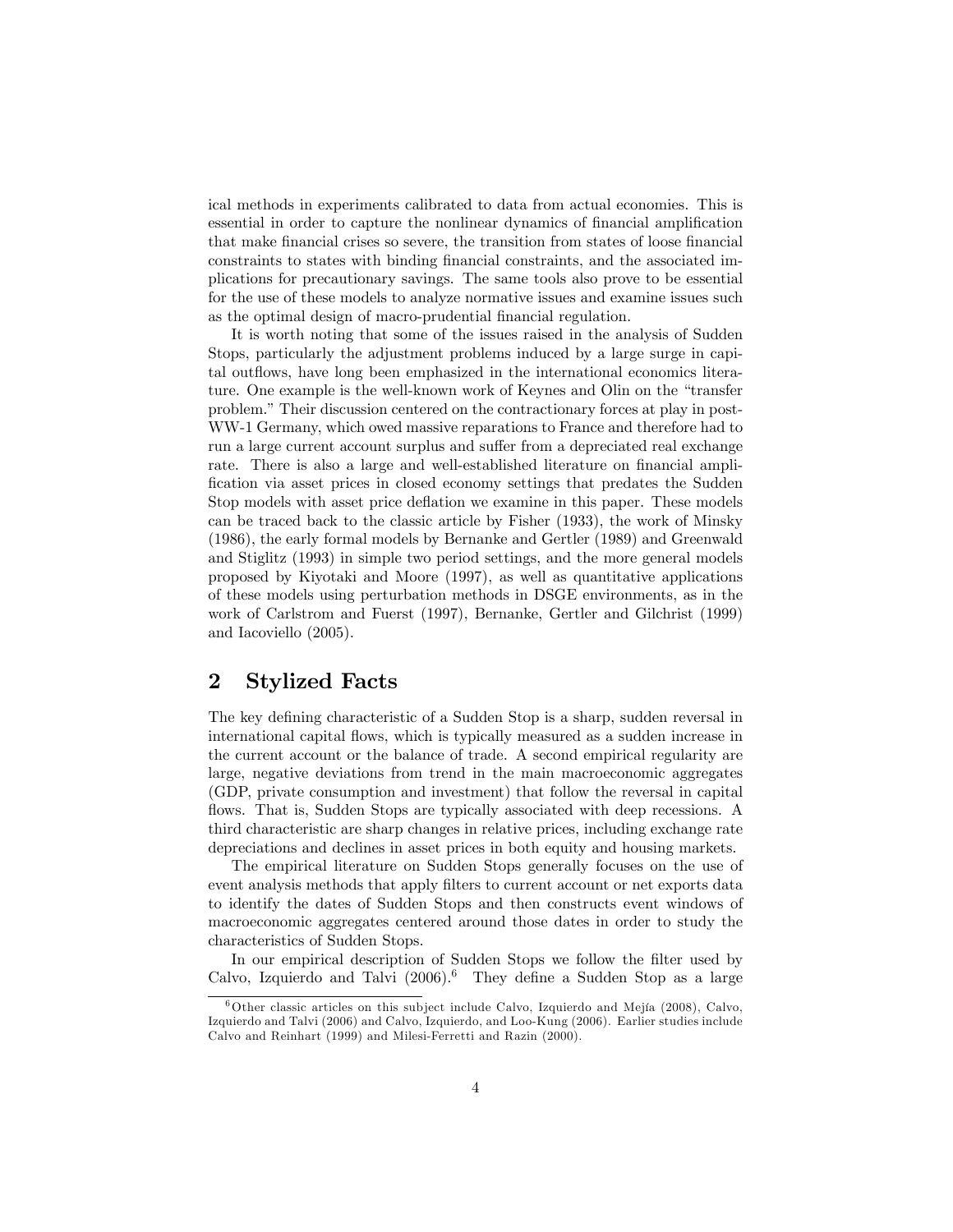

Figure 2: The dynamics of sudden stops

fall in capital flows, as measured by a year-over-year increase in the current account/GDP ratio by more than two standard deviations above the average change in this ratio. Furthermore, they define a Sudden Stop as systemic if the aggregate EMBI spread is more than two standard deviations above its mean.<sup>7</sup>

Figure 2 provides five-year event windows centered around Sudden Stop events at date t. To construct these event windows, we started with the list of Sudden Stop events provided by Calvo et al. (2006) who identified 33 Sudden Stop events using data for emerging markets (EM) from 1980 to 2004. We extended their analysis by adding emerging markets data from 2005 to 2012 and including advanced economies (AE) data from 1980 to 2012, so as to cap-

<sup>&</sup>lt;sup>7</sup>In some of their work they also apply a third filter to isolate Sudden Stops in which the drop in output was unusually large. We do not use this filter so as to let the data speak about the severity of the median recession across all Sudden Stop events.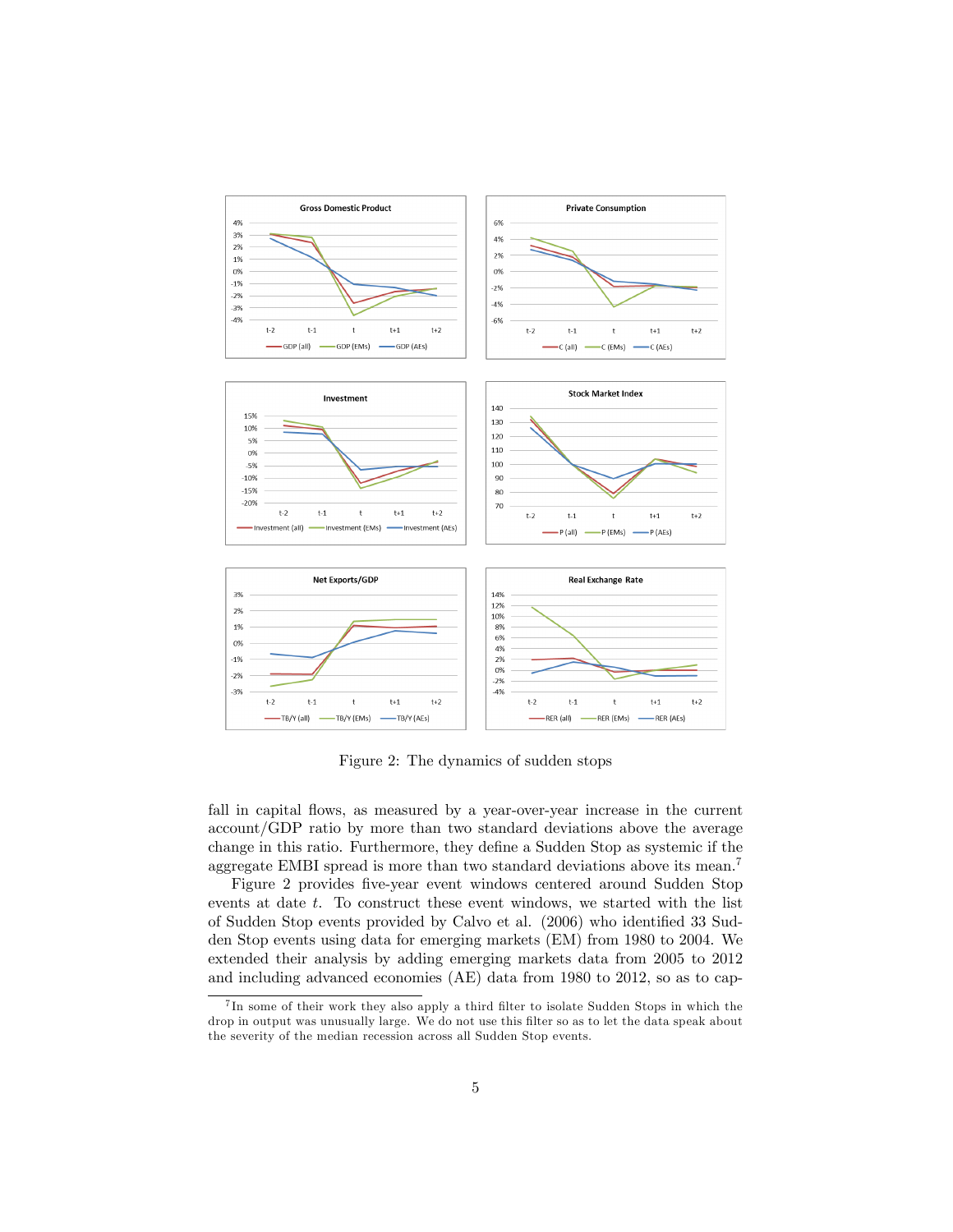ture more recent Sudden Stops in both emerging markets (particularly Eastern Europe) and advanced economies (especially around the 2008 crash). See Appendix A for a full description of the data and the identification procedure used. The event windows use annual data from 1978 to 2012 to show the cross-country medians of the cyclical components of output  $(Y)$ , consumption  $(C)$ , investment (I), the net exports-GDP ratio (TB/Y), the real exchange rate (RER), and real stock prices (indeces re-based so that year t-1 equals 100) , where we detrended Y, C and I using the Hodrick-Prescott filter.

The event windows show that Sudden Stops are preceded by periods of expansion, with GDP, consumption and investment above trend, the trade balance below trend, the real exchange rate appreciated, and asset prices high. The typical Sudden Stop, defined as the median across all events in the data, shows a reversal in the cyclical component of TB/Y of about 3 percentage points at date t. Consumption and GDP fall 2 and nearly 3 percent below trend respectively, and investment drops by 12 percentage points. A weak recovery follows, but the economies that go through Sudden Stops remain below trend in all three key macro-aggregates (output, consumption and investment), and the trade balance remains above trend two years later. Stock prices reach their lowest point also at date  $t$  and they are sharply lower than in the pre-Sudden-Stop peak. Two years later they rise somewhat but only recover about 2/5ths of their loses.

The event windows also show a striking contrast in the Sudden Stop dynamics across EMs and AEs. In particular, AEs do not show the inverted-J pattern that EMs display, indicating that the through of the recession is not reached when the Sudden Stop hits. In fact, two years after the Sudden Stop event, output and consumption continue to move deeper below trend and investment remains flat. Almost half of the Sudden Stop events in AEs that we identified in our sample occurred around the 2008/09 crisis and were indeed followed by an extremely slow recovery. In EMs there is also a clear and strong real appreciation before the Sudden Stops hit, followed by a real exchange rate collapse and then a modest, gradual recovery. In contrast, this pattern is absent from the Sudden Stops in AEs and in the combined sample. This is in line with Mendoza and Terrones (2012) who show that credit boom events display a similar asymmetry: real appreciation followed by collapse in EMs and no noticeable pattern in AEs.

Mendoza (2010) highlights three other important empirical regularities of Sudden Stops: (1) they are infrequent events nested within typical business cycles; (2) they generate negative skewness in macroeconomic aggregates, because we do not observe symmetric episodes of sudden large capital inflows coupled with economic expansions; (3) in a standard growth accounting exercise, a significant fraction of the drop in output during a Sudden Stop is accounted for by a drop in the Solow residual rather than a decline in measured capital and labor.<sup>8</sup>

Producing quantitative predictions in line with the stylized facts of Sudden

 $8$ This is due in part to factors that bias the Solow residual as a measure of effective total factor productivity, TFP, such as changes in the price of imported inputs, capacity utilization, and labor hoarding-see Mendoza (2006) and Meza and Quintin (2007).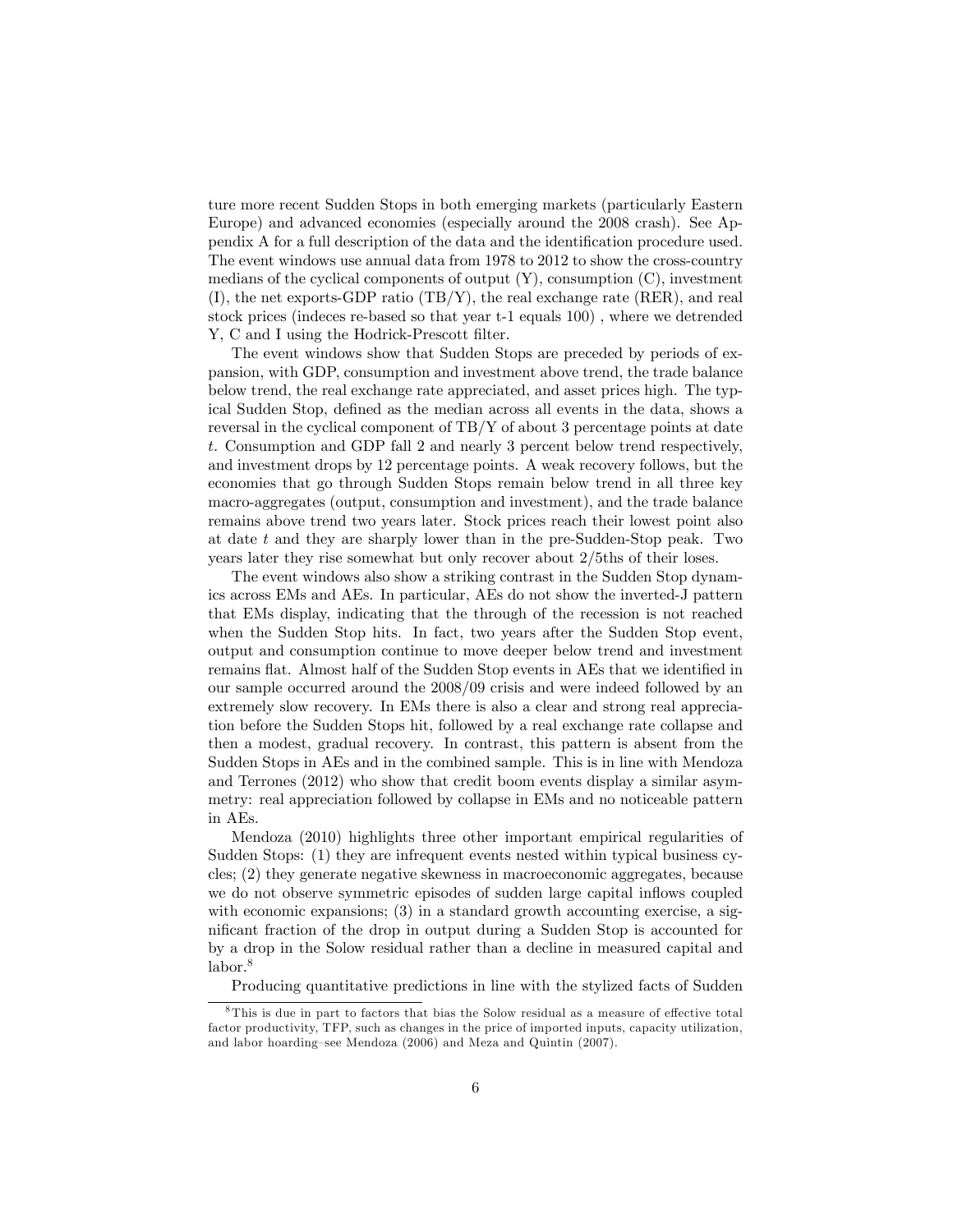Stops is a tall order for standard open-economy macro DSGE models, including real-business-cycle (RBC) models and New Keynesian models. In these models, credit markets are assumed to work as an efficient vehicle for consumption smoothing and investment financing. Even if state-contingent securities are absent, frictionless trading in non-state-contingent bonds allows agents to smooth out drops in output by borrowing from abroad and thus running larger current account deficits. This is precisely the opposite of what we observe during Sudden Stops: The external accounts rise sharply precisely when consumption and output collapse. This key observation indicates that a crucial starting point for developing a framework of Sudden Stops must be to abandon the assumption that credit markets are perfect.<sup>9</sup>

### 3 General Model Structure

We start by describing a general structure for the class of models of Sudden Stops that follow the Fisherian debt deflation approach. The essential feature of this structure is that borrowers are subject to a financial constraint that is itself a function of the endogenous aggregate states of the economy, which play a particularly important role as the determinants of the market prices at which collateral is valued. As we describe below, this endogeneity gives rise to rich dynamics: it reproduces the asymmetry and amplification of negative shocks that can be observed during sudden stops when debt levels in the economy are high. It also generates regular business cycle dynamics when debt levels in the economy are moderate and the financial constraint is loose.

After describing the general setup, we impose additional structure on the Önancial constraint to highlight a number of particular channels through which the Fisherian deflation mechanism can operate, focusing on (i) contractionary exchange rate depreciations, (ii) contractionary asset price deflation and (iii) a general equilibrium extension of the latter in which the collateral constraint also restricts working capital Önancing. This allows us to describe a full-blown equilibrium business cycle model with Sudden Stops.

#### 3.1 Model Setup

Assume a small open economy in infinite discrete time  $t = 1, 2, \dots$  The economy is inhabited by a representative agent who receives a stochastic endowment  $y_t$  every period and who values consumption  $c_t$  according to a standard timeseparable expected utility function

$$
U = \sum \beta^t E\left[u\left(c_t\right)\right] \tag{1}
$$

where  $\beta$  < 1 is the subjective discount factor and  $u(c_t)$  is a standard twicecontinuously differentiable, strictly concave period utility function that satisfies

<sup>&</sup>lt;sup>9</sup>An alternative explanation is the possibility of growth shocks as explored by Aguiar and Gopinath  $(2007)$ , which rely on the existence of persistent growth shocks that can be difficult to identify in the short samples of macro time series of several emerging economies.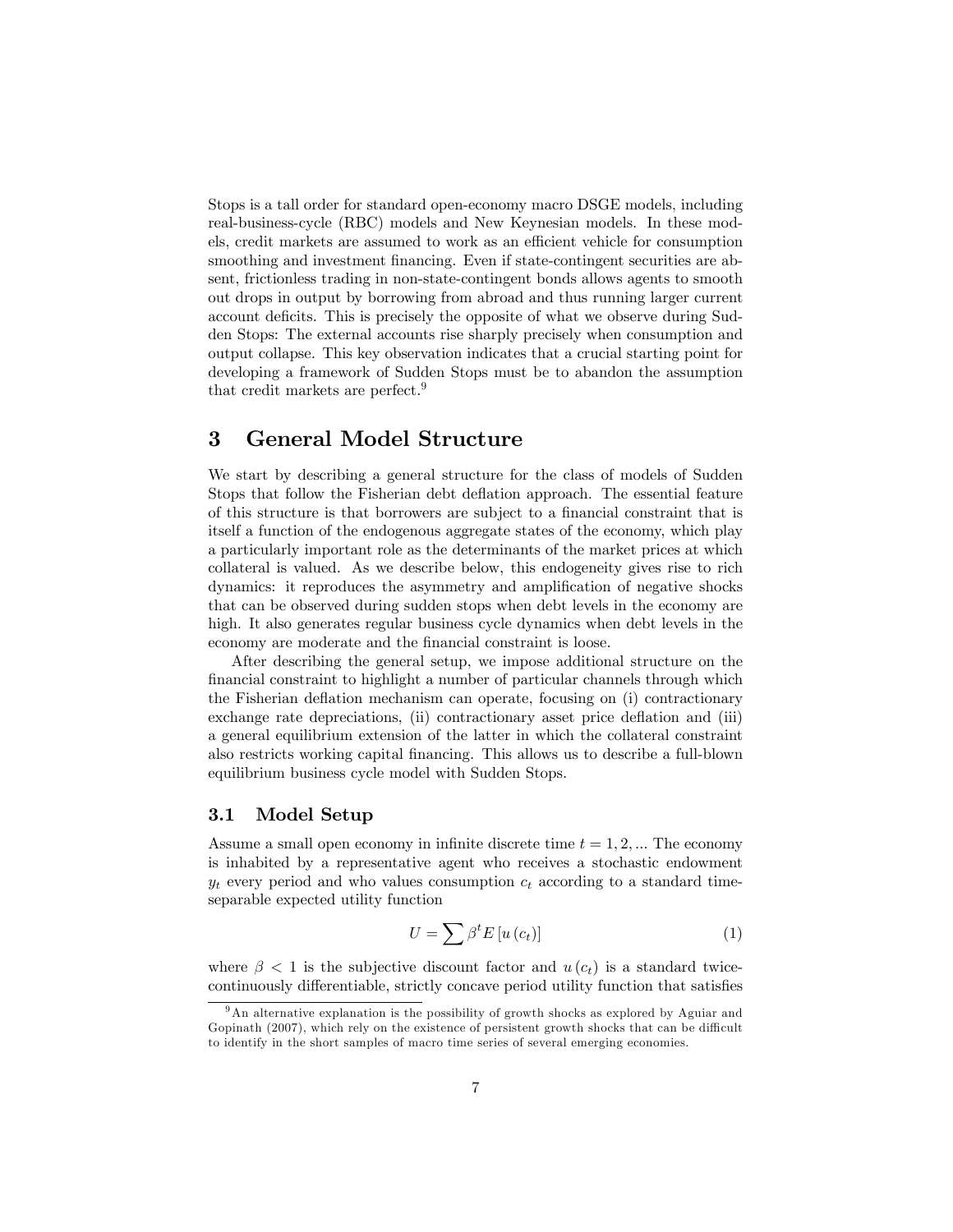the Inada conditions.

Foreign creditors are large in comparison to the small open economy and trade one-period non-state-contingent discount bonds b with the domestic agent. International bonds carry an exogenous, time- and state-invariant price of  $1/R$ , where  $R$  is the gross world real interest rate. As explained below, we require  $\beta R < 1$  in order to ensure a well-defined equilibrium. We denote the repayment on the bond holdings of the home agent at the beginning of period t by  $b_t$ and the value of bond purchases carried as savings into the ensuing period by  $b_{t+1}/R$ . Since in this simple setup b is the only internationally traded asset, it also defines the country's net foreign asset (NFA) position. The period budget constraint is

$$
c_t + b_{t+1}/R = y_t + b_t \tag{2}
$$

The assumption that bonds are not state-contingent implies that risk markets are incomplete; thus the small open economy has an incentive to self-insure. In addition, we introduce a moral hazard problem that limits how much domestic consumers are able to borrow and that generates a second form of market incompleteness: after contracting debt in period  $t$ , we assume that they have an option to abscond. Lenders can detect this, and if they take immediate action, they can recover up to b units of the amount lent, otherwise the entire loan is lost and lenders have no further recourse or means of punishment. For borrowers to refrain from absconding, lenders limit their lending to b.

The borrowing limit b generally depends on the aggregate state of the economy. For example, in a booming economy with an appreciated exchange rate and elevated asset prices, lenders will find it easier to recover funds than in a depressed economy with low exchange rates and asset prices. It proves convenient to assume that the financial constraint depends on *aggregate* consumption  $C_t$ , which is taken as given by the representative agent. In equilibrium, of course,  $C_t = c_t$ . In the setting described so far,  $C_t$  serves as a sufficient statistic for aggregate demand and relative prices in the economy. We express the dependence of the borrowing constraint on aggregate conditions by assuming the functional form:

$$
b_{t+1}/R \ge -\bar{b}(C_t) \tag{3}
$$

where  $\bar{b}'(C_t) > 0$ , i.e. higher aggregate consumption increases borrowing capacity. In the following two sections, we will examine variants of this setting based on relative price changes that are associated with declines in aggregate consumption: we will describe Fisherian models in which falling consumption leads to real exchange rate depreciations and asset price declines. We will also allow for additional variables to affect the borrowing limit of domestic agents, such as individual holdings of assets or individual production plans. However, at the most general level, the relationship captured by the reduced form constraint  $(3)$  lies at the heart of the Fisherian effects that we want to capture.

The combination of the non-state-contingent debt and the collateral constraint is critical for producing Sudden Stops as an equilibrium outcome in this setup. Taken together, these two financial imperfections imply that there is a mismatch between the denomination of the agent's financial liabilities and his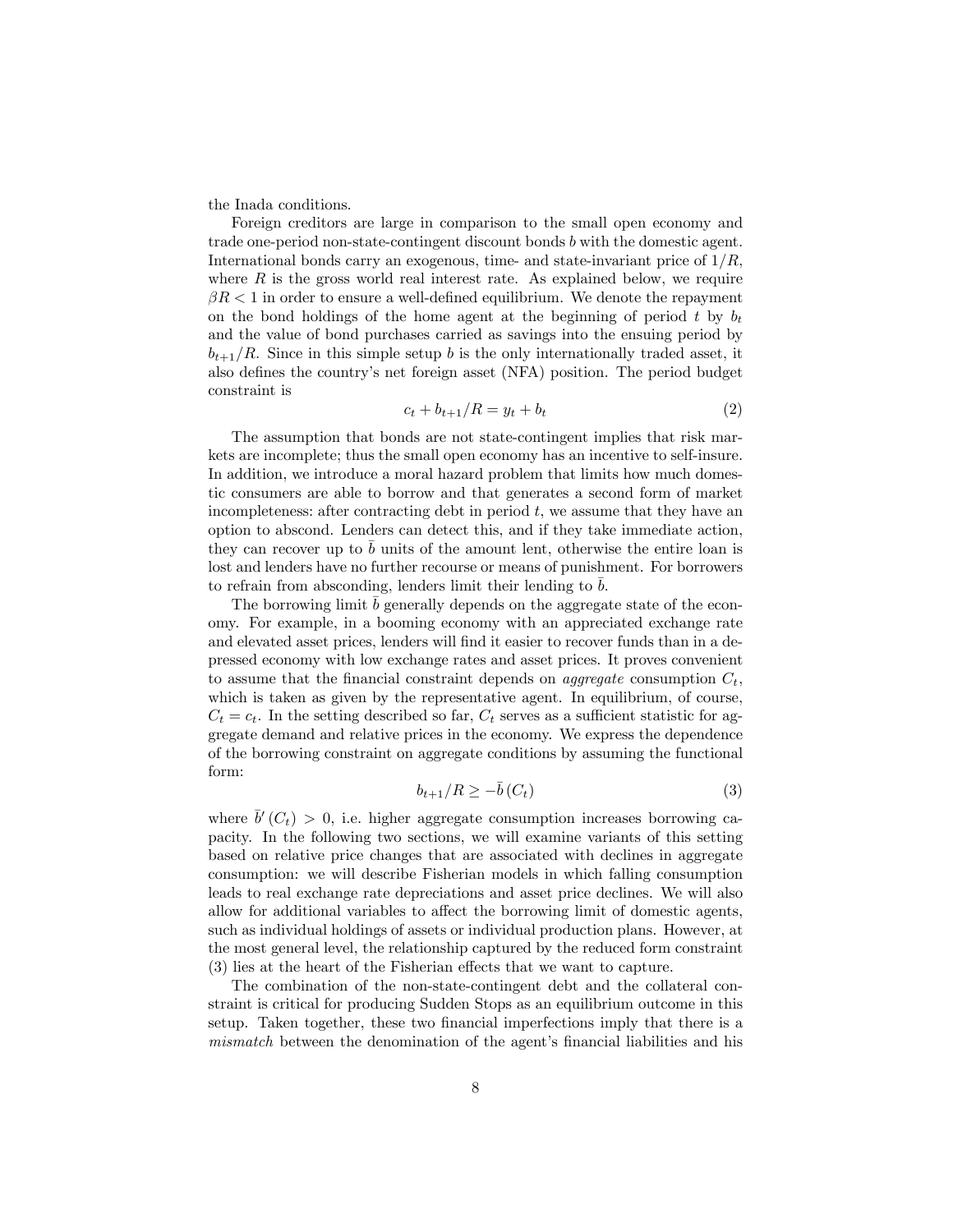borrowing capacity, and this mismatch drives the financial amplification effects: the liabilities of the agent are non-state-contingent whereas the borrowing limit fluctuates in parallel with aggregate states over the business cycle, for example because of Öre sales of goods and assets. In the event of adverse shocks, this implies that the borrowing limit tightens but the level of debt remains the same. Instead of being able to smooth the impact of adverse shocks over time, the representative agents experiences a Sudden Stop. In short, the key ingredient of a Fisherian model of financial amplification is a relative price that connects the value of collateral with borrowing ability.

Impatience Vs. Precaution One of the key trade-offs in this framework is between impatience and precaution. The assumption  $\beta R < 1$  is necessary because without it agents would find it optimal to accumulate an infinite amount of foreign assets.<sup>10</sup> On the other hand, this assumption implies that there are gains from intertemporal trade  $-\frac{1}{2}$  domestic agents are less patient than foreign creditors, which gives them the incentive to accumulate debt. If domestic agents were risk-neutral, they would simply borrow up to the borrowing limit  $\bar{b}$  in order to take maximum advantage of this opportunity to trade. In that case, the borrowing constraint would always be binding. Since domestic agents are risk-averse but asset markets are incomplete, however, agents have an incentive to accumulate precautionary savings against stochastic endowment risk. Hence, they raise their bond holdings above the minimum level b in order to self-insure.

The level of precautionary savings depends on the relative importance of the impatience versus the precautionary motive. Standard results from the theory of optimal savings under incomplete markets imply that impatience grows stronger relative to the precautionary motive the further  $\beta R$  is below one, and that the precautionary motive is stronger as  $\beta R$  rises, the more risk-averse agents are, and the greater the volatility and persistence of the uninsurable shocks they face.

It is important to notice that both the precautionary and impatience motives, and the requirement that  $\beta R < 1$ , are present even without the collateral constraint, as long as asset markets are incomplete. What is key, however, is that the endogenous financial amplification strengthens the precautionary motive, because it increases the risk of (very) low consumption when the constraint binds. This leads agents to accumulate larger stocks of precautionary savings than without the collateral constraint, which reduce the probability of hitting the constraint along the equilibrium path, thereby providing selfinsurance against Önancial crises states. This mechanism will play a key role in allowing our framework to nest infrequent Sudden Stops within regular business cycles. Still, as we will explain in Section 7, the extra precautionary savings induced by the risk of Sudden Stops are insufficient from a socially-optimal perspective, due to the pecuniary externality embedded in the collateral constraint.

<sup>&</sup>lt;sup>10</sup> If  $\beta R > 1$ , optimal plans when the collateral constraint does not bind imply that  $c_t, b_{t+1} \rightarrow$  $\infty$ , because the Euler equation for bonds forms a Supermartingale process, and the convergence of this process implies that  $u'(c_t) \to 0$  almost surely, which in turn implies  $c_t, b_{t+1} \to \infty$  (see ch. 18 of Ljungqvist and Sargent (2012) for further details).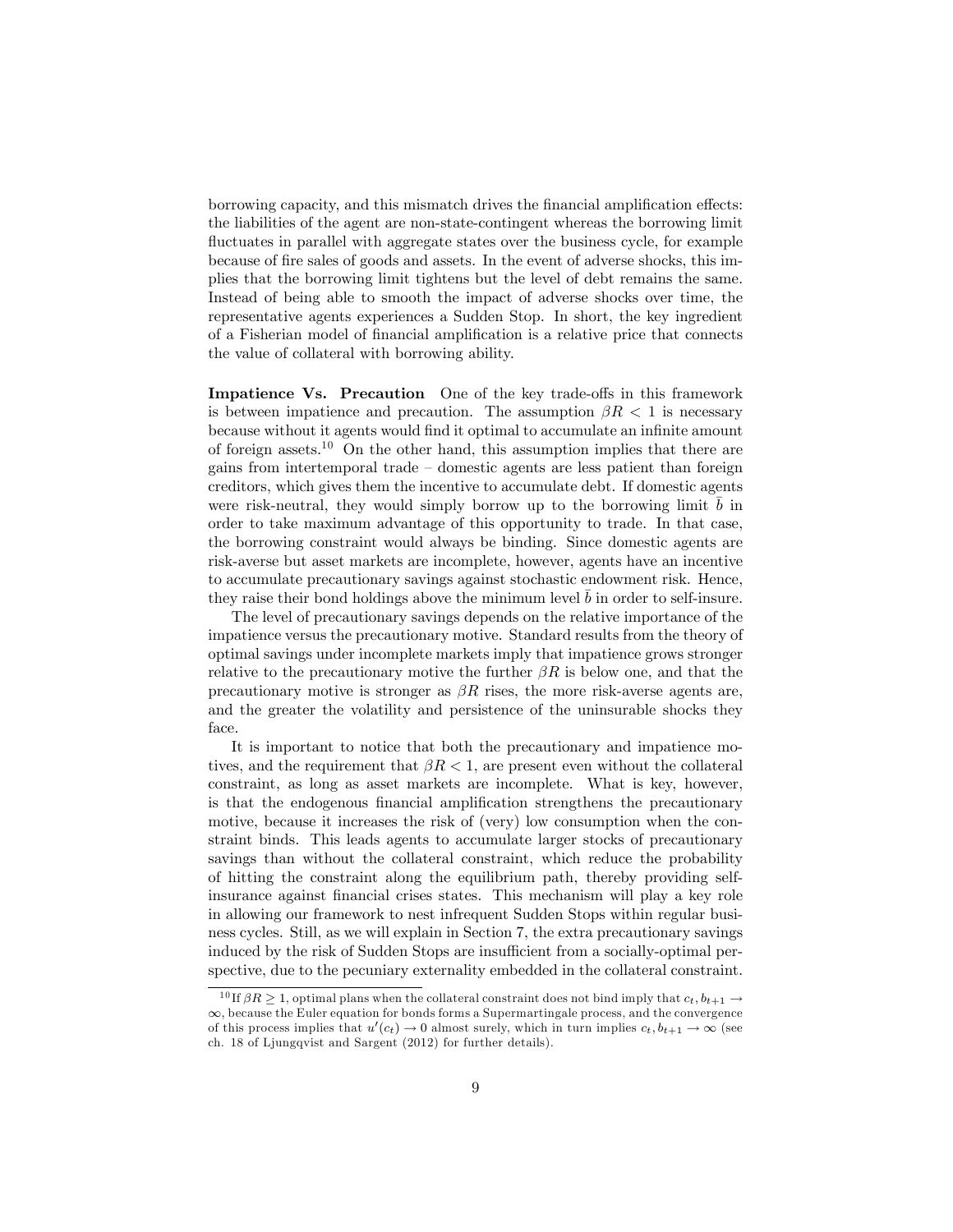#### 3.2 Equilibrium

We define the competitive equilibrium of the economy as follows.

**Definition 1** Given an initial asset position  $b_1$ , a world interest rate R and a stochastic output process  $\{(y_t)_{t=1}^{\infty}\}\$ , the competitive equilibrium of the economy consists of a set of stochastic allocations  $\{(b_{t+1}, c_t)_{t=1}^{\infty}\}$  that maximize the utility of the representative agent (1) subject to the series of budget constraints (2) and borrowing constraints (3) and the consistency condition  $C_t = c_t$ .

We assign the shadow price  $\lambda_t$  to borrowing constraint (3). Observe that the representative agent takes  $C_t$  as given. The resulting optimality condition is

$$
u'(c_t) = \beta RE[u'(c_{t+1})] + \lambda_t \tag{4}
$$

The equilibrium is described by the Euler equation (4) together with the borrowing constraint (3), and the budget constraint (2).

The following assumption is a sufficient condition for a well-defined equilibrium:

**Assumption 1** The slope of the borrowing limit satisfies  $\bar{b}'(C_t) < 1$ .

Intuitively, the assumption states that a one dollar increase in aggregate consumption relaxes the borrowing constraint by less than one dollar. If this assumption was violated for any value of  $C_t$  when the constraint is binding, then a coordinated increase in aggregate consumption would become self-financing and the economy would exhibit multiple equilibria.<sup>11</sup> As we will discuss below in further detail, this assumption is important in models of financial amplification to guarantee uniqueness.

Recursive Formulation We now reformulate the above equilibrium in recursive form, which we will use in our numerical solution algorithms below. First, the stochastic income process can be approximated as a first-order, irreducible Markov process with realization vector y and transition probabilities  $\pi(y_t, y_{t+1})$ .<sup>12</sup> The state variables of the representative agent's problem are his holdings of bonds  $b \equiv b_t$ , his income realization  $y \equiv y_t$ , and the aggregate bond position of the economy that the agent takes as given B.

The optimal plans of the representative agent solve the Bellman equation

<sup>11</sup>We refer the interested reader to appendix A of Jeanne and Korinek (2011) for further details.

 $12$  The well-known Tauchen-Hussey quadrature algorithm is widely used in quantitative applications for this purpose.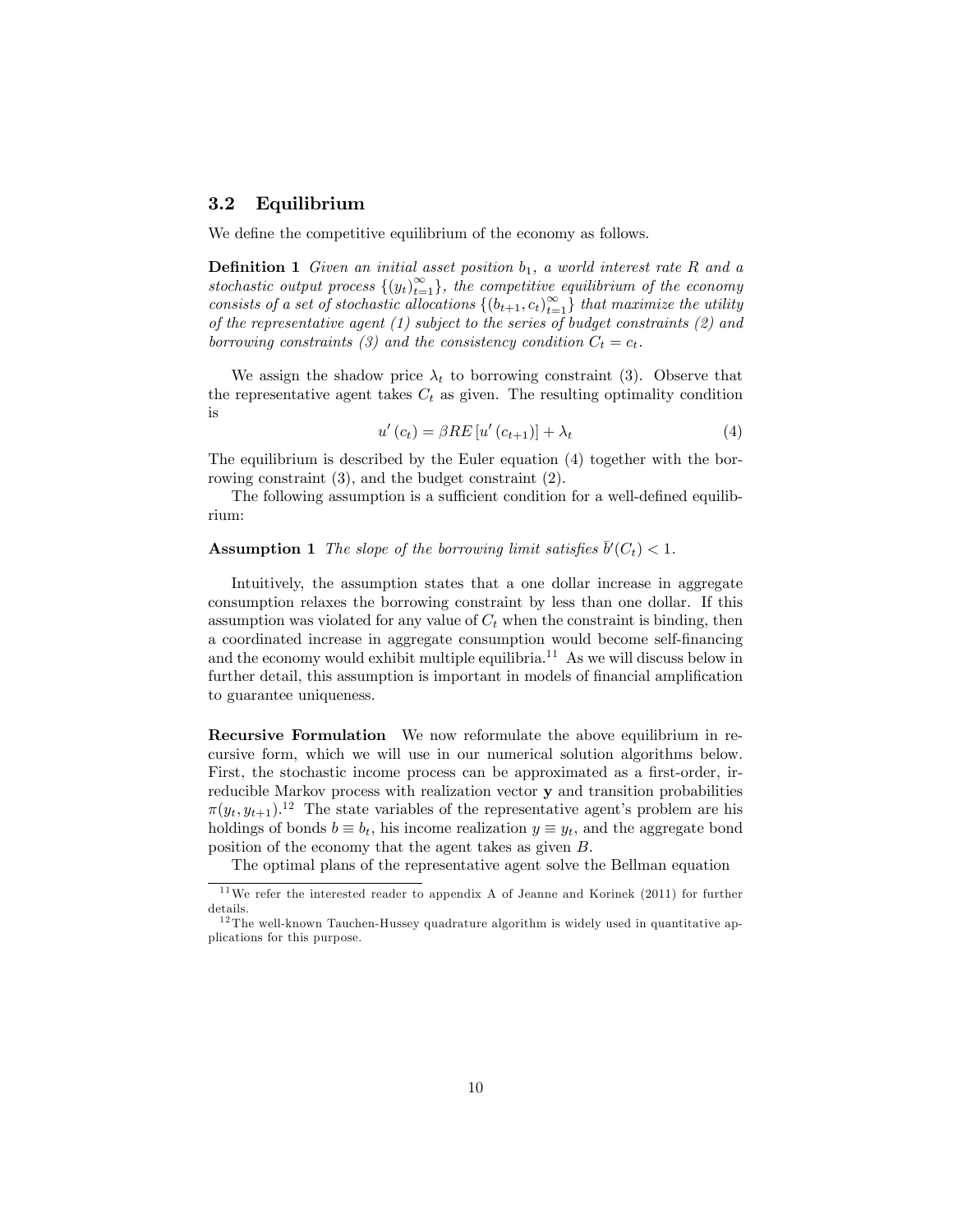$$
V(b, y; B) = \max_{b'} \left\{ u \left( y - \frac{b'}{R} + b \right) + \beta \sum_{y'} \pi(y, y') V(b', y'; B') \right\}
$$
  
s.t.  $\frac{b'}{R} \ge -\overline{b}(C)$   
where  $B' = H(B, y), C = y - \frac{B'}{R} + B$ 

The agent chooses  $b'$  taking as given both the aggregate state  $B$  and a conjectured law of motion  $H(B, y)$ . Together, the two pin down aggregate consumption and determine  $\bar{b}(C)$ . The law of motion  $H(B, y)$  determines how the agent's expectations about the aggregate state variable  $B$ , aggregate consumption  $C$  and thus the borrowing capacity of the economy will evolve in the future.

For a given  $H(B, y)$ , the solution to the above problem is given by a policy function  $\hat{b}'(b, y; B)$ . In a rational expectations equilibrium, however, we also require that the conjectured law of motion of B must match the actual one implied by the policy function:  $H(B, y) = \hat{b}'(B, y; B)$  identically in B.

Definition 2 (Recursive Equilibrium) The recursive equilibrium is defined by the policy function  $\hat{b}'(b, y; B)$  and associated value function  $V(b, y; B)$  such that  $(a)$  they solve the above Bellman equation and  $(b)$  the rational expectations equilibrium condition holds  $H(B, y) = \hat{b}'(B, y; B)$  identically in B.

To keep the notation simple, we will denote the resulting policy function of the recursive equilibrium as  $b'(b, y)$ , omitting the aggregate state that becomes redundant once condition (b) holds. In general, recursive equilibria of this form do not have explicit closed-form solutions, except in special cases like the perfectforesight example we study next. Several global, nonlinear numerical solution methods can be used to solve models in this class. In Appendix B we provide an example based on an endogenous gridpoints method along with a sample calibration and source code.<sup>13</sup>

#### 3.3 Amplification: A Deterministic Example

We illustrate the potential for amplification in this class of models by first focusing on a deterministic setup with constant income  $(y_t = y)$   $\beta R = 1$ . Given these assumptions, there are two possibilities for how equilibrium is determined, depending on the initial asset position of the representative consumer  $b_1$ .

<sup>&</sup>lt;sup>13</sup> Algorithms that solve recursive formulations of the optimality conditions, instead of solving directly Bellman equations like the one above, have the advantage that they can impose the rational expectations equilibrium condition directly, and thus sidestep the need to iterate to convergence on actual and conjectured laws of motion of aggregate states.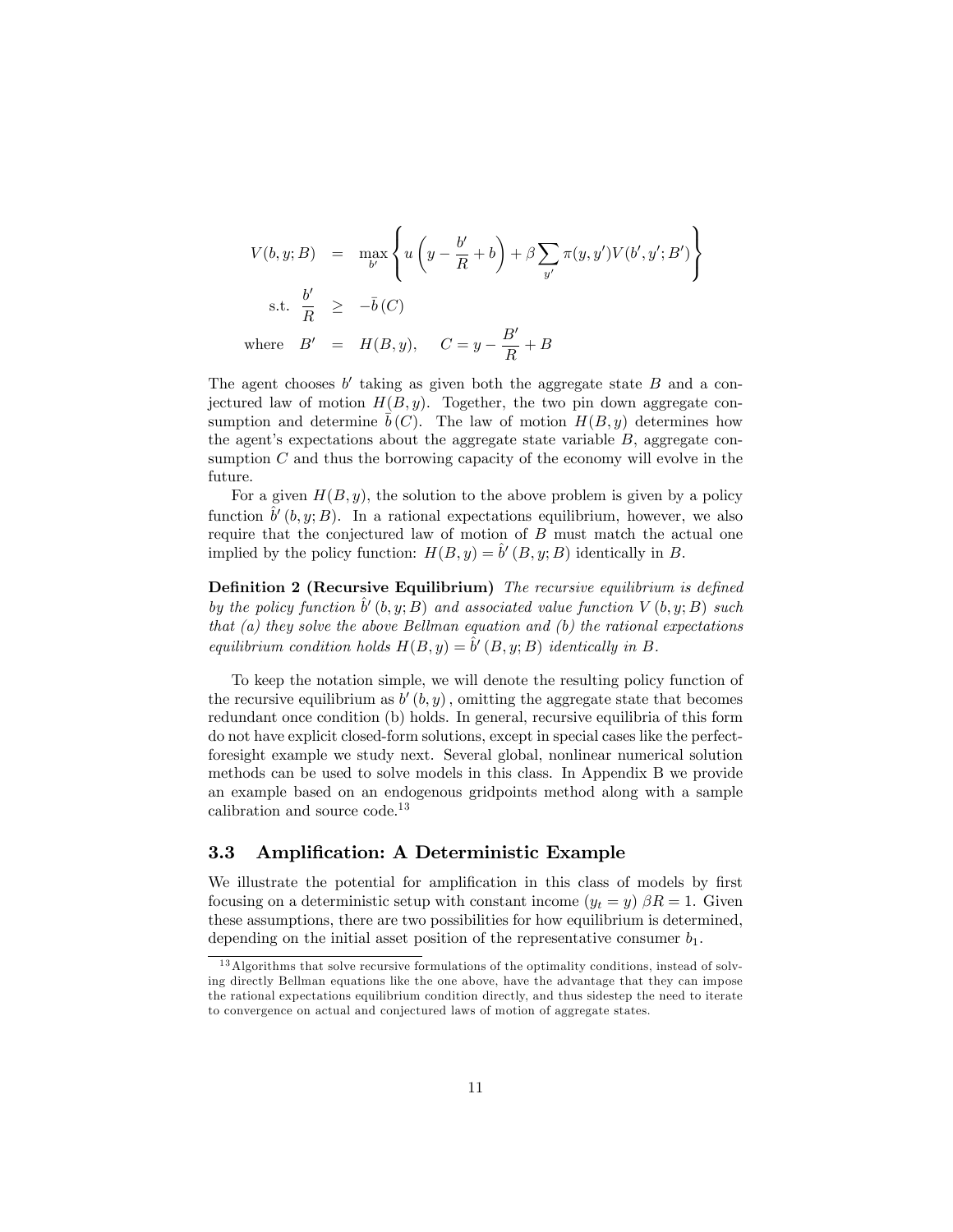Unconstrained Equilibrium For sufficiently high period 1 bond holdings  $b_1$ , the borrowing constraint is loose in period 1 and in all following periods. The model collapses to a standard Friedman-style permanent income model of consumption with perfectly smooth consumption  $c_t = y + (1 - \beta) b_1$ , where consumption is a fraction  $1 - \beta$  of wealth, defined as the present discounted value of income plus initial net worth, which reduces to  $w \equiv y/(1 - \beta) + b_1$ .

Observe that, since the model is fully stationary, bond holdings in all future periods are a strictly increasing function of initial bond holdings:  $b_{t+s} = b_1 \forall s$ . Hence, a one-dollar increase in initial bond holdings is reflected one-for-one in future bond holdings  $db_t/db_1 = 1$ , and since w increases by  $b_1$  consumption rises by the fraction  $1 - \beta$ . In short, the increase in wealth is spread out over the indefinite future and there is no amplification. Intertemporal markets play a stabilizing role by allowing consumers to smooth the consumption effect of changes in net worth over time. Moreover, instead of thinking of shocks to initial net worth, we could do the analysis using wealth neutral shocks to date-1 income, such that  $y_1$  falls and  $y_{t+s}$  increases to keep w unchanged. Intertemporal markets would play the same role to keep consumption unchanged (see Mendoza  $(2005)$ ).

Constrained Equilibrium The unconstrained equilibrium is feasible if the initial bond holdings satisfy

$$
b_1 \geq -\bar{b}\left(y + \left(1 - \beta\right)b_1\right)
$$

Since  $b_{t+s} = b_1 \forall s$ , this condition guarantees that the same property applies to all the sequence of optimal choices of future bond holdings. Given assumption 1, there is a unique cut-off value of  $b_1$  for which this equation is satisfied with equality. Below this threshold, for  $b_1 < \hat{b}_1$ , the financial constraint is binding in period 1 and new borrowing is given by  $b_2/R = -\bar{b} (C_1) > b_1$ .

Putting together the unconstrained and constrained cases, borrowing  $b_2/R$ is given by whichever is lower – the unconstrained debt  $b_2/R = b_1/R$  or the constrained debt level  $\overline{b}(C_1)$ . Hence the budget constraint yields  $C_1$  as the solution to the implicit equation

$$
C_1 = c_1 (C_1) = y + b_1 + \min \{ \bar{b} (C_1), -b_1/R \}
$$

This equation is depicted in Figure 3. The first equality corresponds to the consistency condition of the representative agent  $c_1 = C_1$  and can be represented by the 45<sup>°</sup>-line in the figure. The second equality starting with  $c_1(C_1) = ...$  reflects that individual consumption is the minimum of its desired and its feasible level given different levels of aggregate consumption  $C_1$ . This equality is represented by the solid line labeled  $c_1$  (C<sub>1</sub>) that starts at the intercept  $y + b_1$ . As long as the financial constraint is binding, it starts at the intercept  $y + b_1 + b(0) > 0$ and rises at slope  $\bar{b}'$  (.). When the financial constraint becomes loose, it remains constant at the desired level of consumption  $y + (1 - \beta) b_1$ . By Assumption 1, the slope of the right-hand side in the figure is always less than the slope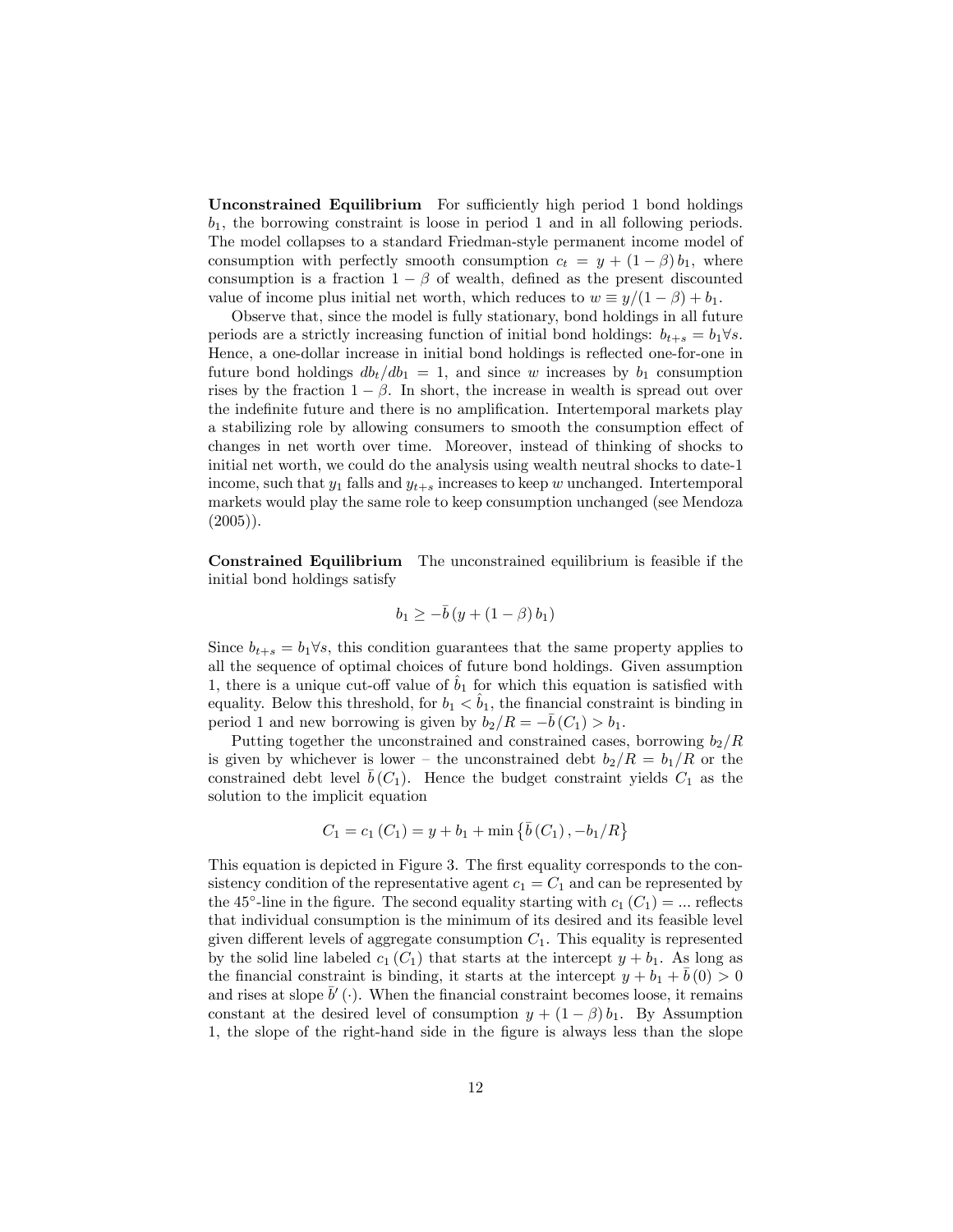

Figure 3: Financial amplification dynamics

of the left-hand side, guaranteeing a unique intersection which indicates the equilibrium.

The line labeled  $c_1$  ( $C_1$ ) depicts a situation in which initial net worth and output  $y + b_1$  are sufficiently high so that the financial constraint is loose and intersects the 45 -line at point A, resulting in the unconstrained level of consumption  $C_1^*$ . Suppose that we reduce initial net worth by  $\Delta b$  to  $b'_1 = b_1 - \Delta b$ . This situation is represented by the dashed line. In the unconstrained region at the right side of the Figure, we can see that the desired unconstrained level of consumption falls just by a fraction  $(1 - \beta) \Delta b$ . In the region in which the financial constraint is binding, however, the feasible level of individual consumption  $c_1$  (C<sub>1</sub>) declines by the full amount  $\Delta b$ . If aggregate consumption remained constant at  $C_1^*$ , this would force the representative agent to reduce his individual consumption as indicated by the vertical movement from point A to point B. (Observe that the distance between A and B is less than  $\Delta b$  since we started in a situation in which the financial constraint was slack.) In general equilibrium, however, lower individual consumption reduces aggregate consumption from B to D, which tightens the financial constraint further, forcing a reduction in individual consumption to point E and so forth, moving the economy along the zigzag line. Equilibrium is restored in point Z in which the new individual level of consumption  $c_1'$  can be supported by the financial constraint, given an aggregate level of consumption  $C'_1 = c'_1$ . The total decline in consumption is larger than the decline in initial net worth  $\Delta b$ , reflecting amplification effects.

Analytically, a marginal change in initial wealth  $b_1$  (or in output  $y_1$ ) when the equilibrium is constrained leads to a change in consumption of

$$
\frac{dC_1}{db_1} = \frac{dC_1}{dy_1} = \frac{1}{1 - \bar{b}'(C_1)} > 1\tag{5}
$$

The term  $\frac{1}{1-b'(C_1)} > 1$  can be interpreted as the coefficient of amplification to initial net worth shocks or output shocks when the Önancial constraint is binding. The larger  $\bar{b}'$ , the response of the constraint to changes in aggregate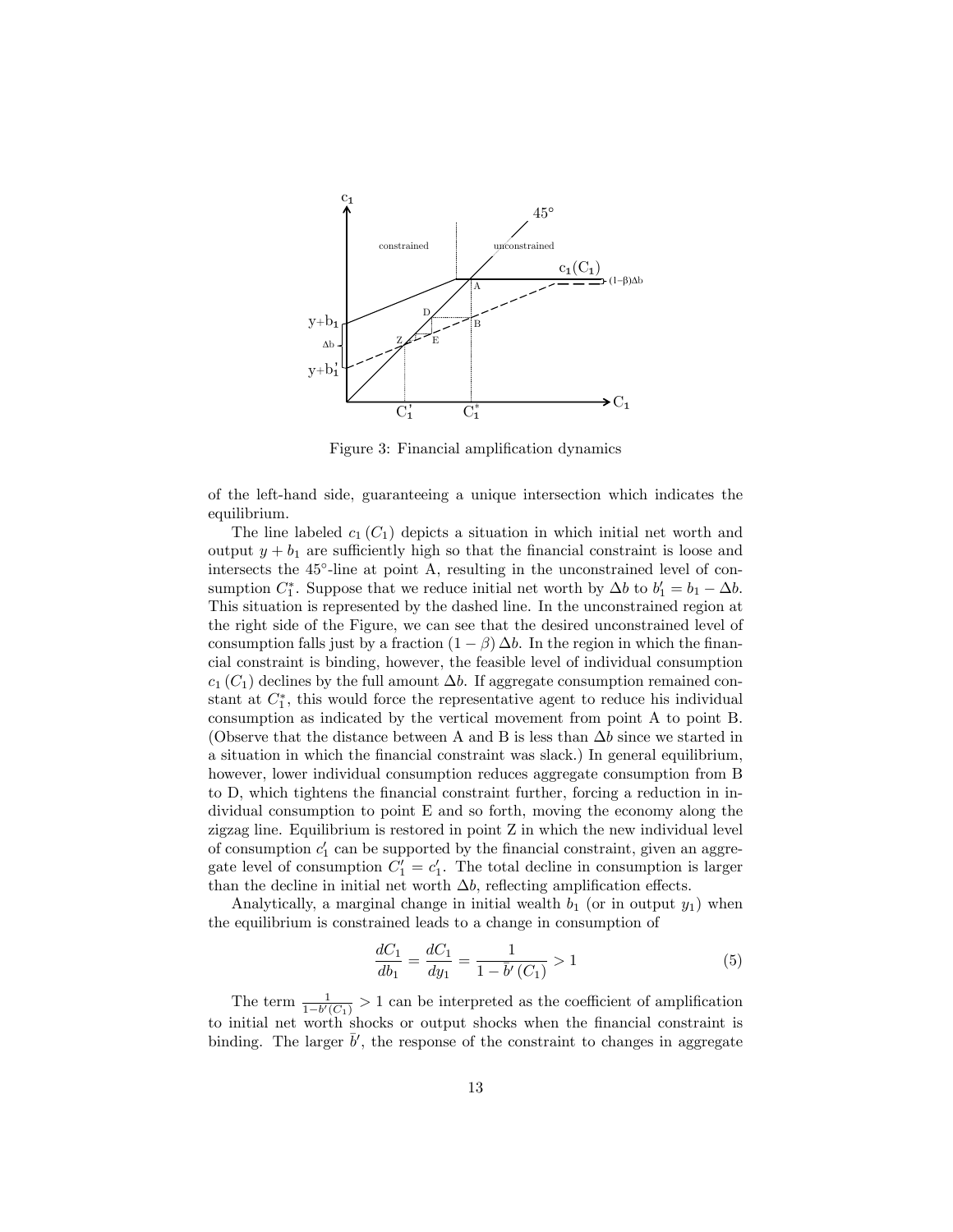consumption, the stronger the amplification effects. For  $\bar{b}' \to 1$ , the amplification coefficient becomes arbitrarily large. As we discussed under Assumption 1, we rule out the case  $\bar{b}' \ge 1$  because it would result in multiple equilibria.

# 4 Contractionary Depreciations

The first application of our general model focuses on contractionary depreciations under liability dollarization as proposed first in Mendoza (2002) and explored further in Mendoza (2005). Financial liabilities in emerging markets are often denominated in hard currencies (or tradable goods) but backed up by income or assets from the nontraded sector or the economy (see e.g. Calvo 1998 and Eichengreen and Hausmann 2005). Hence, the relevant price between liabilities and the value of collateral is the relative price of nontraded to traded goods.

To introduce liability dollarization, we extend our general model to include traded and a non-traded good. The representative agent receives endowments  $(y_{T,t}, y_{N,t})$  every period, and has a period utility function  $u(c)$  that depends on the composite good  $c = c(c_{T,t}, c_{N,t})$  in which the two goods enter as complements (typically a CES aggregator). Assuming that traded goods are the numeraire and denoting the relative price of non-traded goods by  $p_{N,t}$ , the budget constraint becomes

$$
c_{T,t} + p_{N,t}c_{N,t} + b_{t+1}/R = y_{T,t} + p_{N,t}y_{N,t} + b_t
$$
\n<sup>(6)</sup>

In case domestic agents abscond with their debts, we follow Mendoza (2005) and Korinek (2010) in assuming that international investors can seize a fraction of the market value of the endowment of consumers, resulting in a financial constraint

$$
b_{t+1}/R \geq -\kappa \left( y_{T,t} + p_{N,t} y_{N,t} \right) \tag{7}
$$

Observe that the borrowing ability of consumers depends on their total income, which consists of both traded and non-traded goods, but their debt  $b_{t+1}$ is denominated entirely in traded goods in budget constraint (6).

Maximizing the consumer's expected utility subject to the budget constraint (6) and borrowing constraint (7) and denoting the marginal utility of traded consumption goods by  $u_T \equiv \partial u/\partial c_T$  and similarly for  $u_N$ , we obtain the representative agent's Euler equation and intra-temporal optimality condition

$$
u_T(c_{T,t}, c_{N,t}) = \beta RE[u_T(c_{T,t+1}, c_{N,t+1})] + \lambda_t
$$
  
\n
$$
p_{N,t} = \frac{u_N(c_{T,t}, c_{N,t})}{u_T(c_{T,t}, c_{N,t})}
$$
\n(8)

Substituting the market-clearing condition for nontradable goods  $c_{N,t} = y_{N,t}$  in the second optimality condition, it follows that the exchange rate is an increasing function of the aggregate consumption of traded goods and the exogenous state variable  $y_{N,t}$  so that  $p_{N,t} = p_N (C_{T,t}; y_{N,t})$ . The relationship is increasing because traded and non-traded goods are complements, and therefore for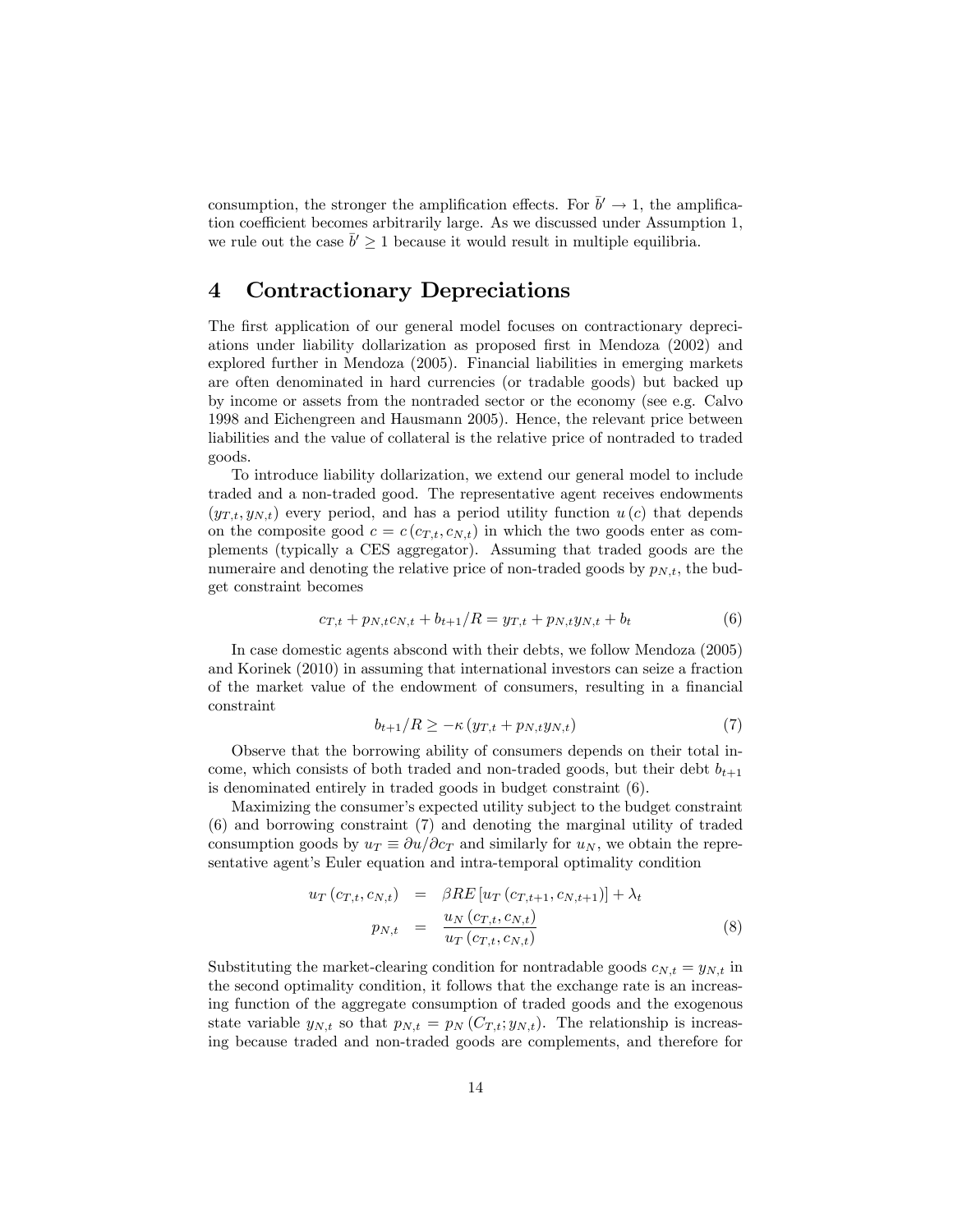greater consumption of traded goods, the consumer would also like to increase non-traded consumption. However, since the supply is fixed, the relative price of non-traded goods has to go up instead to clear the market.

We can rewrite the financial constraint in the form given by our general setup as

$$
\bar{b}(C_{T,t}; y_{T,t}, y_{N,t}) = \kappa [y_{T,t} + p_N(C_{T,t}; y_{N,t}) y_{N,t}]
$$

where  $\bar{b}$  is increasing in aggregate traded consumption  $C_{T,t}$ , as in our general model, and depends in addition on the exogenous state variables  $y_{T,t}$ ,  $y_{N,t}$ . In this case, we need to impose the assumption  $\bar{b}'(C_{T,t}; \cdot) < 1$  to ensure a unique equilibrium.<sup>14</sup> When the constraint is binding, we obtain financial amplification dynamics that magnify the effects of shocks to the system. As in our general model, for a given pair  $(y_{T,t}, y_{N,t})$ , we can express traded consumption under a binding financial constraint as the solution to the implicit equation

$$
C_{T,t} = c_{T,t} (C_{T,t}) = y_{T,t} + b_t + \bar{b} (C_{T,t}; y_{T,t}, y_{N,t})
$$

The graphic representation of this equation is similar to Figure 3. And when the representative agent experiences a shock to net worth or endowment income of sufficient magnitude, similar amplification dynamics are set in motion. However, the dynamics now occur through movements in the countryís real exchange rate. A negative shock forces the agent to contract consumption of traded goods because he is unable to borrow the amount needed to support the unconstrained allocation. For the economy to absorb the available supply of non-traded goods, the real exchange rate  $p_N$  has to depreciate. But this reduces the value of the agent's income and collateral, and tightens the financial constraint  $\bar{b}$ , which forces further cut-backs in consumption, and leads to a feedback loop.<sup>15</sup> Amplification effects introduce considerable volatility not only in the current account and aggregate demand of the emerging economy, but also into the real exchange rate.

#### 4.1 Quantitative Results

We illustrate the quantitative potential of this setup by conducting an experiment using the same intertemporal utility function as in the general model and following Mendoza (2005) in specifying the composite good as a CES aggregator  $c(c_T, c_N) = \left[ac_{T,t}^{-\mu} + (1-a)c_{N,t}^{-\mu}\right]^{-1/\mu}$ . We set the expenditure share on traded

<sup>&</sup>lt;sup>14</sup>This is satisfied as long as  $\kappa p_N'(c_{T,t}) < 1$ , which holds for sufficiently low  $\kappa$ . If  $p_N'$  is highly convex, then truncating the debt level at some upper level  $\Omega$  by defining  $\bar{b}(c_{T,t}; \cdot)$  $\max \{-\kappa \left[ y_{T,t} + p_N y_{N,t} \right], -\Omega \}$  can guarantee that the condition  $\bar{b}' < 1$  is satisfied globally and that we rule out degenerate equilibria in which agents consume astronomic levels of traded goods in order to pump up the price of non-traded goods and relax the constraint sufficiently to afford the traded consumption (see Mendoza 2005).

 $15$  The balance sheet effect linking constrained borrowing to tradables demand and real depreciation is widely used in the Sudden Stops literature, starting with Calvo (1998). In contrast, the financial amplification of this effect via the Fisherian deflation mechanism is only at work in models of the class we review in this paper.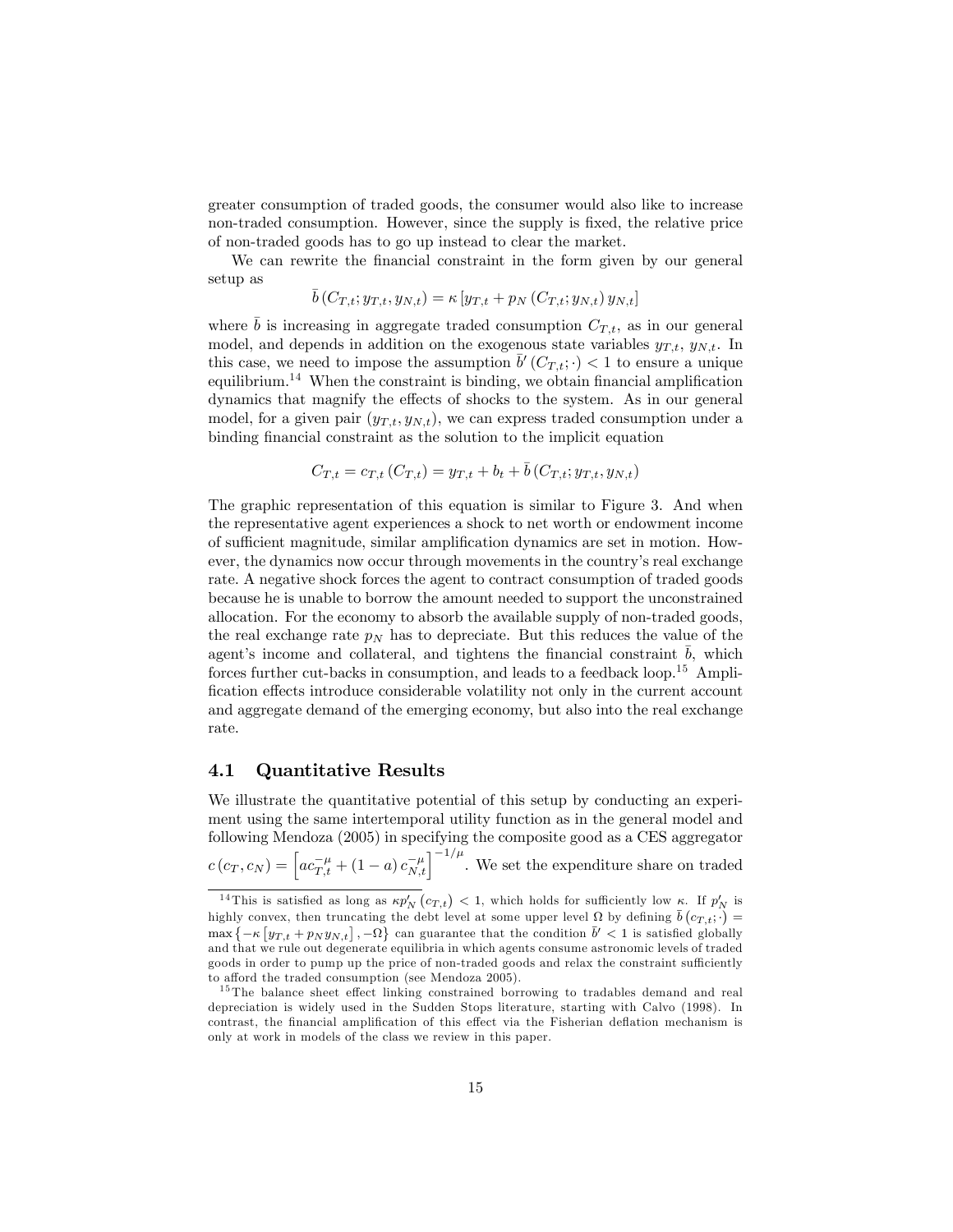| $96 \quad 103 \quad 2 \quad 1/3$ |  | $.8 \quad 1/3 \quad .03 \quad .05$ |  |
|----------------------------------|--|------------------------------------|--|

Table 1: Parameters used in sample calibration of exchange rate model

goods to  $a = 1/3$ , which corresponds closely to the weighted average of the primary and secondary sector in GDP in our sample of emerging economies. As in Mendoza (2005), we assume an elasticity of substitution  $\frac{1}{1+\mu} = .8$  and a maximum credit-to-output ratio of  $\kappa = 1/3$ . Finally, we assume a binary output process  $y_t \in \left\{y^H, y^L\right\}$  where  $y^H = 1$  and  $y^L = y^H - \Delta y$  in which output drops by  $\Delta y = .03$  from trend with an i.i.d. probability of 5%, which reflects the approximate severity and incidence of sudden stop events in the sample used to determine our stylized facts. The parameters are summarized in Table 1, and the algorithm to numerically solve the model is described in Appendix B.

The policy functions for saving, tradable consumption and the equilibrium nontradable price as functions of b, for high and low values of the income shock, are shown in Figure 4. These policy functions are obtained by solving the model in recursive form. The top two lines depict  $p_N(b, y^H)$  as a solid line and  $p_N(b, y^L)$  as a dashed line. The next two pairs of lines depict  $c_T(b, y)$  and  $b'(b, y)$  for  $y_T = y_N = y \in \{y^H, y^L\}$ . We indicate the 45<sup>°</sup> line by a dotted line. If saving lies above this line, i.e.  $b'(b, y) > b$ , the agent accumulates savings, if it lies below this line, the agent decumulates savings.

The Figure can be split into two regions: to the left of the vertical line, i.e. for low net worth  $b$ , the financial constraint is binding. Within this region, financial amplification occurs and all variables respond very strongly to changes in net worth. In particular, traded goods consumption rises more steeply in net worth than the  $45^{\circ}$  line. Furthermore, next-period wealth  $b'$  is a declining function of current wealth. This captures the fact that more wealth implies a less binding credit constraint, and therefore a higher exchange rate and greater borrowing capacity, which allows the representative agent to carry a higher level of debt into the following period.

To the right of the threshold, Önancial constraints are loose and there are no financial amplification effects. Consumption increases in net worth but at a rate smaller than one, i.e.  $c_T$  is flatter than the 45<sup>°</sup> line. Within this region, nextperiod wealth  $b'$  is an increasing function of current wealth because consumers are able to smooth their wealth over time. Observe that  $b'$  lies mostly below the  $45^{\circ}$  line within this region, reflecting the fact that consumers are impatient relative to lenders and run down their wealth.

The left panel of Figure 5 shows the response of an economy that has experienced a long series of good shocks  $y^H$ , interrupted by a one-time adverse shock  $y<sup>L</sup>$  that is followed by good shock  $y<sup>H</sup>$  again. The shock reduces the endowment income of the economy by only  $3\%$ , but tightens the financial constraint and sets in motion a process of financial amplification that leads to an  $8\%$  decline in the real exchange rate and ultimately a 9% reduction in traded consumption. The overall decline in aggregate consumption is  $a * 9\% + (1 - a) * 3\% = 5\%$ , roughly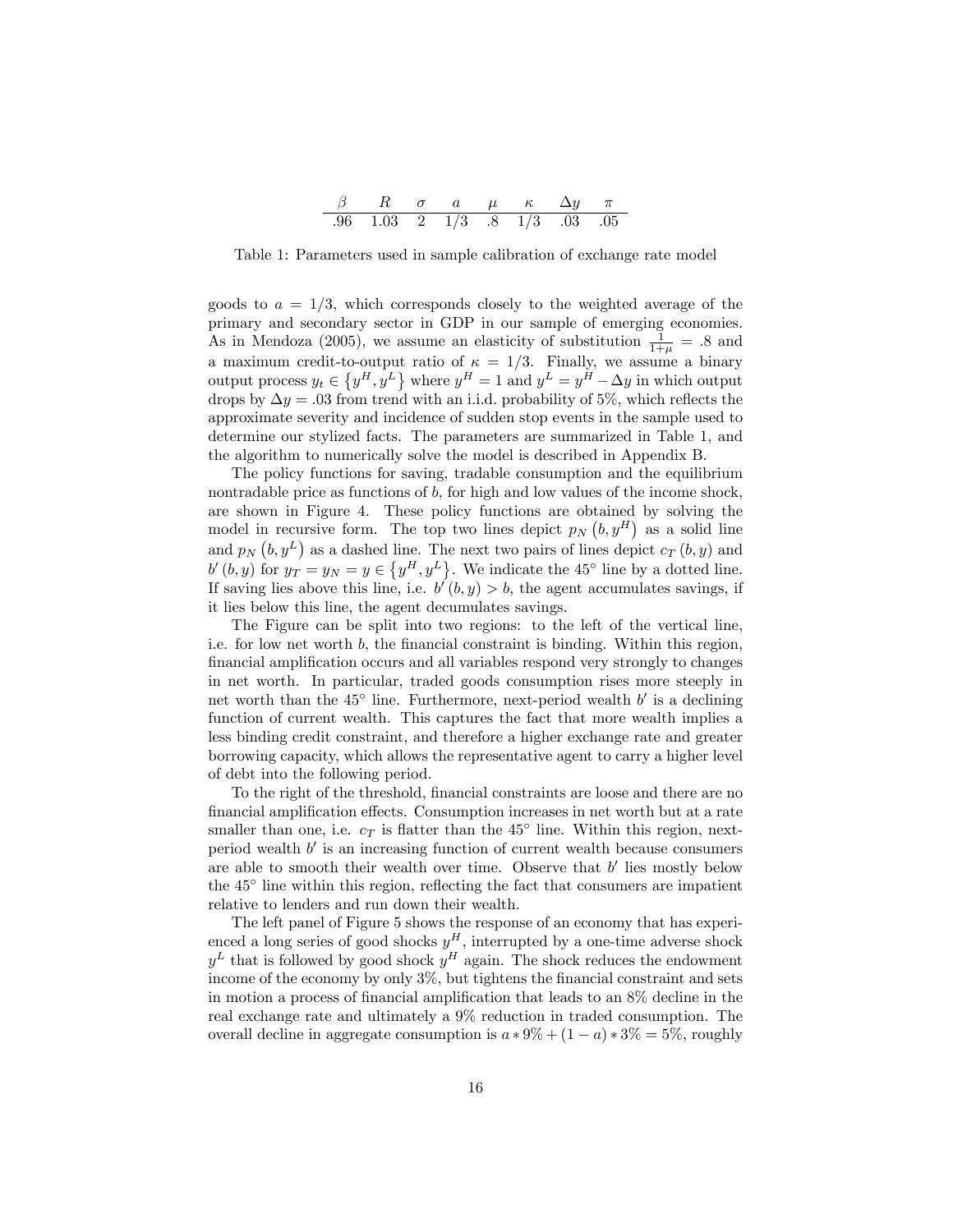

Figure 4: Policy functions of contractionary depreciation model



Figure 5: Simulated path of sudden stop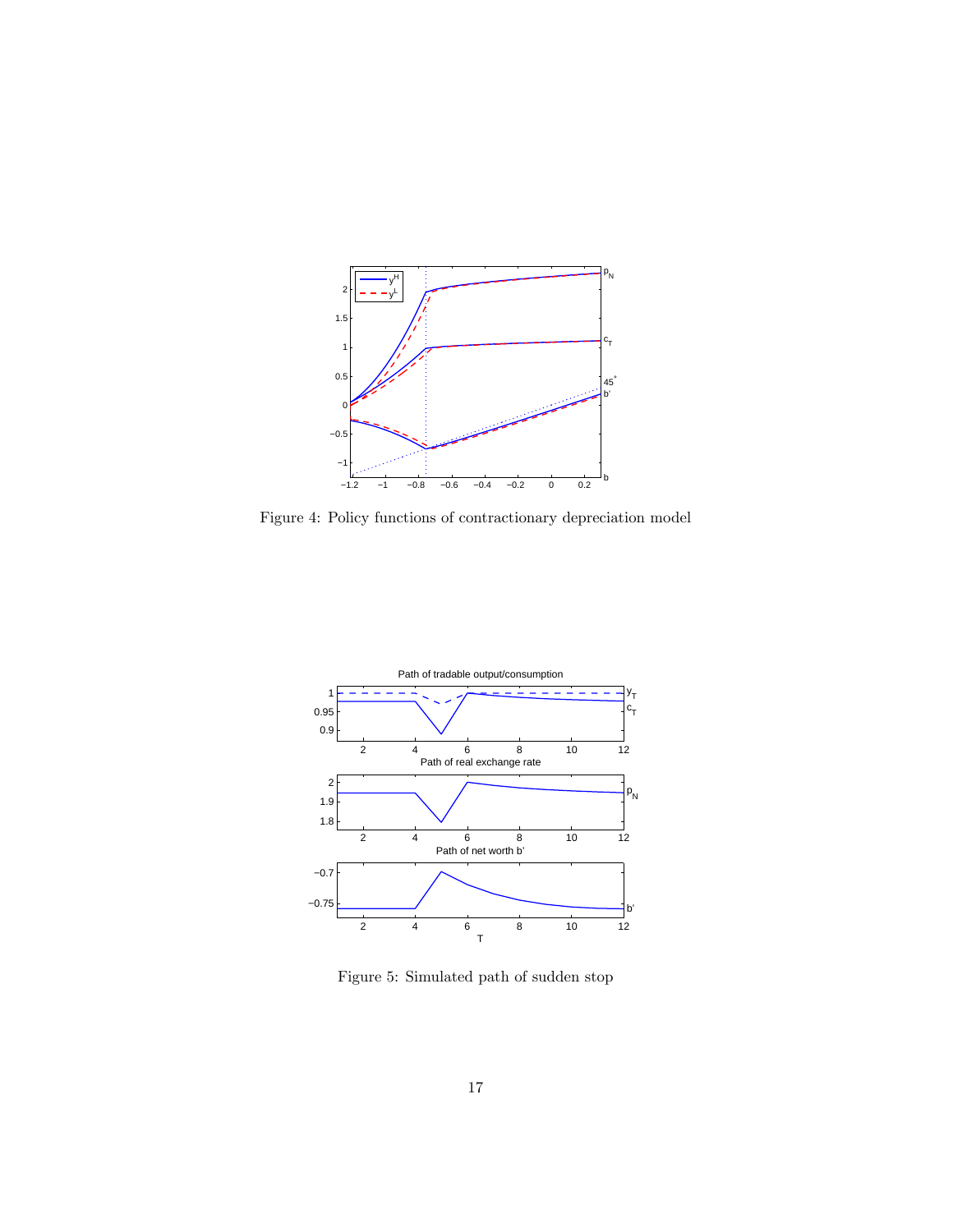in line with the empirical results documented in section 2. The right panel of the figure depicts the ergodic distribution of the net worth of the consumer, i.e. the distribution of net worth in a stochastic simulation of the economy over 5000 periods.

The Sudden Stops literature has examined in detail several extensions and modifications of this setup. In the policy section we will discuss applications that have been developed to examine normative issues. In terms of positive analysis, Mendoza (2002) considers production of nontradable goods with labor and a borrowing constraint of the form:  $b'/R \geq -\kappa (wL + \pi)$ , where  $wL$  is wage income collected from endogenous labor supplied to nontradables producers and  $\pi$  are the profits that nontradables producers pay to the representative agent plus a stochastic endowment of tradables. In equilibrium, the constraint reduces to  $b'/R \geq -\kappa (y_T + p_N y_N(L))$ . Durdu, Mendoza, and Terrones (2009) consider a similar setup in which nontradable production requires imported intermediate goods. These models feature a supply-side channel of the Fisherian deáation mechanism, because deflation in the relative price of nontradables reduces the marginal product of labor and intermediate goods, and thus reduces factor demands and output. Hence, in the right-hand-side of the borrowing constraint, both the price and the quantity of the collateral shrinks as the constraint becomes binding.

### 5 Asset Price Deflation

Next we study models of Sudden Stops driven by asset price collapses similar to those developed by Mendoza and Smith (2006), Bianchi and Mendoza (2010) and Jeanne and Korinek (2010). This is done by introducing an asset price into the general framework of Section 2.

We follow the setup of Jeanne and Korinek (2010) and assume that there is an infinitely-lived tree that pays a dividend  $d_t$  every period and that is in fixed unit supply. The tree can only be held by domestic agents and trades in the domestic market at a price  $p_t$ . Denoting the tree holdings carried into period t by  $a_t$ , the budget constraint of the representative domestic agent becomes:

$$
c_t + p_t a_{t+1} + b_{t+1}/R = y_t + a_t (p_t + d_t) + b_t
$$
\n<sup>(9)</sup>

If the agent absconds with her newly issued debt in period  $t$ , we assume that foreign lenders can seize her asset holdings and sell them at the prevailing price in the domestic market to other domestic agents. However, because of bankruptcy frictions, lenders can only extract a fraction  $\phi$  of the value of the tree. Foreseeing this possibility, lenders limit borrowing of each individual consumer to

$$
b_{t+1}/R_{t+1} \ge -\bar{b}(\cdot) = -\phi p_t a_{t+1} \tag{10}
$$

Observe that there is once again a mismatch between the denomination of debt and of collateral, as in the previous variants of our general model: debt is uncontingent whereas the value of the asset fluctuates in response to shocks to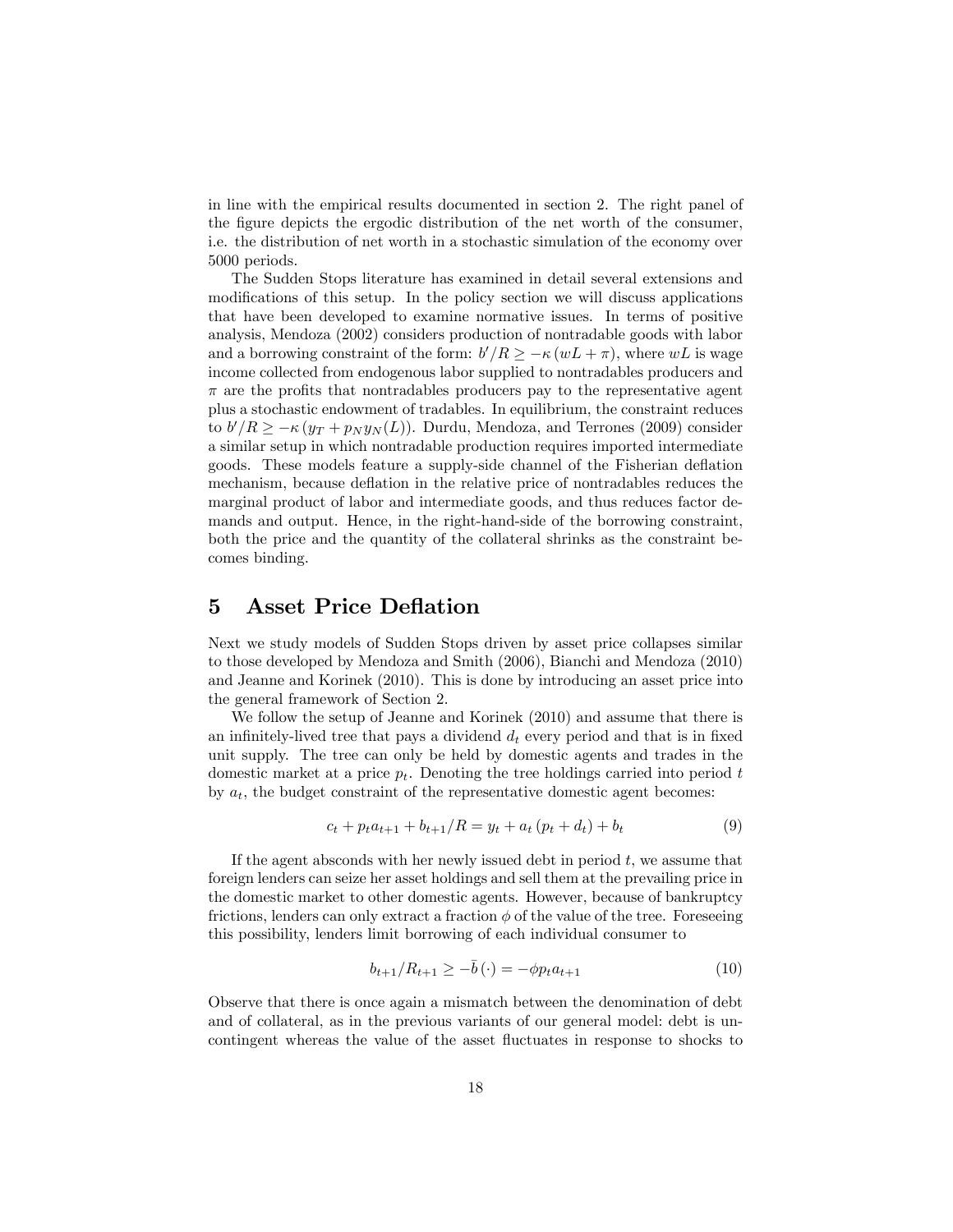the economy. Also, the dependence of the borrowing constraint on aggregate consumption is implicit in that the equilibrium price depends on the aggregate states of the economy.

Maximizing the agent's expected utility  $(1)$  subject to the budget constraint (9) and the borrowing constraint (10), we obtain the following Euler and asset pricing equations:

$$
u'(c_t) = \beta RE[u'(c_{t+1})] + \lambda_t \np_t = \frac{\beta E[u'(c_{t+1})(d_{t+1} + p_{t+1})]}{u'(c_t) - \phi \lambda_t}
$$
\n(11)

Unconstrained Equilibrium When the financial constraint  $(10)$  is loose, equation (11) reduces to a standard asset pricing equation whereby the current asset price corresponds to tomorrowís expected value of the asset (dividend plus future price), discounted at the marginal rate of substitution  $\frac{\beta u'(c_{t+1})}{u'(c_1)}$  $\frac{u(c_{t+1})}{u'(c_t)}$ , and the typical smoothing behavior prevails.

Constrained Equilibrium When the Önancial constraint is binding, the marginal rate of substitution declines because the valuation of consumption today  $u'(c_t)$  increases and the valuation of consumption tomorrow  $\beta u'(c_{t+1})$ declines. Hence, the marginal rate of substitution in consumption  $\frac{\beta u'(c_{t+1})}{u'(c)}$  $\frac{u(c_{t+1})}{u'(c_t)}$  falls and assets that pay off tomorrow become less valuable compared to a situation without financial constraints. The stochastic discount factor for trees becomes  $\beta u'(c_{t+1})$  $\frac{\partial u}{\partial u'(c_t) - \phi \lambda_t}$ , with the extra term  $-\phi \lambda_t$  in the denominator representing the collateral value of trees (see also Fostel and Geanakoplos, 2008). This term reduces the disutility  $u'(c_t)$  of spending one dollar on buying trees by  $\phi \lambda_t$  since each dollar of a tree relaxes the constraint by  $\phi$  units, providing benefit  $\lambda_t$ . The denominator of the asset pricing equation is therefore lower and the asset price decline that results from binding constraints is mitigated compared to a situation in which trees cannot be used as collateral.

The asset price is still lower, however, than it would be in an unconstrained equilibrium. To see this, observe that we can use the consumer's Euler equation to re-write the denominator of the marginal rate of substitution as a weighted average of today's and tomorrow's expected marginal utility  $u'(c_t) - \phi \lambda_t =$  $(1 - \phi) u'(c_t) - \phi \beta RE[u'(c_{t+1})]$ . Since we assumed  $\phi < 1$ , the denominator will be less than  $u'(c_t)$  whenever  $\lambda_t > 0$ .

Assuming that we know the policy functions of the problem for future periods, we can analytically characterize the constrained equilibrium in a given time period by expressing all equilibrium objects in terms of current aggregate consumption C and solve for this C given the state variables  $(b, y)$  in a manner similar to our general model. First, we use the budget constraint to express end-of-period wealth as  $b'(C) = y + b + C$  and employ the known future policy functions to express  $p' = p(b', y')$  and  $C' = c(b', y')$ .<sup>16</sup> Then we can solve for

 $16$ As we noted in the definition of the recursive equilibrium, the equilibrium policy functions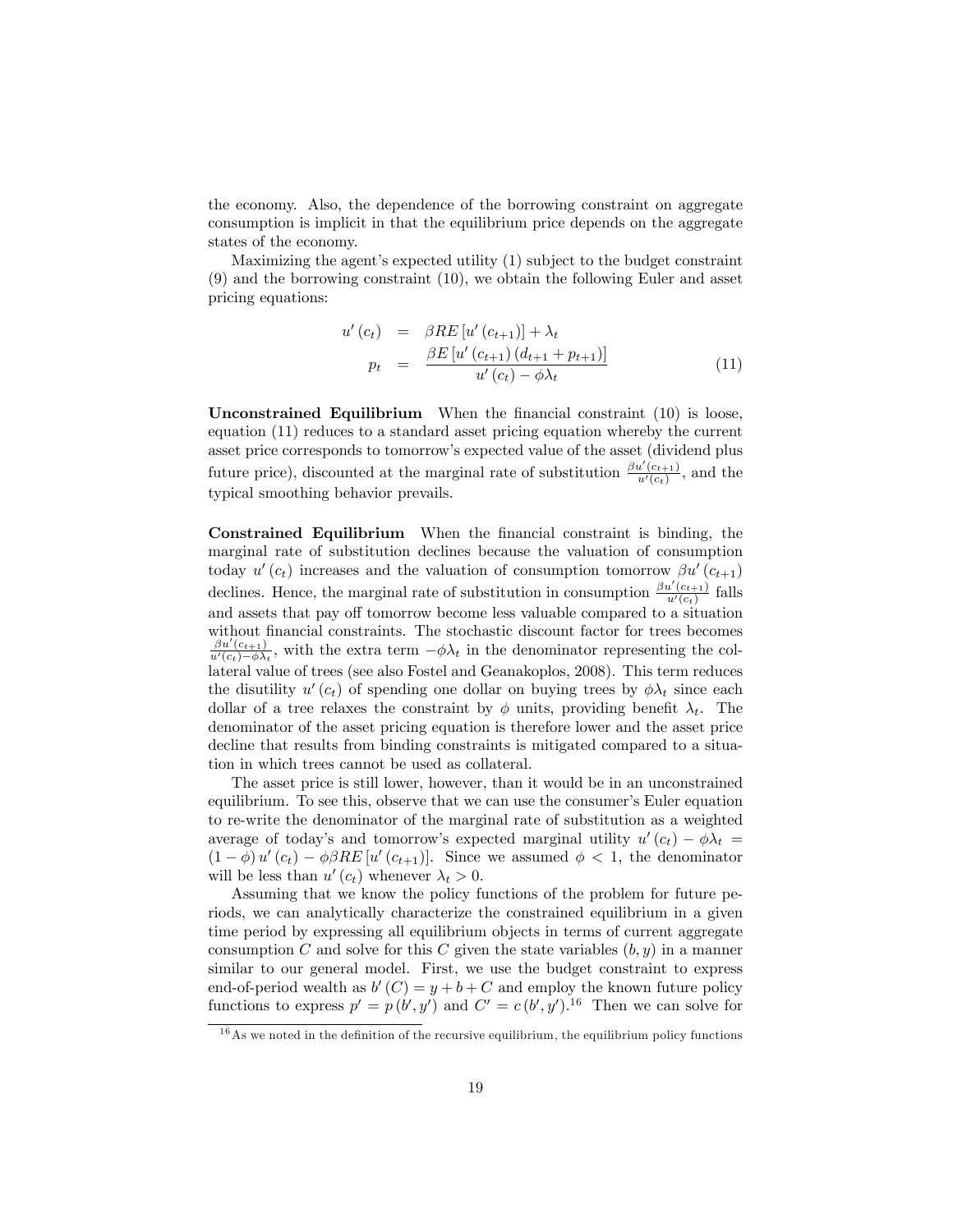aggregate consumption  $C$  by solving the implicit equation

$$
C = c(C) = y + d + b + \bar{b}(C; b, y)
$$
(12)  
where  $\bar{b}(C; b, y) = \phi p(C; b, y) := \phi \frac{\beta E[u'(C')(d' + p')]}{(1 - \phi)u'(C) - \phi \beta RE[u'(C')]}$ 

As in earlier variants of our general model, the function  $\bar{b}(\cdot)$  is increasing in aggregate demand since higher demand today increases the stochastic discount factor and raises the asset price. We impose the assumption  $\bar{b}'(C) < 1$  to rule out multiplicity of equilibrium.

For given state variables  $(b, y)$ , the implicit equation (12) yields the equilibrium consumption function  $c (b, y) = C (b, y)$  under binding constraints. If the representative agent experiences shocks to  $y$ ,  $b$  or  $d$ , the process of reaching a new equilibrium can be illustrated by shifting the right-hand side of equation (12), triggering similar dynamics to the ones in Figure 3. For example, under a binding constraint, an adverse output shock  $\Delta y_t$  will lead to a decline in consumption and/or asset fire sales, which in turn trigger a feedback loop of declining asset prices, tightening financial constraints and further reductions in consumption.

Equity Premium and Forward Solution of Asset Prices Following Mendoza and Smith (2006), we can work with the optimality conditions to obtain this expression for the equity premium:

$$
E\left[R_{t+1}^{e}\right] - R = \frac{-Cov\left(\beta u'\left(c_{t+1}\right), R_{t+1}^{e}\right) + (1 - \phi)\lambda_{t}}{\beta E\left[u'\left(c_{t+1}\right)\right]}
$$

where  $R_{t+1}^e = \frac{d_{t+1} + p_{t+1}}{p_t}$  $\frac{p_t+p_{t+1}}{p_t}$  is the state-contingent return on equity. This condition shows that the collateral constraint has direct and indirect effects all of which work to increase the equity premium. The direct effect is represented by the term  $(1 - \phi) \lambda_t$ . This term reflects the fact that a binding financial constraint,  $\lambda_t > 0$ , drives up the excess return on equity, because being constrained now makes it less attractive to hold trees that pay dividends in the future. This effect is mitigated by  $(1 - \phi)$  since the agent can borrow against a fraction  $\phi$  of the tree. The two indirect effects are  $-Cov(\beta u'(c_{t+1}), R_{t+1}^e)$  and  $\beta E[u'(c_{t+1})]$ . The former seems analogous to the standard risk-premium term due to the fact that equity returns covary negatively with the marginal utility of consumption, but a binding credit constraint makes this covariance more negative because it weakens the ability of agents to smooth consumption. The denominator  $\beta E[u'(c_{t+1})]$  is lower for a similar reason, because a binding credit constraint at  $t$  forces a postponement of consumption which lowers the expected marginal utility of future consumption.

are expressed as functions of  $(b, y)$ , because B is made redundant by the equilibrium condition that requires  $H(B, y) = \hat{b}'(B, y; B)$  identically in B.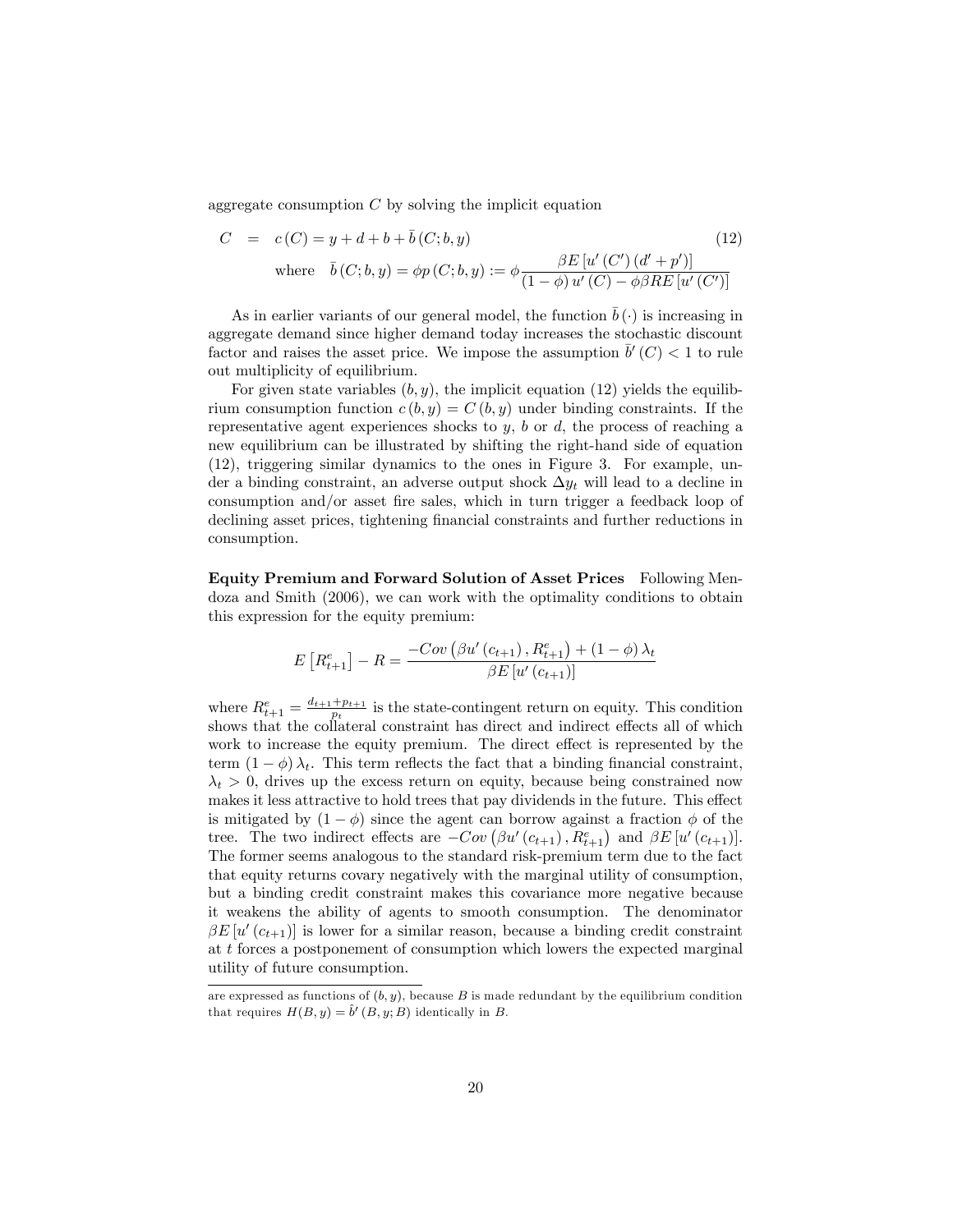|      |     |      | $\alpha$ |            |
|------|-----|------|----------|------------|
| - 96 | 1/5 | 1.03 | - 05 -   | $\Box$ 0.3 |

Table 2: Parameters used in sample calibration of asset price model

Mendoza and Smith (2006) also showed that we can obtain the following forward solution for asset prices:

$$
p_t = E\left\{\sum_{s=t+1}^{\infty} \left[\prod_{r=t+1}^{s} \left(E_t\left[R_r^e\right]\right)^{-1}\right] d_s\right\}
$$

A higher equity premium  $-$  at present or expected at any time in the future along the equilibrium path –reduces the present discounted value of dividends. The possibility of future Sudden Stops therefore reduces the equilibrium level of asset prices even during good times.

#### 5.1 Quantitative Results

We calibrate the framework in line with Jeanne and Korinek (2010) but adapted to the setting of an emerging economy. We use the same parameters for the utility function as in our earlier calibrations, and we also pick the collateral coefficient of the tree to be  $\phi = 1/4$ . We assume that the dividend from the tree is a constant fraction  $\alpha = \frac{d_t}{d_t+y_t} = .05$  of total output. This captures the share of total income that derives from pledgeable assets, which represent mostly real estate in emerging economies. Finally, we also continue to assume the same binary i.i.d. output process. We summarize the parameters in table 2. The algorithm to numerically solve the model is described in Appendix B.

The policy functions of the calibration are reported in Figure 6 and are reminiscent of the policy functions in the real exchange rate model of section 4. Instead of the real exchange rate, however, the two plots labeled  $p$  represent the level of the asset price. To the left of the vertical line that indicates when financial constraints become binding, the asset price is a sharply increasing function of wealth. When the Önancial constraint is loose, the asset price responds only mildly to changes in wealth.

Figure 7 depicts the response of the economy to a one-time adverse shock  $y^L$ . The shock reduces income of the economy by  $3\%$  and sets in motion financial amplification effects that leads to a  $12\%$  asset price decline and ultimately a  $6\%$ reduction in consumption, roughly twice the initial shock. This is again in line with the empirical results documented in section 2.

Mendoza and Smith (2006) analyze asset pricing models of Sudden Stops in which the equity of a small open economy is traded with foreign investors that face asset trading costs. A Sudden Stop emerges when standard TFP shocks driving the dividends process trigger a binding collateral constraint, forcing domestic agents to Öre-sale assets. When they do so, asset trading costs imply that foreign traders are willing to buy those assets only at a discount from the fundamental price that would prevail in the absence of asset trading costs.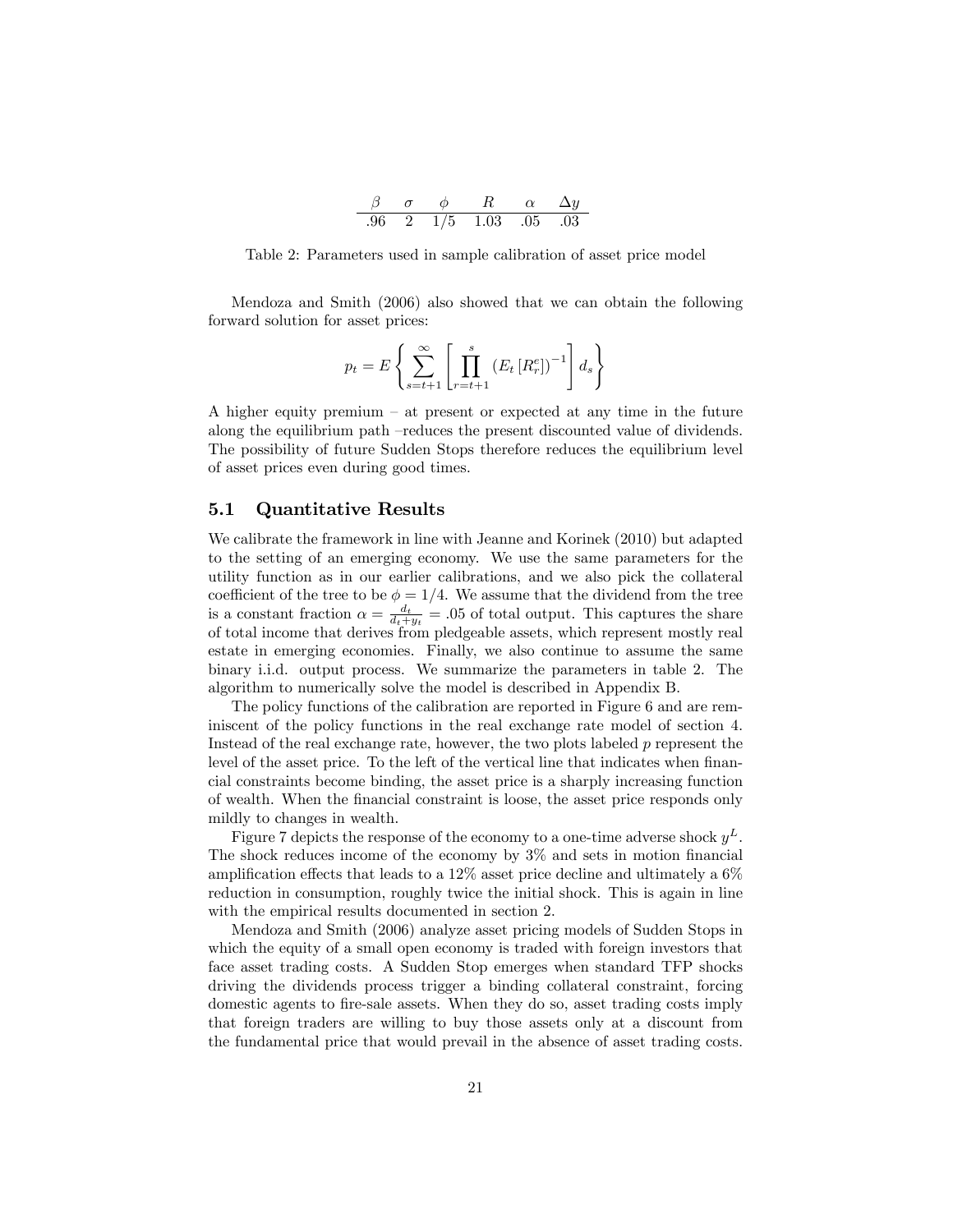

Figure 6: Policy functions of asset price model



Figure 7: Simulated path of sudden stop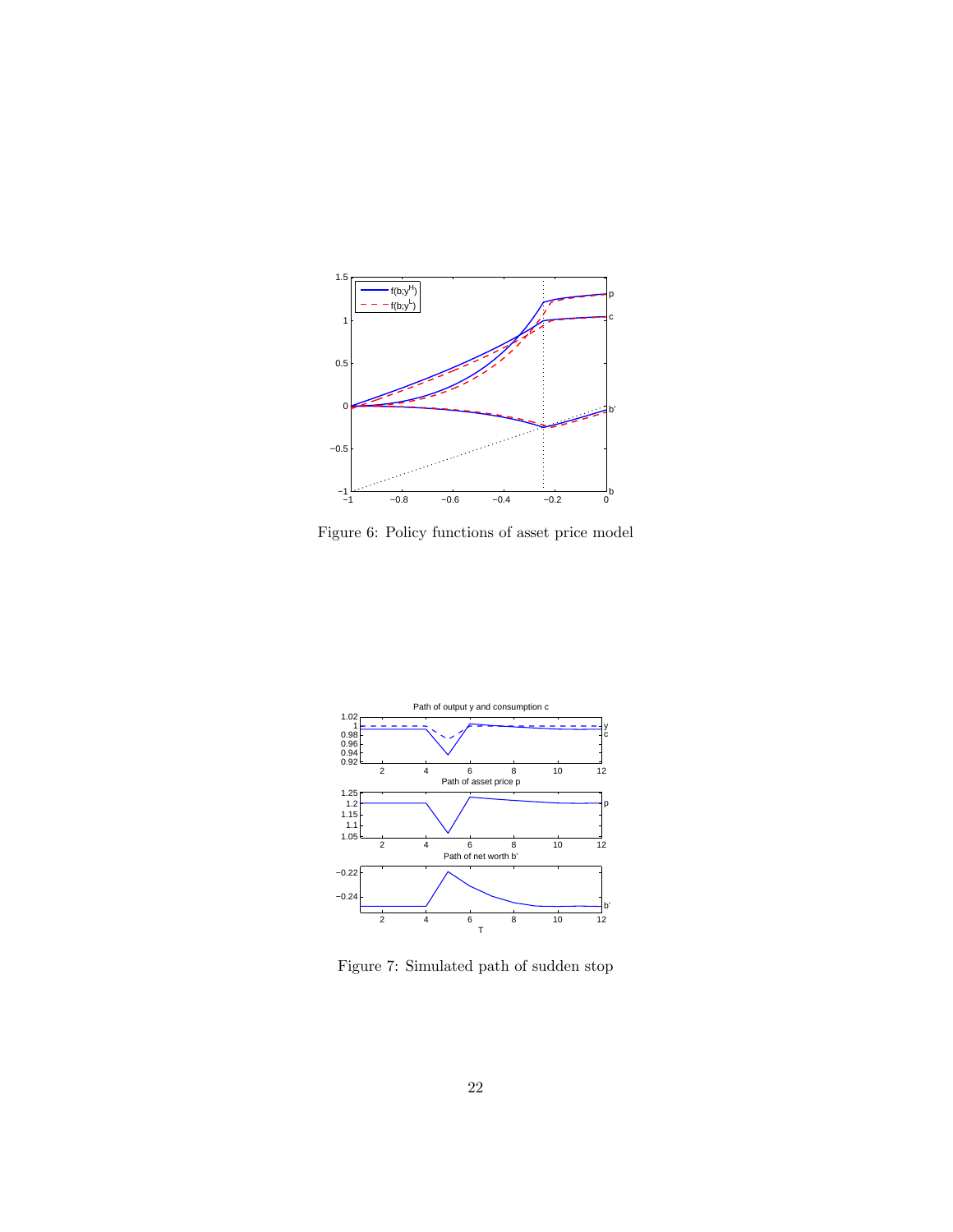The equilibrium asset price is thus determined by a combination of demand and supply forces. The supply is driven by asset fire sales, and the demand by the price elasticity of foreign asset demand, which is inversely related to asset trading costs. When calibrated to data for Mexico, the model does well at tracking observed Sudden Stop dynamics in response to TFP shocks of standard magnitudes. Obtaining large drops in the asset price, however, require a high price elasticity of foreign asset demand.

The Mendoza-Smith setup also shows that taking models with collateral constraints into environments with multiple assets and multiple agents requires additional Önancial frictions for the Fisherian mechanism to work. Their setup requires both short selling constraints on equity and trading costs of foreign assets. Without the former, the collateral constraint on debt can be circumvented, and without the latter, the foreigners could buy the fire-sold assets at the fundamental price, effectively doing away with the asset price deflation.

Korinek (2011a) develops a quantitative model of a world economy that encompasses two regions that may suffer from binding constraints and crises due to asset price deflation. He shows that a crisis in one region leads to lower world interest rates and flows of hot money to the other region, which in turn raises the vulnerability of that region to future crises. This can give rise to the phenomenon of "serial financial crises."

Mendoza (2010) and Bianchi and Mendoza (2010, 2013) consider models of Sudden Stops involving asset price deflation in which dividends are endogenous and are affected by the collateral constraint, because working capital financing needed to pay for a fraction of input costs is also affected by the credit constraint. This introduces a channel through which Sudden Stops affect the supply side of the economy. We discuss this mechanism in the ensuing section.

## 6 Equilibrium Business Cycles with Sudden Stops

In this Section, we extend the analysis to a setup in which the collateral constraints are part of a general equilibrium business cycle model. In the absence of credit constraints, the model reduces to one in the class of widely used realbusiness-cycle DSGE models of small open economies applied to both industrial and emerging economies (e.g. Mendoza 1991, 1995, Neumeyer and Perri 2005, Uribe and Yue 2006).The model is similar to other models that study the 1990s emerging markets crises using credit-market frictions (e.g. Choi and Cook 2004, Cook and Devereux 2006ab, Braggion, Christiano and Roldos 2009, Gertler, Gilchrist and Natalucci 2007). These models differ from the one we review here in that they use perturbation methods to study the local quantitative implications of credit frictions that are always binding, and model Sudden Stops as the result of large, unexpected shocks to external financing or the world real interest rate. On the other hand, it is worth noting that these models feature nominal rigidities and include a larger set of macroeconomic interactions across sectors than models that are tractable using global solution methods.

Extending the Fisherian Sudden Stop setup to an equilibrium business cycle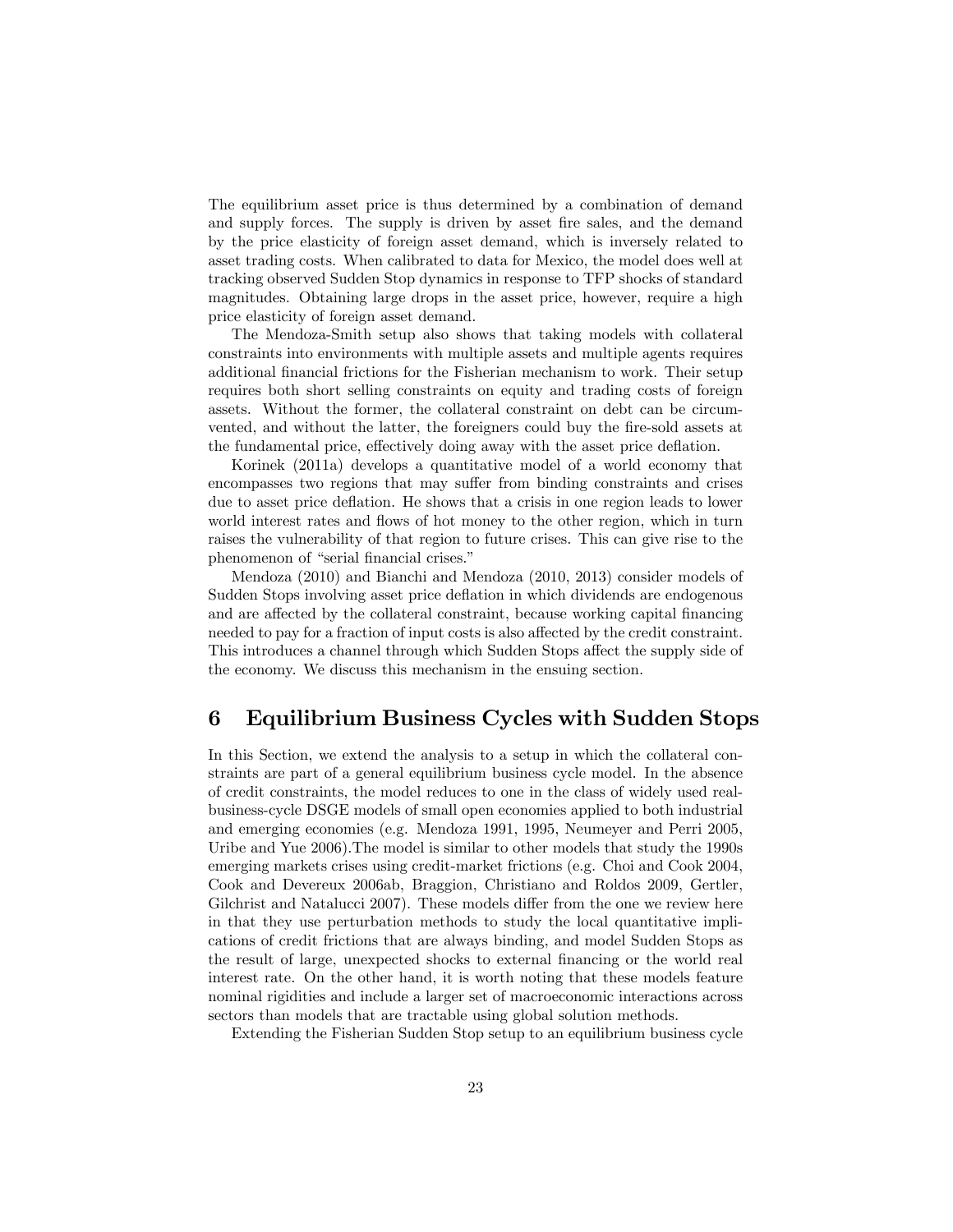environment requires three important modifications. First, we need to introduce a production technology. Mendoza (2010) uses a Cobb-Douglas technology for gross production that depends on capital, labor and imported intermediate goods. Second, we add endogenous capital accumulation using a Tobinís-Q formulation of adjustment costs. Third, we assume that production requires working capital loans that cover a fraction of the cost of variable inputs. This requires additional external financing. Thus, the collateral constraint now limits the total external borrowing on intertemporal bonds and working capital loans to a fraction of the market value of the accummulable physical assets that can be pledged as collateral.

With these modifications, the Fisherian debt-deflation mechanism can trigger strong adverse effects on production and factor markets that are absent from the models we have studied so far. This occurs because the amplification mechanism has two important new features: First, the deflation of the price of capital goods (i.e. Tobin's  $Q$ ) causes a collapse in investment, which in turn affects future productive capacity and factor demand. Second, the binding collateral constraint causes as a sudden, sharp increase in the financing cost of working capital, captured by the shadow value on the constraint, which in turn leads to a decline in current factor demand and production. The first effect induces persistence in the output effects of a financial crisis, and the second causes a contemporaneous output drop when the financial crisis hits.

#### 6.1 A Representative Firm-Household

We follow Mendoza  $(2010)$  in assuming a representative firm-household that makes all production and consumption decisions but acts competitively. Preferences are taken from the subclass of small open economy RBC models that use the Uzawa-Epstein utility function with an endogenous rate of time preference to support the existence of a well-defined long-run distribution of NFA (see Mendoza 1991 for details, and Durdu et al. 2009 for a comparison of the quantitative implications of this utility function with those of the standard time-separable preferences).

$$
E_0 \left[ \sum_{t=0}^{\infty} \exp \left[ - \sum_{\tau=0}^{t-1} v \left( c_{\tau} - G \left( L_{\tau} \right) \right) \right] u \left( c_{\tau} - G \left( L_{\tau} \right) \right) \right]
$$

The period utility function takes the standard CRRA form  $u(\cdot) = (c-G(L))^{1-\sigma}/(1-\sigma)$  $\sigma$ ), which depends on the Greenwood-Hercowitz-Huffman composite good defined by consumption minus the disutility of labor,  $L$ . The latter is given by a constant-elasticity function  $G(\cdot) = L^{\omega}/\omega$ , where  $\omega > 1$  determines the Frisch elasticity of labor supply  $1/(\omega - 1)$ . This removes the wealth effect on labor supply, which would otherwise deliver a counterfactual increase in labor supply when consumption falls during deep recessions. The time-preference function is defined as  $v(.) = \rho \ln(1 + c - G(L))$ , where  $\rho$  is the semi-elasticity of the rate of time preference with respect to  $c - G(L)$ .

The budget constraint of the representative firm-household is: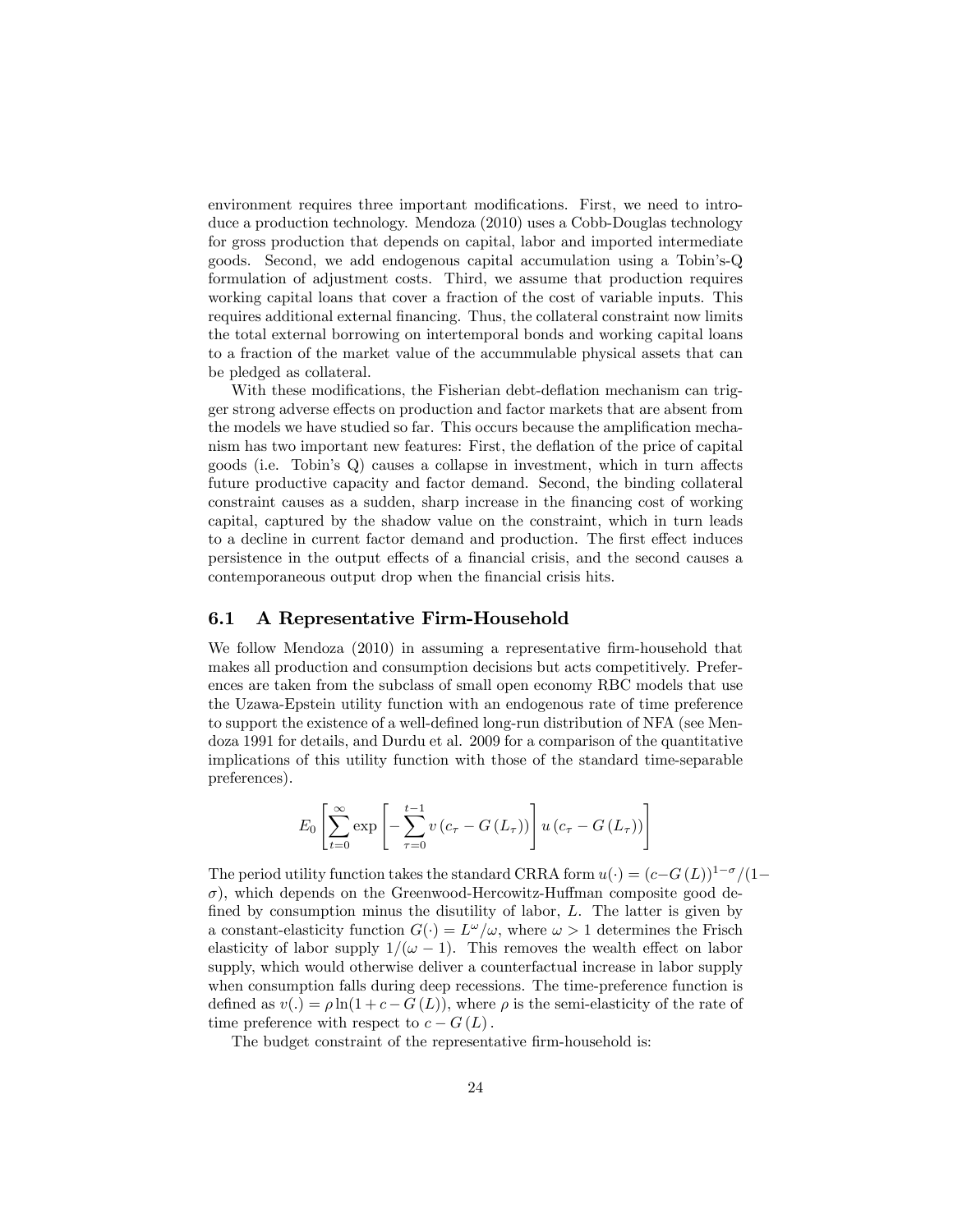$$
c_t + i_t = \varepsilon_t k_t^{\beta} L_t^{\alpha} m_t^{\eta} - p_t m_t - \phi (R_t - 1)(w_t L_t + p_t m_t) - q_t^b b_{t+1} + b_t
$$

where  $i_t = \delta k_t + (k_{t+1} - k_t) \left[ 1 + \frac{a}{2} \right]$  $\left(\frac{k_{t+1}-k_t}{k_t}\right)$ . The left-hand-side of the constraint adds up consumption and gross investment expenditures. In the definition of the latter,  $\delta$  denotes the depreciation rate,  $k_t$  is the capital stock, and a is an adjustment-cost coefficient for a standard Tobin's-Q specification of capital adjustment costs à la Hayashi. The right-hand-side is the sum of gross production, represented by a Cobb-Douglas production function that combines capital, labor and imported inputs m, and includes also an exogenous TFP shock  $\varepsilon$ , minus the cost of imported inputs (purchased at a stochastic exogenous price  $p$ ), minus the interest payments on foreign working capital loans used to pay for a fraction  $\phi$  of the cost of variable factors, minus the cost of purchasing one-period "real" international discount bonds at an exogenous, stochastic price  $q<sup>b</sup>$ , plus the payout on the amount of these bonds purchased the previous period. Notice that there are three underlying real shocks driving economic fluctuations: shocks to TFP, the world relative price of imported inputs, and the world real interest rate.

The Fisherian collateral constraint is:

$$
q_t^b b_{t+1} - \phi R_t(w_t L_t + p_t m_t) \geq -\kappa q_t k_{t+1}
$$

Hence, total external debt (one-period debt and within-period external working capital financing) cannot exceed the fraction  $\kappa$  of the market value of physical capital that can be pledged as collateral  $(q_t)$  is the market price of capital, which is also Tobin's  $Q$ ).

Two endogenous relative prices appear in the above budget and collateral constraints: the wage rate  $w_t$  and the price of capital  $q_t$ . The assumption that the representative firm-household supports a competitive equilibrium requires that the agent takes these prices as given, so that they satisfy standard optimality conditions: the wage rate equals the marginal disutility of labor and the price of capital equals the marginal Tobin's Q (i.e.  $\partial i_t/\partial \bar{k}_t$ , where  $\bar{k}_t$  is the aggregate capital stock taken as given by the representative firm-household).

#### 6.2 Financial Amplification in a Business Cycle Model

The Fisherian deflation mechanism operates in this economy in a manner analagous to that of the endowment-economy asset pricing model reviewed earlier: When the collateral constraint binds, agents Öre-sell assets to meet the constraint; this lowers the price of capital, further tightening the constraint, and forces even more asset fire sales. The constraint introduces again direct and indirect effects that increase the expected excess return on assets (i.e. capital), and has a forward-looking effect that results in  $q_t$  being affected by the constraint even in periods in which it does not bind, as long as the constraint is expected to bind with positive probability along the equilibrium path.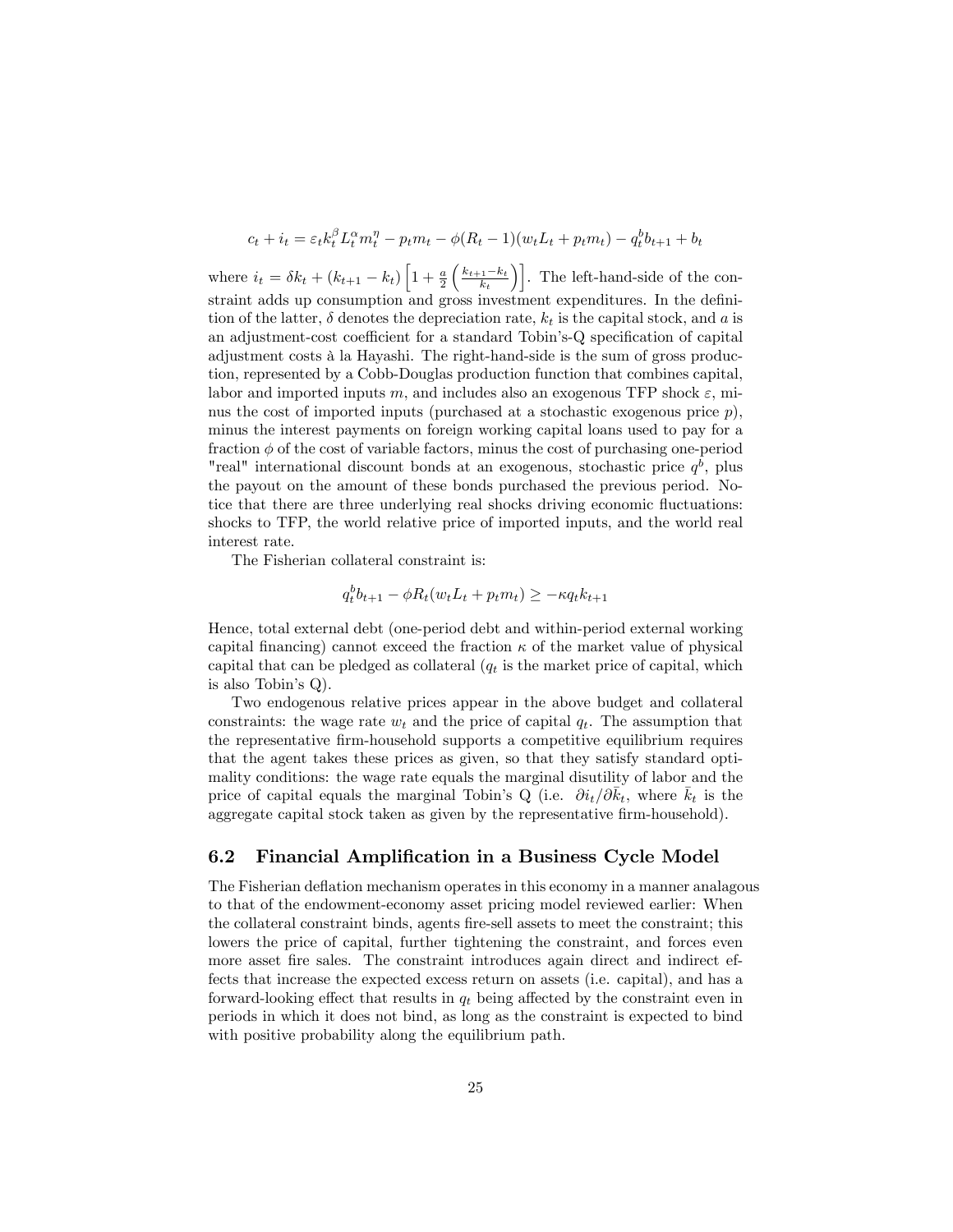There are two new elements to this mechanism that are crucial for integrating Fisherian deflation episodes into a business cycle model: First, the asset fire sales involve sales of productive assets, which results in a collapse of investment when a Sudden Stop occurs. This lowers future factor demands and future output, thus providing a mechanism that gives persistence to the contractionary effects of a financial crisis. Second, the Fisherian deflation impairs access to working capital financing and thus variable inputs for current production plans. When the constraint becomes binding, the effective marginal cost of variable inputs suddenly rises by the factor  $(\mu_t/\lambda_t)\phi R_t$ , where  $\mu_t$  and  $\lambda_t$  are the Lagrange multipliers on the borrowing and budget constraints respectively. This mechanism is critical for the modelís ability to generate a sudden output collapse when the economy hits the collateral constraint.

The combination of the above two effects gives this model the ability to produce substantial amplification and asymmetry in the responses of macroeconomic aggregates to the underlying real shocks driving the business cycle (see Mendoza  $(2010)$  for quantitative estimates). Amplification in the sense that when the constraint binds the same size shocks generate much larger recessions and asset price drops that when it does not, and asymmetry in the sense that if the constraint does not bind the responses of the shocks are more tepid and in line with the behavior of a standard RBC model. Both of these properties are very helpful. Amplification because it is behind the model's ability to produce financial crises with realistic features, and asymmetry because it allows the model to produce "regular" business cycles with standard features if the constraint does not bind. If precautionary saving is strong enough to lower the long-run probability of Sudden Stops to the empirically relevant range, the model will nest infrequent financial crises within regular business cycles, and will have an endogenous mechanism driving transitions between both that does not hinge on unusually large, unexpected exogenous shocks. Whether the model, once it is reasonably calibrated, can deliver these results is a question that can only be answered with quantitative analaysis.

#### 6.3 Quantitative Findings

The results reported in Mendoza (2010) provide an informative summary of the strong potential for this model to account for several of the empirical regularities of Sudden Stops documented in Section 2, and illustrate the large amplification and asymmetry in macro responses to shocks that result from the Fisherian deflation mechanism. In addition, the results confirm that precautionary savings incentives in response to these strong amplification effects lowers sharply the probability of observing Sudden Stops in the economyís stochastic stationary state, and thus the model can nest together endogenous financial crises with realistic, standard RBC dynamics. The results also shed light on some of the model's limitations, particularly the inability to produce asset price declines of the magnitude observed in the data.

Figure 8 is an updated version of Figure 2 in Mendoza (2010), in which we compare the new Sudden Stop event dynamics documented in Section 2 with the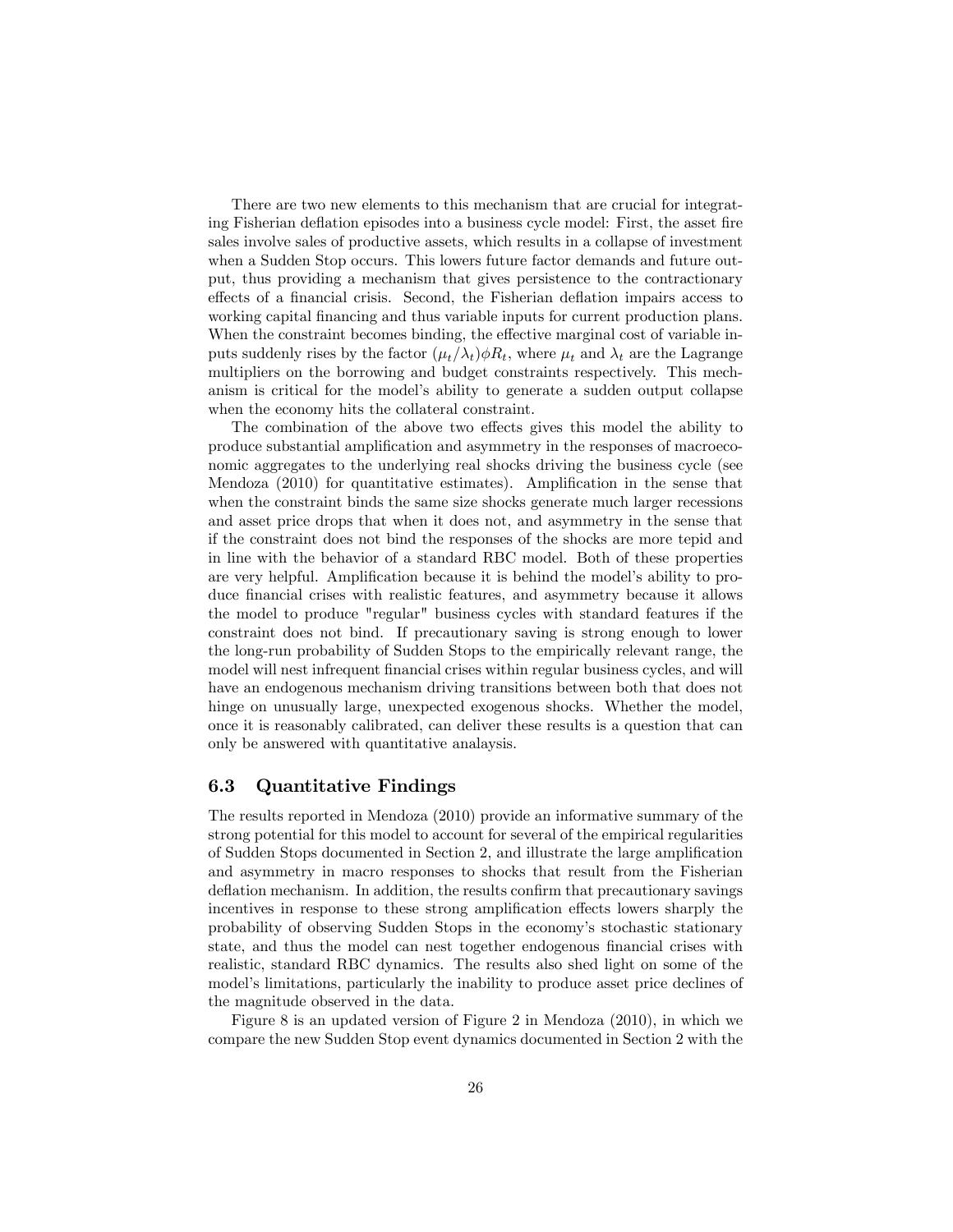

Figure 8: Sudden stop event windows in data and simulations of business cycle model

predicted Sudden Stop event windows produced by the model. The Figure shows the median of Sudden Stop events in the model along with + and - one-standarderror bands, the medians from the Sudden Stop events in the data of emerging economies, and the realizations from Mexico's 1995 Sudden Stop. We show the latter because the model was calibrated to Mexican data. In particular, the production function parameters were set to factor shares in Mexico's national accounts. TFP shocks were calibrated to match Solow residuals constructed with Mexican data, the interest rate shocks were set following Uribe and Yue (2006) to match the interest rate Mexico faces in world capital markets (i.e. the EMBI spread), and the shocks to the price of imported inputs were set to match the ratio of the price of Mexico's imported inputs to export prices (see Mendoza (2010) for details).<sup>17</sup>The value of  $\kappa$  was set so as to match the observed

<sup>&</sup>lt;sup>17</sup> These shocks are introduced into the model as a discrete Markov process that approxi-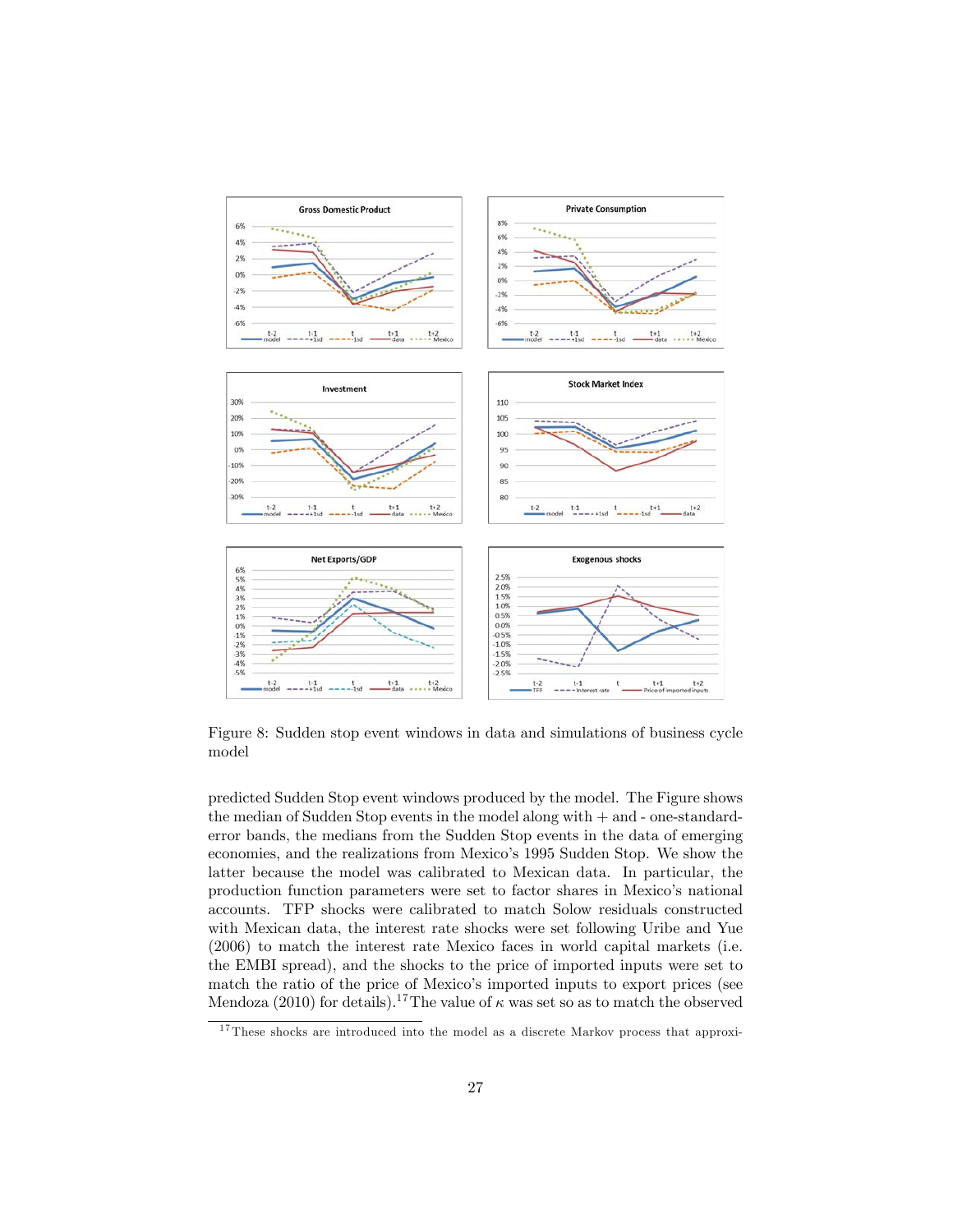frequency of Sudden Stops in the Calvo et al. (2006) dataset, which was 3.3%. This required setting  $\kappa = 0.2$ .

As Figure 8 shows, the model does a very good job at tracking the actual Sudden Stop dynamics of GDP, consumption, investment and net exports. Moreover, these Sudden Stops are the result of standard realizations of shocks to TFP, the real interest rate and the price of imported inputs. Sudden Stops are preceded by periods of economic expansion, and the recoveries that follow are slow-paced. The model mimics very closely the declines in GDP, consumption, and investment in the through of the Sudden Stop, but predicts a decline in the price of capital much milder than the one observed in the data. This is because of the standard Tobin-Q investment setup of the model, which implies a monotonic relationship between investment and the price of capital in which large investment (price) declines occur only when the price (investment) moves slightly. Hence, without a modification that drives a wedge in this relationship, the model cannot do well at matching both the observed large drop in investment and in the price of capital at the same time.

The supply-side channel operating via the collateral constraint on working capital is crucial for these favorable results. Without it the model cannot produce amplification in production and factor demands on impact when the Sudden Stop hits. GDP responds one period later, as the effect of the collapse of investment lowers future capital and future factor allocations. Moreover, without this mechanism, the optimal amount of precautionary savings (leaving all the other parameters at the values of the baseline calibration) results in a negligible long-run probability of observing Sudden Stops, effectively removing the effect of the collateral constraint from the equilibrium dynamics. The probability of Sudden Stop events declines from 3.32% to 0.07%.

### 7 Policy Implications

The normative analysis of Sudden Stop models in the class we have reviewed has focused on two sets of policies: First, macro-prudential or ex-ante policies, i.e. policies implemented in "good times" in order to mitigate the frequency and severity of sudden stops in the future (e.g. Bianchi and Mendoza 2010, 2013, Jeanne and Korinek 2010b, Bianchi 2011). Second, ex-post policies aimed at dealing with financial amplification once the Fisherian mechanism is in motion (e.g. Benigno et al. 2012ab, Bianchi 2013, Jeanne and Korinek 2013b).

#### 7.1 Macro-Prudential Policies

The fact that the value of collateral is a market price introduces a pecuniary externality into our Sudden Stop models because agents do not take into account the effect of their individual borrowing plans on the price of collateral, which matters in particular for future states of nature in which the constraint

mates a first-order VAR process estimated with the the data on the three shocks, using the Tauchen-Hussey quadrature method to construct the Markov process.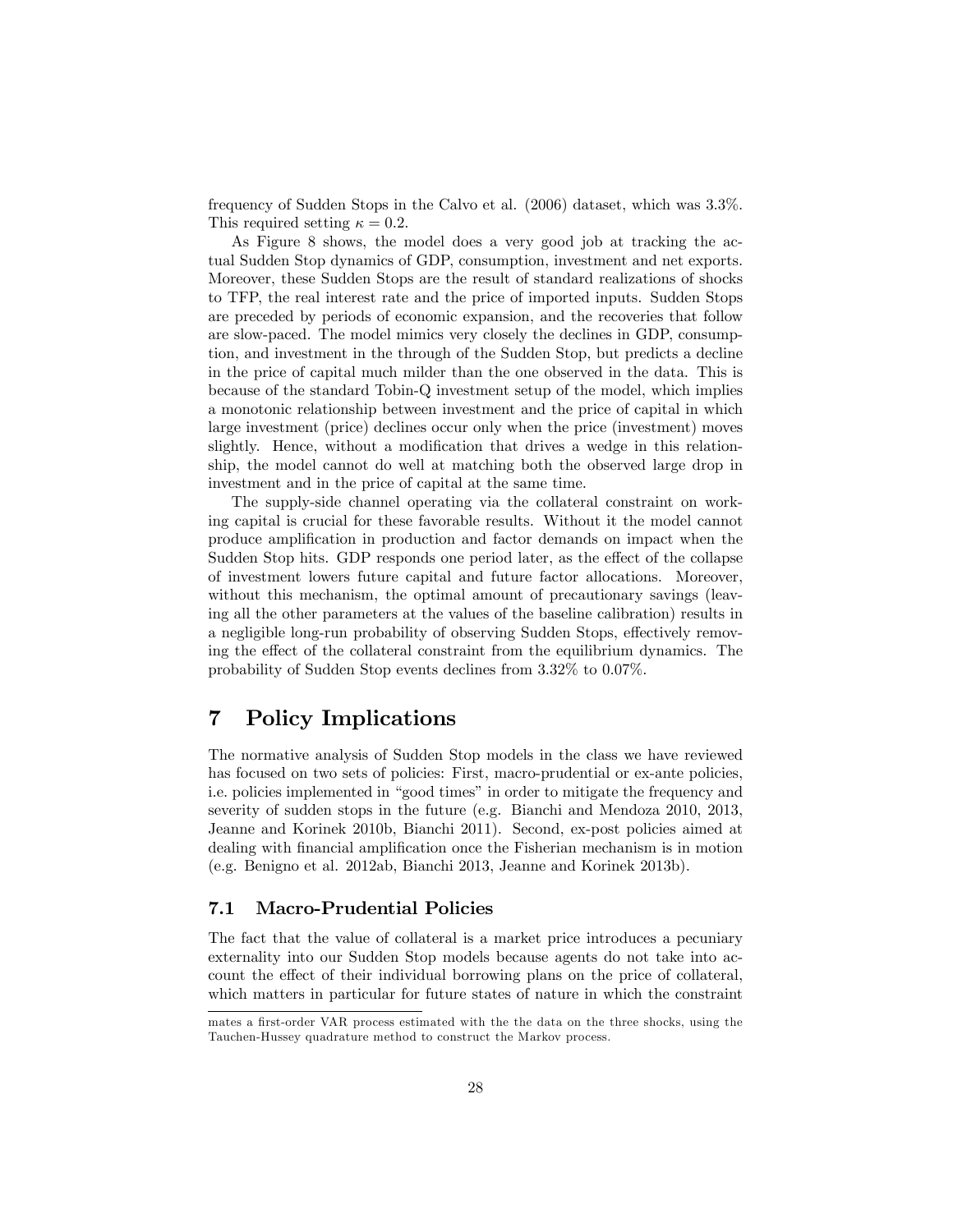is binding. As a result, they borrow too much relative to what would be optimal taking this externality into account. Alternatively, we can interpret the externality in terms of aggregate demand: Agents do not internalize the effects of their borrowing decisions on future aggregate demand, which is the determinant of future prices. They take on too much debt because they do not realize that this implies less aggregate demand and tighter financial constraints in the future.

This pecuniary externality is the central market-failure that justifies macroprudential policy intervention in the described class of models, as first noted in the theoretical work of Korinek (2007). The externality also has a simple interpretation in the theory of the second-best: If the planner reduces borrowing in the economy in periods before binding financial constraints occur, this imposes a second-order cost on the economy because it constitutes a small deviation from optimality. When an adverse state of nature occurs next period, the policy relaxes the financial constraint, which has first-order welfare benefits.

The approach followed in the quantitative literature on prudential policies is to compare the features of the competitive equilibria of models similar to the ones we analyzed earlier with the allocations of a social planner. This planner chooses (or regulates) the borrowing and saving allocations of private agents while internalizing the pecuniary externality. In general, the results show that it is optimal for the planner to intervene in a "prudential" manner: whenever there is a positive probability that the Önancial constraint may bind in the ensuing period, the planner reduces borrowing in the present in order to relax the future constraints and mitigate the associated financial amplification effects. Such an intervention improves social welfare because of the pecuniary externality.

A Prudential Planner A simple way to illustrate the implications of the pecuniary externality is to study a hypothetical prudential social planner who maximizes the welfare of private agents by choosing a decision rule for aggregate bond holdings  $B'(B, y)$  so as to solve the following Bellman equation:

$$
V(B, y) = \max_{B'} \{u(C) + \beta E[V(B', y')]\}
$$
  
s.t. 
$$
C + B'/R = y + B
$$

$$
B'/R \ge -\overline{b}(C)
$$
(13)

The Euler equation of this problem is

$$
u'(C) = \beta RE\left[u'(C') + \lambda'\overline{b}'(C')\right] + \lambda \left[1 - \overline{b}'(C)\right]
$$

The difference from the optimality condition  $(4)$  of private agents is reflected in the two terms with  $\bar{b}'$  ( ), which capture that the planner internalizes the effects of aggregate consumption on the borrowing limit. Observe that this term is pre-multiplied by the shadow price on the borrowing constraint, i.e. relaxing the borrowing limit is only relevant when the borrowing constraint is binding.

We distinguish between two cases: when  $\lambda > 0$  the credit constraint is binding at  $t$ . In this case, the binding constraint implies that there is effectively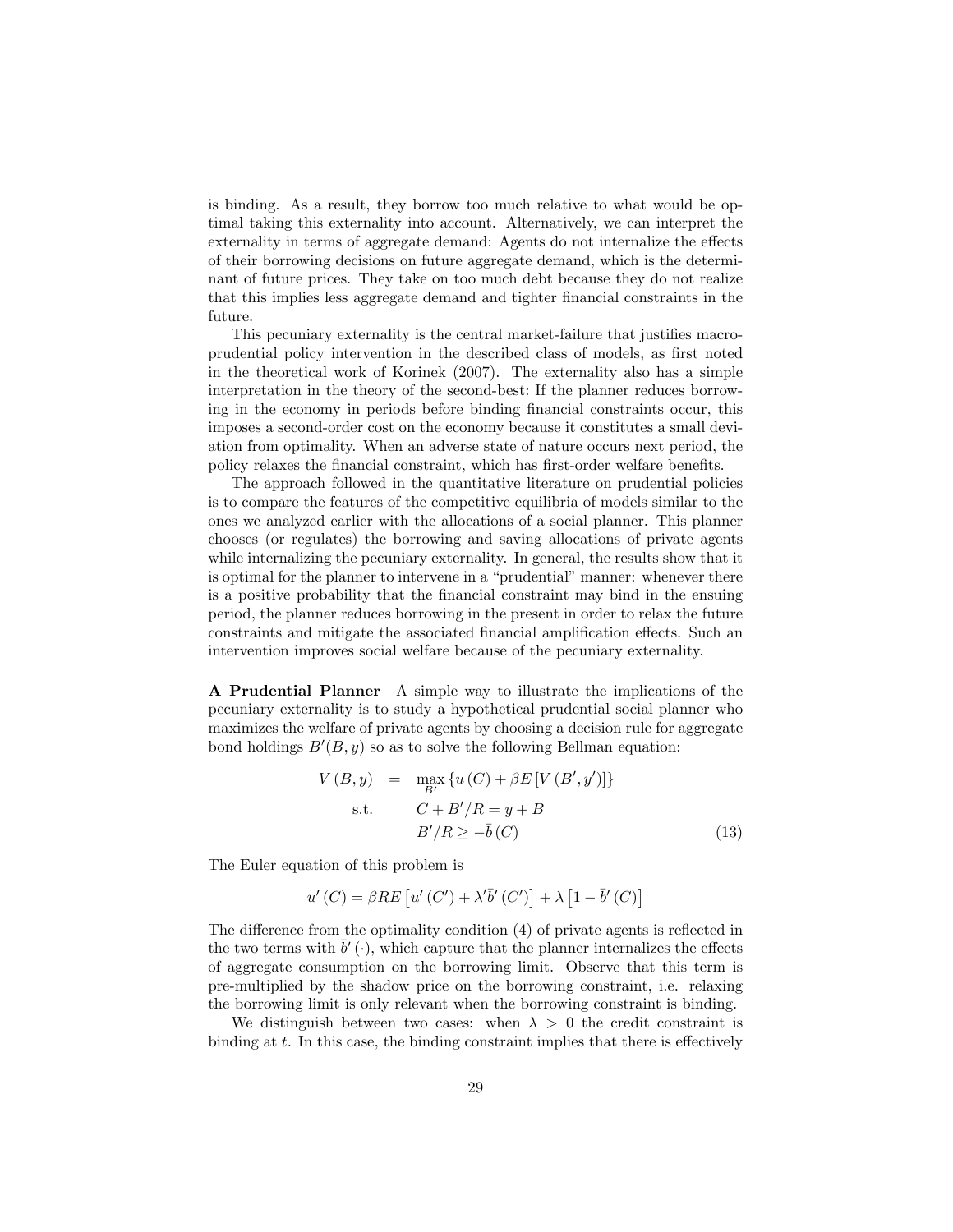no free choice variable at time  $t$  and the planner's allocations coincide with those of the competitive equilibrium.

In the second case, when  $\lambda = 0$ , the Euler equation reduces to

$$
u'(C) = \beta RE\left[u'(C') + \lambda'\overline{b}'(C')\right]
$$
\n(14)

In this case, at date  $t$  the planner weighs the marginal utility of consumption today versus the marginal utility of consumption tomorrow plus the marginal benefit of relaxing the constraint tomorrow by increasing consumption tomorrow, captured by the term  $\lambda' \bar{b}'(C')$ . This is achieved by borrowing less at t so as to transfer more consumption into  $t+1$ . If the constraint is binding with nonzero probability in some of the states attainable at  $t + 1$  along the equilibrium path, then this term is positive and captures the uninternalized social benefits of greater aggregate consumption tomorrow. This result can be proved formally by simply comparing the Euler equation of the planner (14) when  $\lambda = 0$  to the Euler equation of private agents (4).

The planner can implement the optimal allocations by imposing a tax on borrowing that corresponds to the wedge between the social and private Euler equations. Imposing a tax  $\tau$  on borrowing  $b'/R$  that is rebated lump-sum modifies the Euler equation of private agents to

$$
(1 - \tau) u'(c) = \beta RE[u'(c')] + \lambda
$$

In order to attain the same allocations as with the planner's Euler equation (14), the optimal tax is:

$$
\tau = \frac{\beta RE\left[\lambda'\overline{b}'\left(C'\right)\right]}{u'\left(c\right)}.\tag{15}
$$

The tax captures the effects of higher borrowing on tightening the constraint, which is not internalized by individual agents. It is often referred to as a Pigouvian tax because it offsets an externality. The literature has also explored how similar outcomes can be implemented with other instruments such as statecontingent capital requirements or loan-to-value ratios (see e.g. Bianchi 2011).

Pigouvian taxes to lean against the risk of sudden stops can be interpreted as prudential capital controls. See Korinek (2011) for a survey of a growing literature on this topic.

Contractionary Depreciations Model The exchange rate model of Section 4 imposes additional structure on the credit constraint that allows us to interpret the externality in terms of Fisherian deflation of the real exchange rate. In particular, the externality term in that model can be rewritten as  $\lambda^{T}b^{T}(C_{T}';.) =$  $\lambda' \kappa p'_N(C'_T; \cdot) y_N$ . In this formulation, it is clear that borrowing less in one period increases aggregate consumption of traded goods in the ensuing period, which in turn increases the price of nontradables and hence the value of collateral, relaxing the constraint by a fraction  $\kappa$  of the value of the collateral. Korinek (2010) and Bianchi (2011) quantify the externalities of Sudden Stops in the real exchange rate model.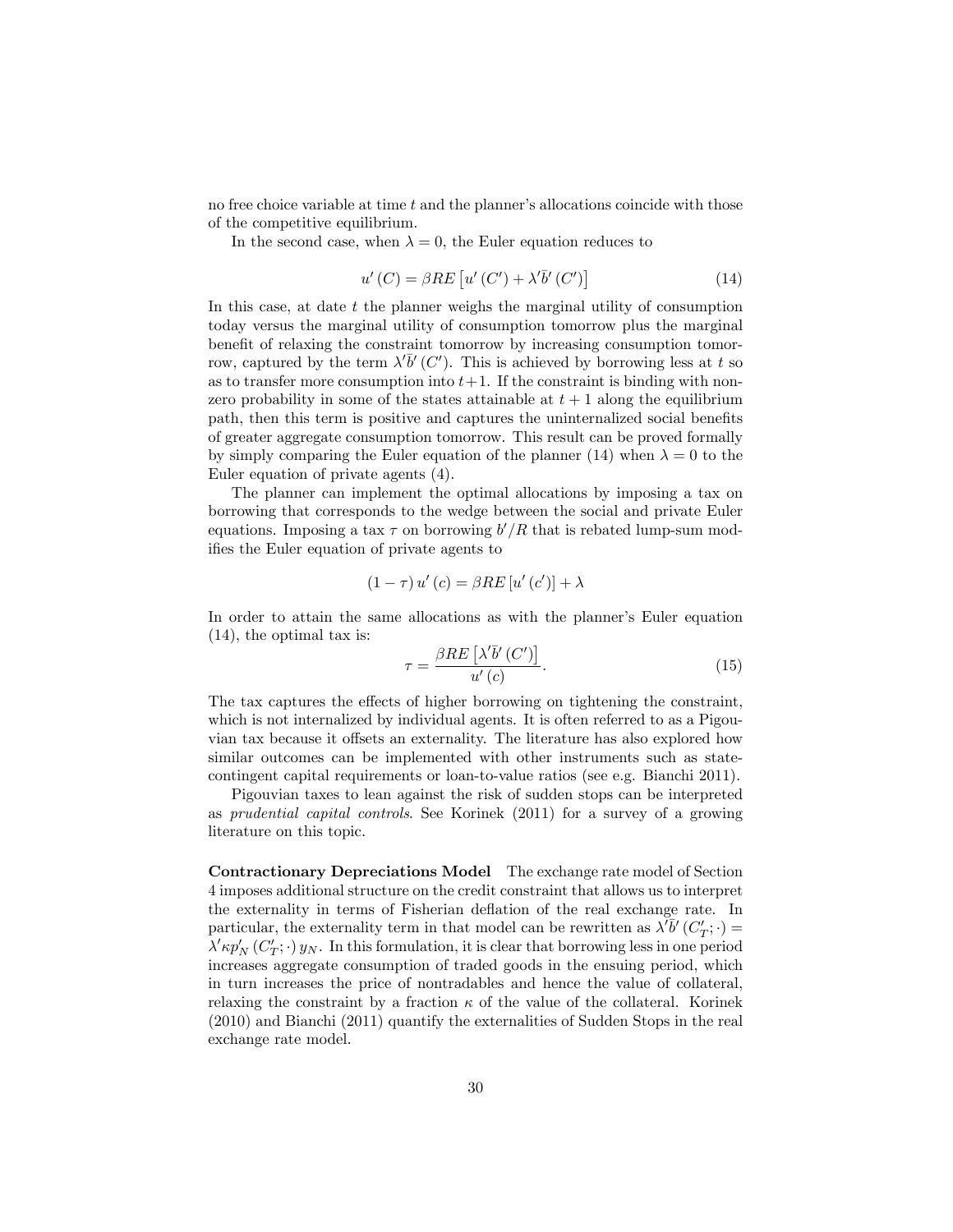Korinek (2011) develops a sufficient-statistics approach following the methodology of Chetty (2009), which identifies direct empirical counterparts (i.e. sufficient statistics) to the individual components of the tax formula  $(15)$  in order to quantify the magnitude of externalities. He applies this procedure to the externalities during the Indonesian crisis of  $1997/98$  and finds that each unit of dollar debt that was repaid in the crisis imposed a 30 cent externality. He also quantifies the externalities of other financial liabilities and finds a pecking order whereby dollar debt imposes the largest externalities, followed by CPI-indexed debt, local currency debt, portfolio investment and FDI, which creates the least externalities.<sup>18</sup>

Bianchi (2011) explores the quantitative implications of the above policy arguments using a model calibrated to the case of Argentina and finds that a tax to internalize the pecuniary externality would average about 5% and would increase with crisis risk. In the stochastic steady-state of the economy, the optimal tax policy reduces the probability of a sudden stop by more than 90%.

Gondo Mori (2013) introduces state-contingent assets into this framework and shows that the opportunity to insure reduces the externalities of foreign borrowing, but does not make them disappear.

Asset Pricing Model We next consider the case for prudential policy in the asset pricing model of Section 5. In that model, the externality term in the Euler equation of the planner (14) can be expressed as  $\lambda' \overline{b}'(C';\cdot) = \lambda \phi p'(C';\cdot)$ . Higher aggregate consumption increases the asset price and relaxes the borrowing constraint. The planner finds it optimal to intervene in a prudential fashion by reducing borrowing in periods when the constraint is loose but when there is risk of binding constraints and financial amplification in the following period. Lower borrowing increases aggregate demand and asset prices in crisis times, which implies that private agents need to delever less.

Bianchi and Mendoza (2010) and Jeanne and Korinek (2010b) conduct a quantitative investigation of the above arguments.<sup>19</sup> They calibrate their models to the sudden stop experienced by the US economy in 2008, and compute taxes on borrowing that are positively correlated with leverage when the constraint is not binding and go to zero during crashes when the constraint is binding. The optimal prudential intervention not only reduces the incidence and severity of sudden stops but also raises the equilibrium level of asset prices. Bianchi and Mendoza also introduce a supply-side channel for the financial friction by adopting a formulation similar to the setup of Mendoza (2010) of

<sup>18</sup>Observe that local currency debt still imposes negative externalities (of about 9 cents per dollar of debt in Korinek's analysis) even though there is no mismatch between the denomination of the debt and of the collateral. The reason is that having lower financial liabilities no matter in which currency – implies higher aggregate traded consumption next period and a higher price of the non-traded collateral, which relaxes the financial constraint.

 $19$ Korinek (2011) analyzes the externalities created by different types of financial liabilities in a stylized model of Öre sales. He Önds that the externalities are higher the greater the mismatch between the payoff profile of liabilities and the assets to be sold. For example, uncontingent debt imposes large externalities, whereas equity finance creates significantly smaller externalities.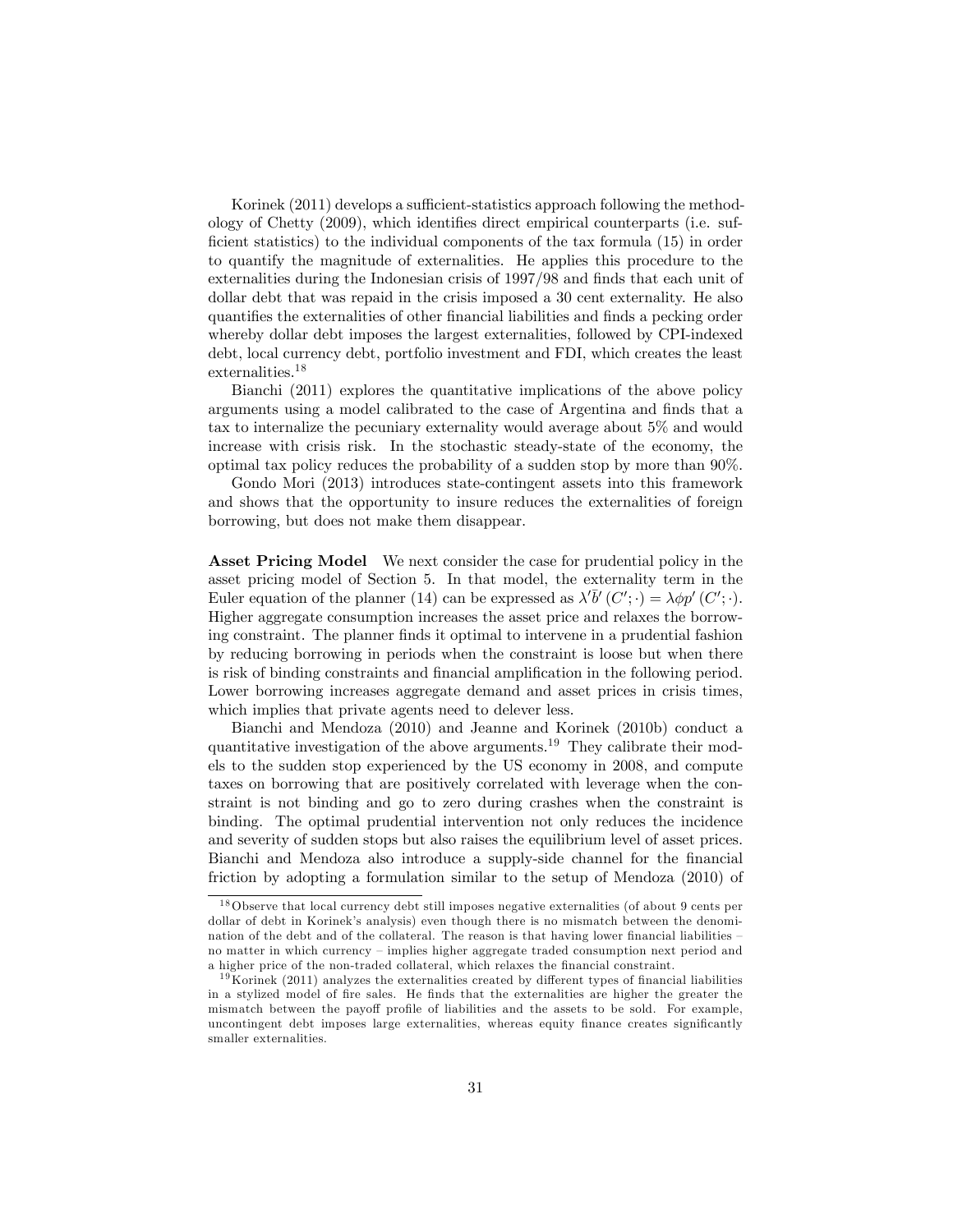representative Örm-households that require working capital (subject to the collateral constraint) to pay a fraction of the wages bill, and they also focus on time inconsistency issues that we discuss briefly below.

Bianchi and Mendoza (2013) show that time inconsistency can be a serious issue in the analysis of macro-prudential policies, because the social plannerís problem is inherently forward-looking. This is of particular importance in the asset pricing model because of the forward-looking nature of asset prices. In our model structure above, the economy's borrowing limit is  $\bar{b} = \phi p(B, y)$ . Suppose that the constraint binds in a given period. Then the planner would have an incentive to promise low  $C'$  in the next period in order to prop up the price in the current period and relax the credit constraint. Once the next period arrives, however, sticking to this promise is no longer optimal.

Bianchi and Mendoza (2010) and Jeanne and Korinek (2010b) conduct their quantitative experiments with formulations of the planner's problem that make it time-consistent by construction. These can be thought of as conditionally efficient policies, in the sense that the social planner's allocations are efficient conditional on the assumptions that rule out the time-inconsistency problem. Jeanne and Korinek assume that a prudential planner determines the amount of borrowing, but that the asset price is determined in private markets, i.e. the asset price is pinned down by the equilibrium condition of decentralized agents. Bianchi and Mendoza assume that the asset price in the collateral constraint of the planner is restricted to be the same as the equilibrium asset pricing function  $p(B; y)$  of the unregulated decentralized economy.

In the second approach, the intuition is that when the planner looks at the menu of feasible debt positions that private agents had available for all  $(B, y)$ pairs in the state space in the unregulated competitive equilibrium, the plannerís menu is identical and the planner cannot use policy to alter the equilibrium price for a given  $(B, y)$  pair. While the loans menu is the same, the planner chooses "more wisely" than private agents how much it borrows, because it still internalizes how much asset prices at  $t + 1$  respond to the debt chosen at  $t$ because of the derivative  $\partial p'(B', y')/\partial B'^{20}$  Notice it is critical that the pricing functions are assumed to be the same, but the dynamics of asset prices along the equilibrium path are very different.

Since arbitrary assumptions to limit the ability of the planner to influence prices are controversial, and intuitively they mean that regulators would not exploit the full potential of their prudential tools, Bianchi and Mendoza (2013) study instead the design of time-consistent optimal macro-prudential policy. Their setup is analogous to a Markov-perfect equilibrium, in which the social planner chooses optimal plans at t taking as given a policy function that represents the actions that future planners would take, so that at equilibrium the policy is time consistent (i.e. future planners choose optimally the same policy that the current planner assumes they would take). The results suggest that while

 $^{20}$  Supporting this optimal policy requires, however, a second instrument to work together with the debt tax: a tax on dividends (which numerically works on average to a small subsidy). Taxing debt alone would result on a different pricing function than the one of the unregulated economy.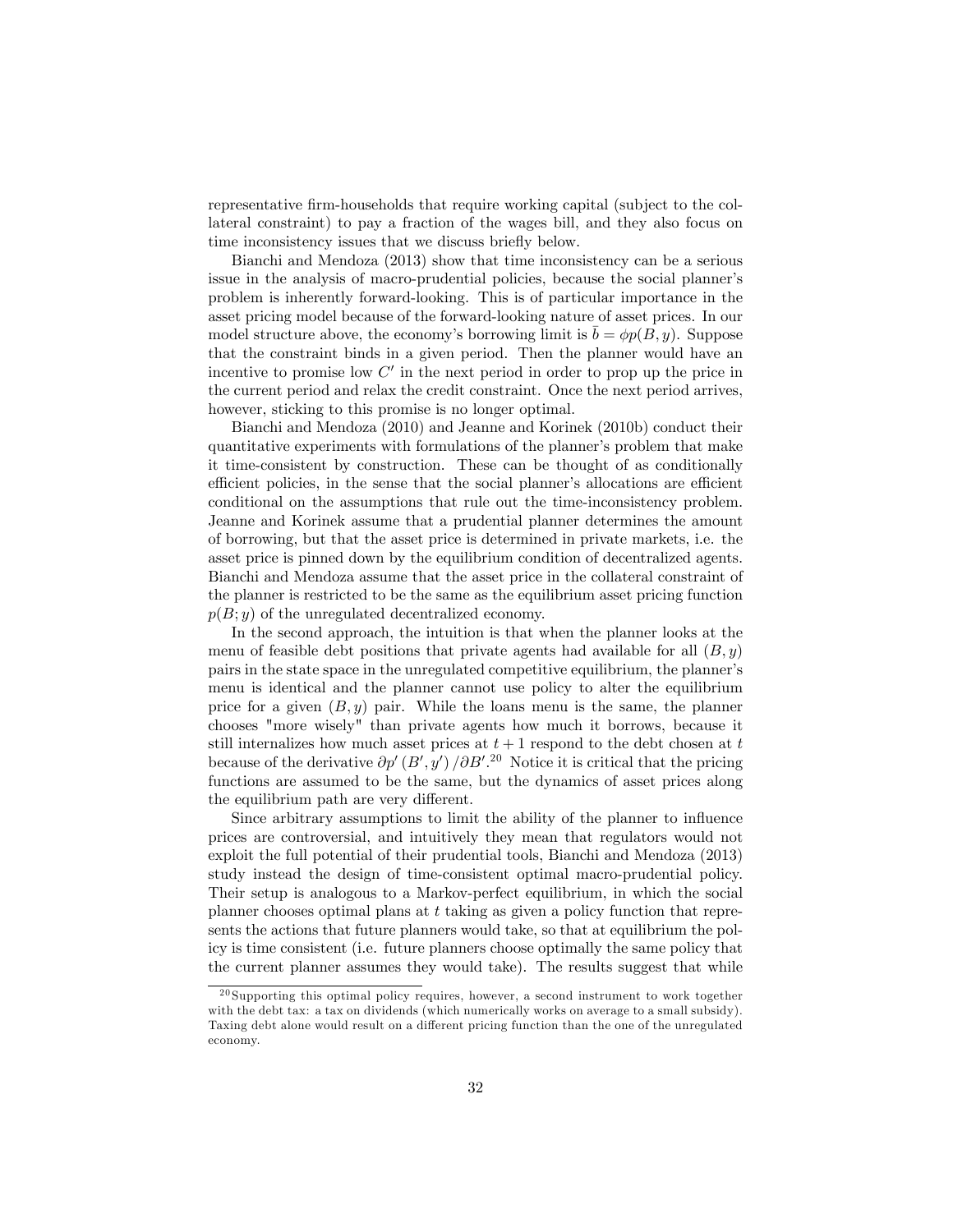time-consistent macro prudential policy can both improve upon conditionallyefficient setups and tackle the time-inconsistency problem without arbitrary assumptions, the quantitative features of the policies are similar to those obtained assuming the planner values collateral with the pricing function of the competitive equilibrium.

#### 7.2 Ex-Post Policies

We next focus on policy options that can be taken once a Sudden Stop has occurred. The primary policy objective at this point is to break the feedback loop created by amplification effects. Returning to Figure 1, this can be done at any step of the process and using different tools, i.e. by supporting aggregate demand, leaning against the decline in aggregate prices, or relaxing financial constraints. Hence, the quantitative literature analyzing these policies has also followed different tracks.

Durdu and Mendoza (2006) investigate the use of asset price guarantees to mitigate sudden stops in the Mendoza-Smith model of international equity trading. In particular, they explore the effects of implementing Calvo's (2002) proposal to introduce a guarantee on the asset prices of emerging markets (as an asset class) in order to reduce the risk of Sudden Stops. Foreign investors can sell their equity holdings of an emerging economy either to other agents at the market price or to an international agency at the guaranteed price, with the cost Önanced with lump sum taxation on those investors. This reduces the downside risk of holding the emerging economy's assets and neutralizes the Fisherian deflation mechanism. At the same time, it introduces a moral hazard problem that leads to overinvestment in those assets and inflated prices. An unconditional guarantee reduces welfare because the cost of the moral hazard distortion is larger than the benefit of managing Sudden Stops, since the latter are low-probability events. The policy can be welfare improving if the guarantee is provided conditionally on leverage ratios and the state of TFP, which intuitively means that in this environment the policy is welfare improving the more it acts as an ex-post policy rather than ex-ante policy (i.e. a guarantee present in times of financial vulnerability but absent otherwise).

Benigno et al. (2009, 2012ab, 2013) analyze the scope for ex-post interventions when financial constraints are binding as well as the implications of these constraints for the desirability of ex-ante interventions. They show that, if collateral constraints depend on prices and if a planner can costlessly manipulate these prices, then it is always possible to restore the unconstrained equilibrium. Second, even if it is costly to prop up exchange rates or asset prices, it may be desirable to do so in order to relax financial constraints. Such intervention offers an alternative and more direct mechanism to mitigate financial constraints and, if successful, may offer higher welfare gains than ex-ante interventions. These policies, however, may also be more difficult to implement in practice, because of the time-inconsistency issues raised above, which also emerge in this context. Moreover, these results expose a weakness of the Sudden Stops models that we have studied, which is that the collateral constraints are generally imposed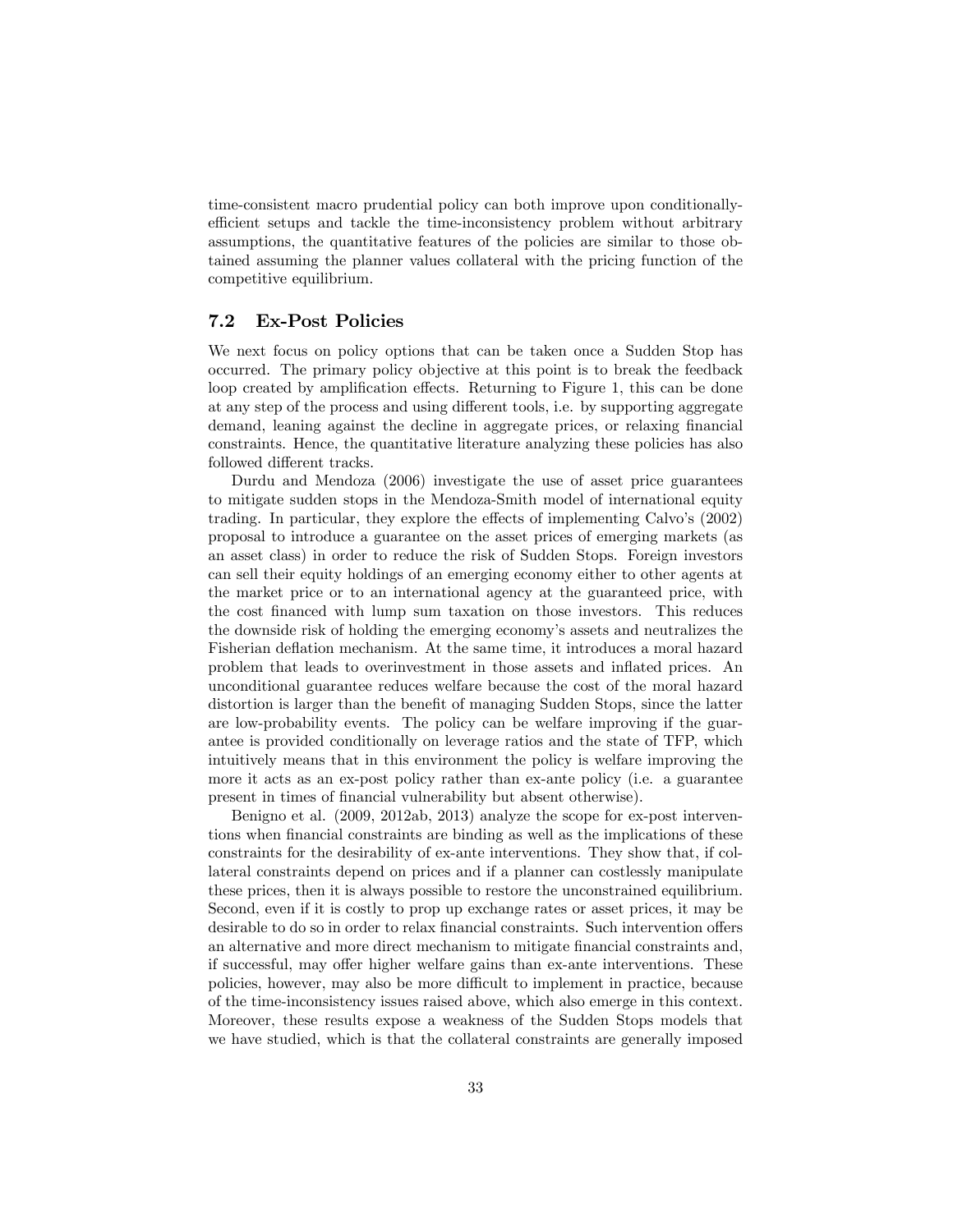directly on the optimization problems of agents, rather than embedding an optimal contracting problem within the Sudden Stops framework. Hence, while the results of these studies clearly show that it is technically possible to restore the equilibrium without credit constraints, it is not clear by which market mechanism the planner would Öx the actual contractual friction that led lenders to limit credit.

Jeanne and Korinek (2013b) study a number of the issues brought up by the interaction of ex-ante and ex-post policy measures in our Sudden Stop framework by using a simplified analytic framework of asset price deflation. They find that it is generally desirable to engage in both types of interventions up to the point where the marginal cost of each policy measure equals the (expected) marginal benefit of relaxing binding constraints. Ex-post measures have the benefit of being more state-contingent because they can be imposed conditional on the state of nature that is realized, whereas prudential measures are contingent on the expectation of the state of nature. However, prudential interventions can resolve the time inconsistency problem created by ex-post intervention.

### 8 Conclusions

This paper documented the empirical regularties of Sudden Stops and reviewed a class of quantitative models that aimed to explain this phenomenon using occassionally binding credit constraints that can trigger non-linear financial amplification dynamics in the vein of the classic Fisherian debt-deflation framework. Leverage ratios exhibit regular, procyclical fluctuations driven by the same underlying shocks that drive business cycles, and when those ratios are high enough they trigger credit constraints. These constraints limit debts not to exceed a fraction of the market value of the assets or incomes pledged as collateral. Hence, when the constraint becomes binding, agents fire sale goods and/or assets in efforts to meet their financial obligations, but as they do they cause a decline in prices that tightens further the credit constraint forcing further fire sales.

We developed a simple dynamic framework to emphasize the commonalities of different versions of models of sudden stops and financial amplification, and showed how different variants of this setup perform quantitatively. We focused in particular on three models very relevant for Sudden Stop events: A model in which liability dollarization yields a mechanism by which Fisherian deflation induces contractionary real devaluations, a model in which the Fisherian deflation triggers collapses in asset prices, an a business cycle model that can replicate the dynamics of both regular business cycles and Sudden Stops. Finally, we also discussed prudential policy measures and ex-post crisis interventions that are supported by this class of models.

Following the crisis of 2008/09, a number of emerging economies have received large capital ináows as investment opportunities in advanced economies were scarce and zero interest policies induced investors to seek for higher returns elsewhere. Given the boom-bust pattern in global capital flows, it is only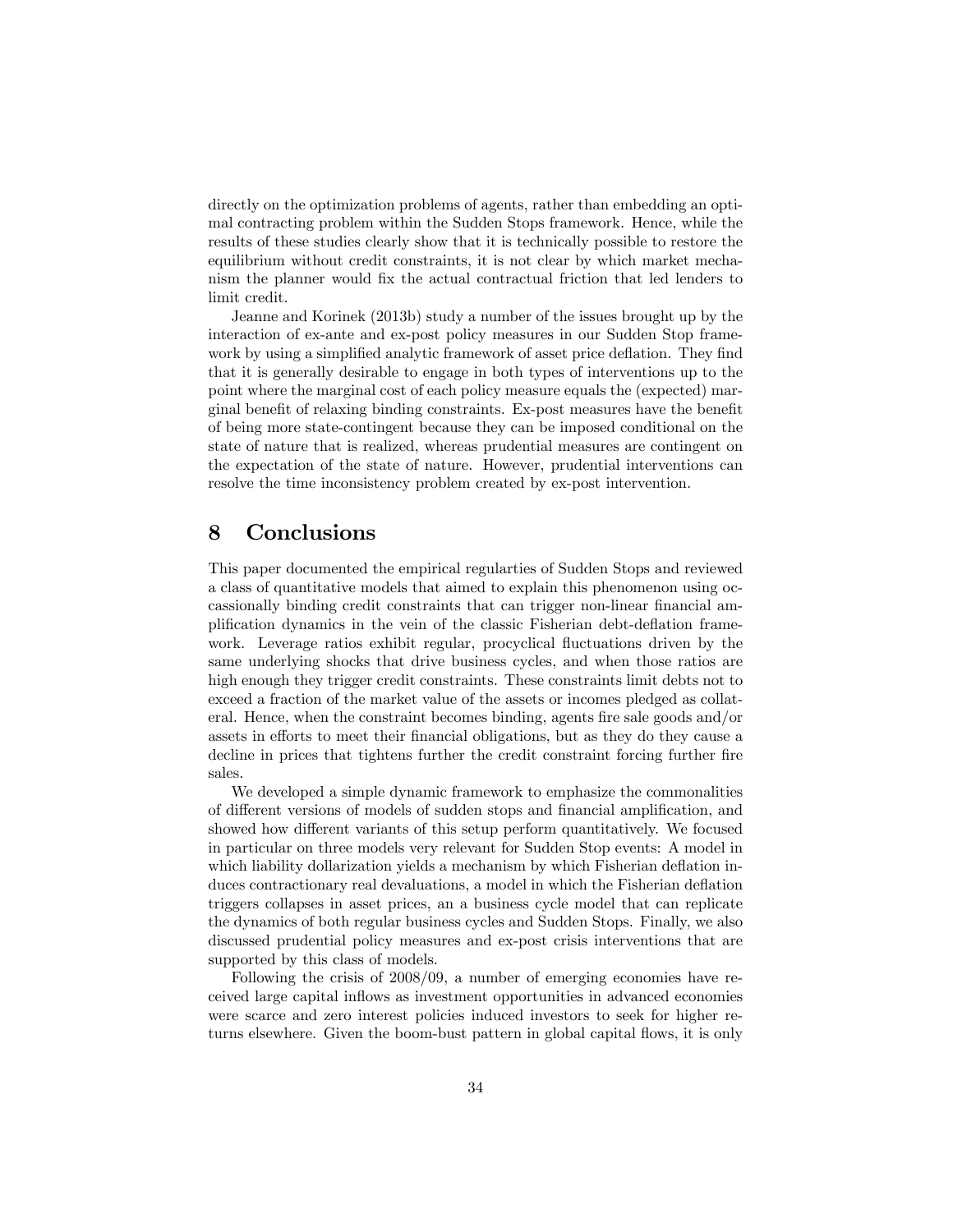a question of time when the next episode of Sudden Stops will occur, and the recent increased expectations of higher U.S. real interest rates, as the era of unconventional monetary policy winds down, are already raising this prospect. This suggests that further research on the mechanics of Sudden Stops and on policy measures available to reduce crisis risk and alleviate crises is urgently needed.

One important avenue for future research concerns the causes for risk-taking that leads to binding constraints. Our analytical framework and most of the works covered in our survey simply assume that emerging market investors are impatient and therefore take on leverage, but there are a number of other factors that contribute to such risk-taking, including bounded rationality, herding, or moral hazard. Boz and Mendoza (2013) and Bianchi et al. (2012), for example, make a step in this direction by emphasizing the need for agents to learn about risk.

Another important direction of research concerns the aftermath of balance sheet crises, which often leads to sustained periods of below-trend growth that are difficult to explain in the set of models that we have surveyed. Jeanne and Korinek (2013), for example, develop a framework in which sudden stops reduce trend growth.

A third avenue of research concerns the development of numerical methods that combine the strenghts of global solution methods in describing non-linear dynamics with the power of perturbation methods in dealing with a large number of variables so as to analyze sudden stops in even richer macroeconomic models.

#### References

Aghion, Philippe, Philippe Bacchetta, and Abhijit Banerjee, 2001, "Currency Crises and Monetary Policy in an Economy with Credit Constraints," European Economic Review 45(7), pp. 1121-1150.

Aghion, Philippe, Philippe Bacchetta, and Abhijit Banerjee, 2004, "A Corporate Balance-Sheet Approach to Currency Crises," Journal of Economic Theory  $119(1)$ , pp. 6-30.

Aguiar, Mark and Gita Gopinath, 2007, "Emerging Market Business Cycles: The Cycle is the Trend," Journal of Political Economy 115(1), pp. 69-102.

Benigno, Gianluca, Huigang Chen, Christopher Otrok, Alessandro Rebucci, and Eric R. Young, 2009, "Revisiting Overborrowing and its Policy Implications," in Luis Cespedes, Roberto Chang and Diego Saravia (editors), Monetary Policy under Financial Turbulence, Central Bank of Chile.

Benigno, Gianluca, Huigang Chen, Christopher Otrok, Alessandro Rebucci, and Eric R. Young, 2012a, "Capital Controls or Real Exchange

Rate Policy? A Pecuniary Externality Perspective," manuscript, LSE.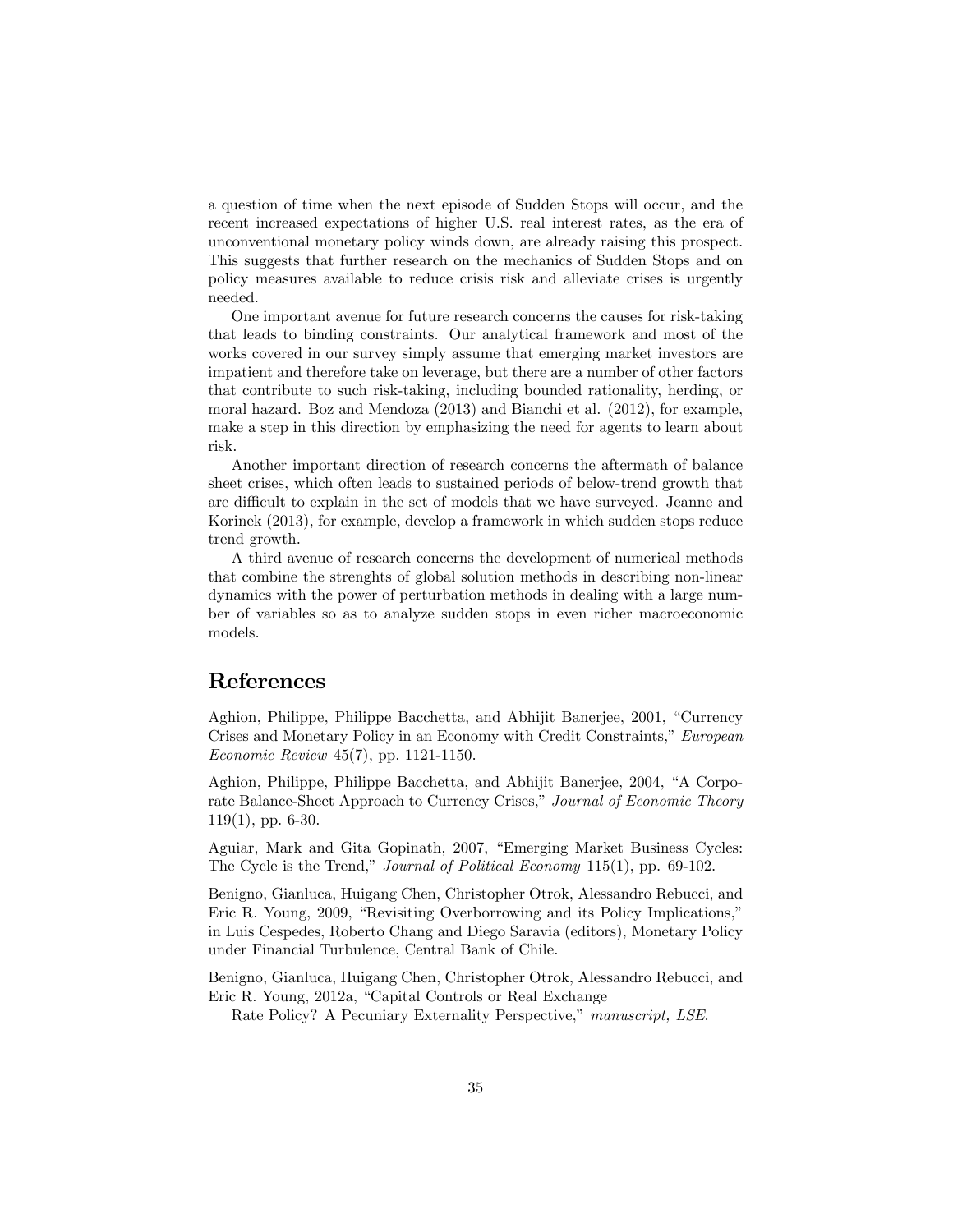Benigno, Gianluca, Huigang Chen, Christopher Otrok, Alessandro Rebucci, and Eric R. Young, 2012b, "Optimal Policy for Macroprudential Stability," manuscript, LSE.

Benigno, Gianluca, Huigang Chen, Christopher Otrok, Alessandro Rebucci, and Eric R. Young, 2013, "Financial Crises and Macro-Prudential Policies", Journal of International Economics 89(2), pp. 453-470.

Bernanke, Ben, and Mark Gertler, 1989, "Agency Costs, Net Worth, and Business Fluctuations," American Economic Review 79(1), pp. 14-31.

Bianchi, Javier, 2011, "Overborrowing and Systemic Externalities in the Business Cycle," American Economic Review 101(7), pp. 3400-3426.

Bianchi, Javier, 2013, "Efficient Bailouts?" NBER Working Paper w18587.

Bianchi, Javier, and Enrique Mendoza, 2010, "Overborrowing, Financial Crises, and 'Macroprudential' Taxes," NBER Working Paper w16091, June.

Bianchi, Javier, and Enrique Mendoza, 2013, "Optimal Time-Consistent Macroprudential Policy in a Model of Overborrowing and Financial Crises," manuscript, University of Pennsylvania.

Bianchi, Javier, Emine Boz, and Enrique G. Mendoza, 2012, "Macroprudential Policy in a Fisherian Model of Financial Innovation," IMF Economic Review 60(2), pp. 223-269.

Braggion, Fabio, Lawrence J. Christiano, and Jorge Roldos, 2009, "Optimal Monetary Policy in a 'Sudden Stop," Journal of Monetary Economics  $56(4)$ , pp. 582-595.

Caballero, Ricardo J., and Arvind Krishnamurthy, 2001, "International and Domestic Collateral Constraints in a Model of Emerging Market Crises," Journal of Monetary Economics 48(3), pp. 513-548.

Caballero, Ricardo J., and Arvind Krishnamurthy, 2003, "Excessive Dollar Borrowing: Financial Development and Underinsurance," Journal of Finance  $58(2)$ , pp. 867-894.

Caballero, Ricardo J., and Arvind Krishnamurthy, 2004, "Smoothing Sudden Stops," Journal of Economic Theory 119(1), pp. 104-127.

Calvo, Guillermo A., 1998, "Capital Flows and Capital-Market Crises: The Simple Economics of Sudden Stops," Journal of Applied Economics 1, pp. 35-54.

Calvo, Guillermo A., 2002, "Globalization Hazard and Delayed Reform in Emerging Markets,"  $Economia$  2(2), Spring...

Calvo, Guillermo A., and Enrique G. Mendoza, 1996, "Mexico's Balance-of-Payments Crisis: a Chronicle of a Death Foretold," Journal of International Economics 41(3), pp. 235-264.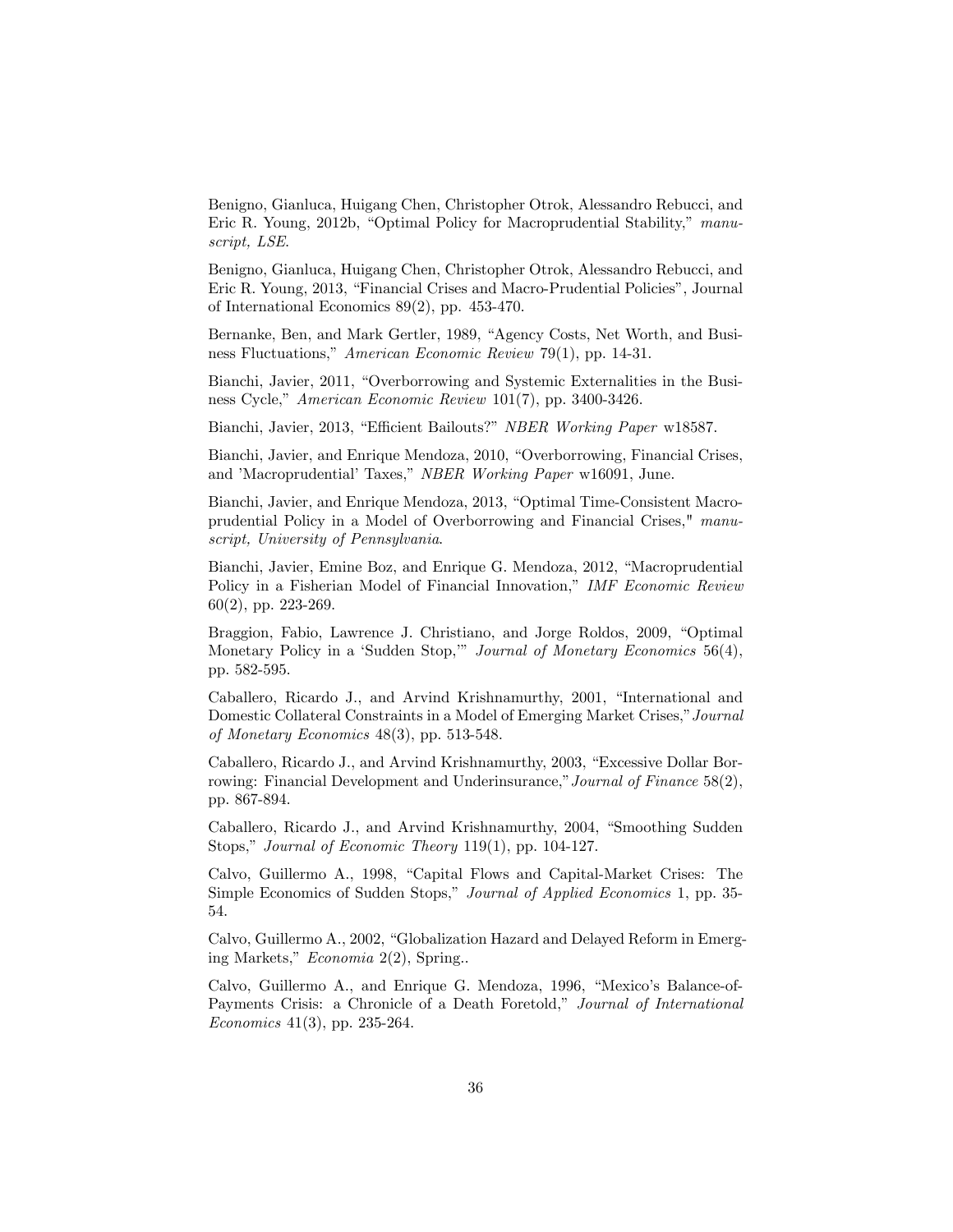Calvo, Guillermo A., and Enrique G. Mendoza, 2000, "Capital-Market Crises and Economic Collapse in Emerging Markets: An Informational-Frictions Approach," American Economic Review 90(2), pp. 59-64.

Calvo, Guillermo A., Alejandro Izquierdo, and Ernesto Talvi, 2006, "Phoenix Miracles in Emerging Markets: Recovering without Credit from Systemic Financial Crises," NBER Working Paper w12101.

Calvo, Guillermo A., Alejandro Izquierdo, and Rudy Loo-Kung, 2006, "Relative Price Volatility under Sudden Stops: the Relevance of Balance Sheet Effects," Journal of International Economics  $69(1)$ , pp. 231-254.

Calvo, Guillermo A., Alejandro Izquierdo, and Luis-Fernando Mejia, 2008, "Systemic Sudden Stops: the Relevance of Balance-Sheet Effects and Financial Integration," NBER Working Paper w14026.

Cespedes, Luis Felipe, Roberto Chang, and Andres Velasco, 2011, "Exchange Market Intervention as Unconventional Monetary Policy," manuscript.

Chang, Roberto, and Andres Velasco, 2001, "A Model of Financial Crises in Emerging Markets," Quarterly Journal of Economics 116(2), pp. 489-517.

Chetty, Raj, 2009, "Sufficient Statistics for Welfare Analysis: A Bridge Between Structural and Reduced-Form Methods," Annual Review of Economics 1, pp. 451-487.

Choi, Woon Gyu, and David Cook, 2004, "Liability Dollarization and the Bank Balance Sheet Channel," Journal of International Economics 64(2), pp. 247-275.

Cole, Harold L., and Timothy J. Kehoe, 2000, "Self-Fulfilling Debt Crises," Review of Economic Studies 67(1), pp. 91-116.

Cook, David, and Michael B. Devereux, 2006a, "External Currency Pricing and the East Asian Crisis," Journal of International Economics 69(1), pp. 37-63.

Cook, David, and Michael B. Devereux, 2006b, "Accounting for the East Asian Crisis: a Quantitative Model of Capital Outflows in Small Open Economies," Journal of Money, Credit and Banking 38(3), pp. 721-749.

Dornbusch, Rudiger, Ilan Goldfajn and Rodrigo O. Valdés, 1995, "Currency Crises and Collapses," Brookings Papers on Economic Activity 1995:2, pp. 219-293.

Durdu, C. Bora, and Enrique G. Mendoza, 2006, "Are Asset Price Guarantees Useful for Preventing Sudden Stops?: A Quantitative Investigation of the Globalization Hazard-Moral Hazard Tradeoff," Journal of International Economics 69(1), pp. 84-119.

Durdu, C. Bora, Enrique G. Mendoza, and Marco E. Terrones, 2009, "Precautionary Demand for Foreign Assets in Sudden Stop Economies: An Assessment of the New Merchantilism," Journal of Development Economics 89(2), pp. 194-209.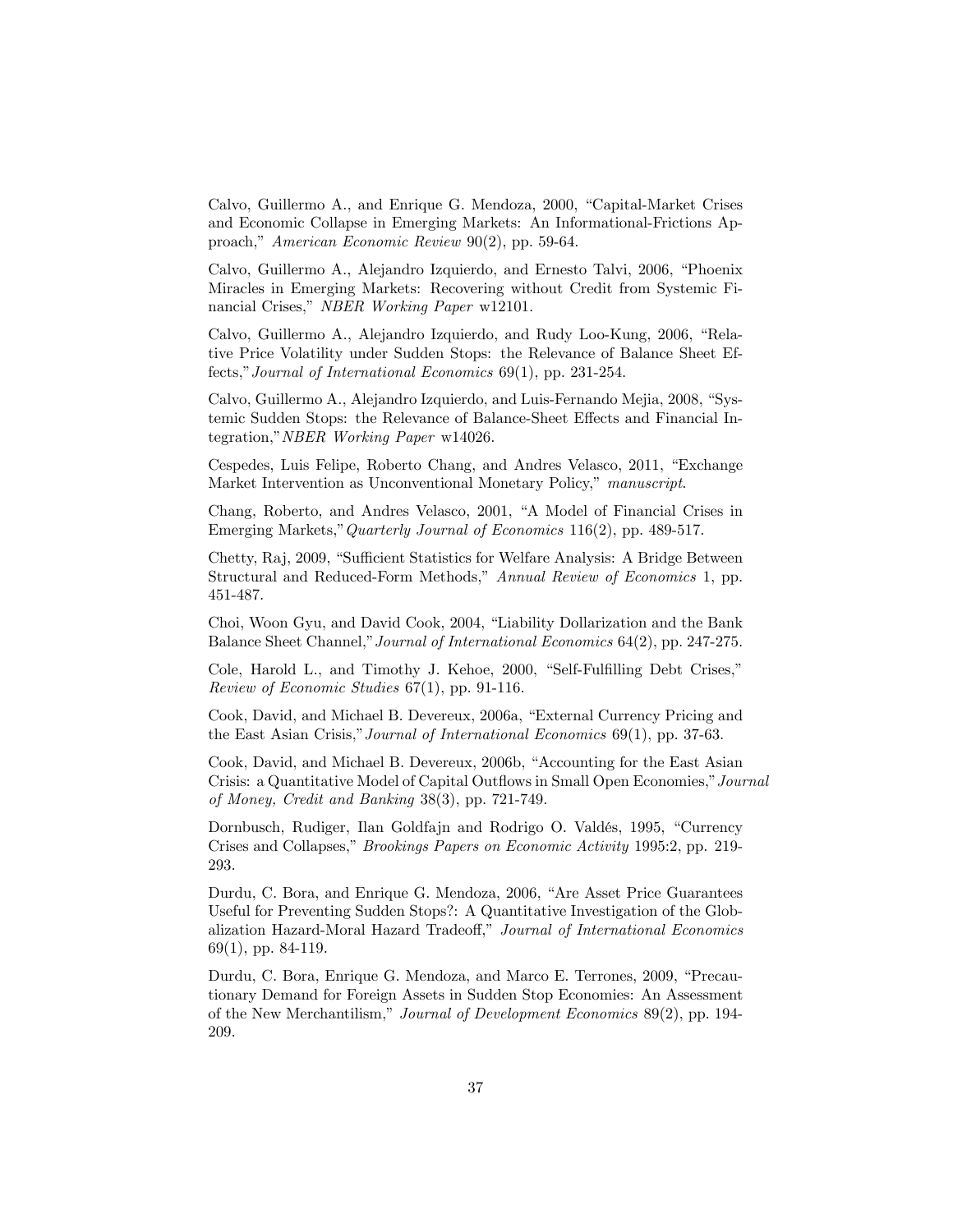Eichengreen, Barry, and Ricardo Hausmann, 2005, "Other People's Money: Debt Denomination and Financial Instability in Emerging Market Economies," University of Chicago Press.

Fisher, Irving, 1933, "The Debt-Deflation Theory of Great Depressions," Econometrica  $1(4)$ , pp. 337-357.

Gertler, Mark, Simon Gilchrist, and Fabio M. Natalucci, 2007, "External Constraints on Monetary Policy and the Financial Accelerator," Journal of Money, Credit and Banking 39(2), pp. 295-330.

Gertler, Mark and Nobuhiro Kiyotaki, 2010, "Financial Intermediation and Credit Policy in Business Cycle Analysis," Handbook of Monetary Economics, Vol. 3, pp. 547-599.

Gondo Mori, Rocio, 2013, "State Contingent Assets, Financial Crises and Pecuniary Externalities in Models with Collateral Constraints," mimeo, University of Maryland.

Gromb, Denis, and Dimitri Vayanos, 2002, "Equilibrium and Welfare in Markets with Financially Constrained Arbitrageurs," Journal of Financial Economics 66(2-3), pp. 361-407.

Jeanne, Olivier, and Anton Korinek, 2010a, "Excessive Volatility in Capital Flows: A Pigouvian Taxation Approach," American Economic Review P&P, pp. 403-407.

Jeanne, Olivier, and Anton Korinek, 2010b, "Managing Credit Booms and Busts: A Pigouvian Taxation Approach," NBER Working Paper w16377.

Jeanne, Olivier, and Anton Korinek, 2013a, "Booms, Busts and Growth," work in progress.

Jeanne, Olivier, and Anton Korinek, 2013b, "Macroprudential Regulation versus Mopping Up After the Crash," NBER Working Paper w18675.

Kaminsky, Graciela L., and Carmen M. Reinhart, 1999, "The Twin Crises: the Causes of Banking and Balance-of-Payments Problems," American Economic Review 89(3), pp. 473-500.

Kato, Ryo, and Takayuki Tsuruga, 2011, "Bank Overleverage and Macroeconomic Fragility,"IMES Discussion Paper Series 11-E-15.

Kiyotaki, Nobuhiro, and John H. Moore, 1997, "Credit Cycles," Journal of Political Economy 105(2), pp. 211-248.

Korinek, Anton, 2007, "Excessive Dollar Borrowing in Emerging Markets," manuscript, University of Maryland.

Korinek, Anton, 2010, "Regulating Capital Flows to Emerging Markets: An Externality View," manuscript, University of Maryland.

Korinek, Anton, 2011a, "Hot Money and Serial Financial Crises," IMF Economic Review 59(2), pp. 306-339.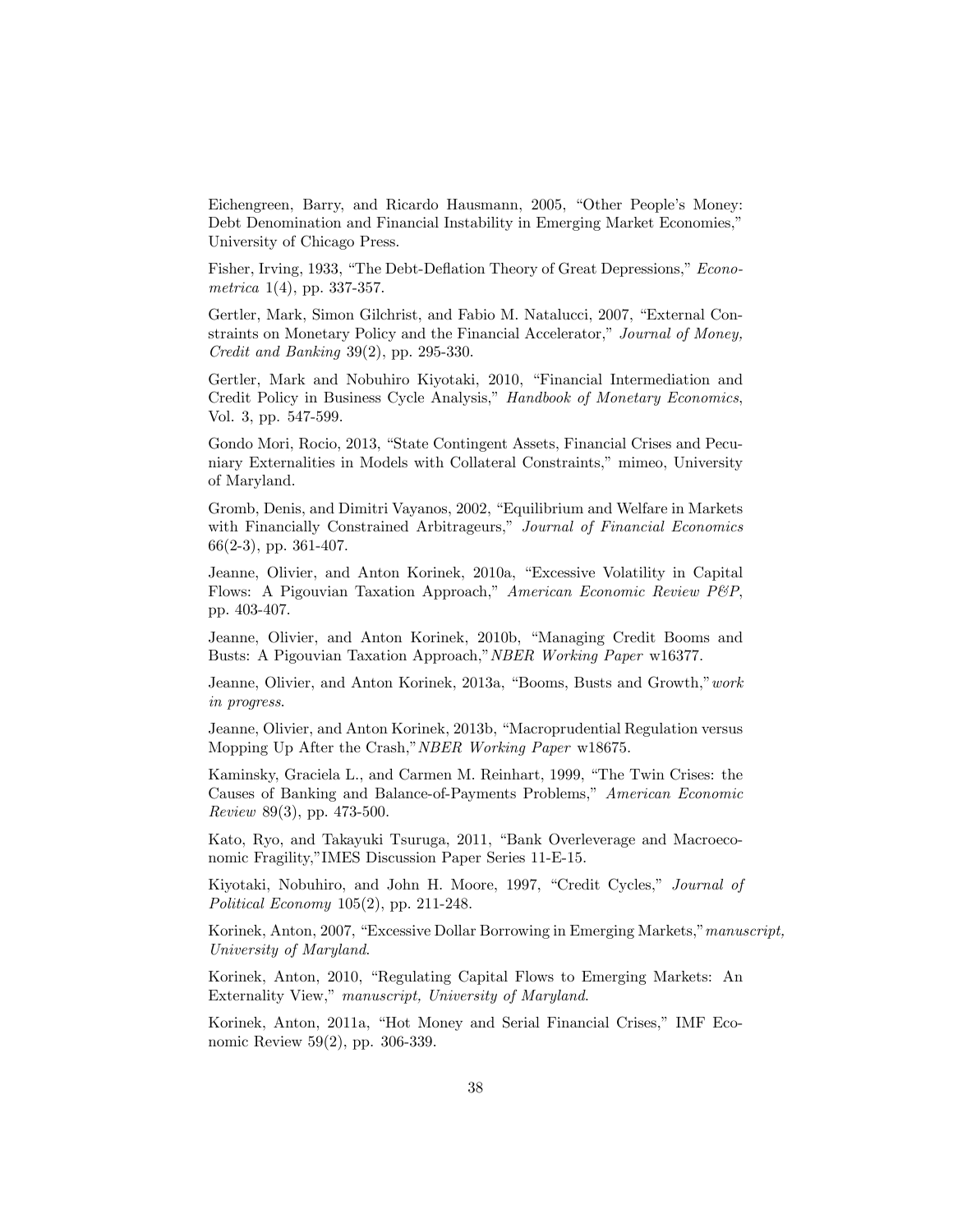Korinek, Anton, 2011b, "The New Economics of Prudential Capital Controls," IMF Economic Review 59(3), pp. 523-561.

Korinek, Anton, 2011c, "Systemic Risk-Taking: Amplification Effects, Externalities, and Regulatory Responses," ECB Working Paper 1345.

Korinek, Anton, and Jonathan Kreamer, 2013, "The Redistributive Effects of Financial Deregulation," manuscript, University of Maryland.

Krugman, Paul R., 1999, "Balance Sheets, the Transfer Problem, and Financial Crises," in Isard, P., Razin, A., and Rose, A. K., editors, *International Finance* and Financial Crises: Essays in Hornor of Robert P. Flood Jr., pp. 31-44. International Monetary Fund, Washington, DC.

Krugman, Paul R., 2009, "How Did Economists Get It So Wrong?," New York Times 2(9).

Lahiri, Amartya and Carlos Végh,  $2003$ , "Delaying the inevitable: interest rate defense and balance of payments crises," Journal of Political Economy  $111(2)$ , pp. 404-424.

Lipsey, Richard, and Kelvin Lancaster, 1956, "The General Theory of Second Best," Review of Economic Studies 24(1), pp. 11-32.

Lorenzoni, Guido, 2008, "Inefficient Credit Booms," Review of Economic Studies 75(3), pp. 809-833.

Martin, Philippe, and Helene Rey, 2006, "Globalization and Emerging Markets: with or without Crash?" American Economic Review 96(5), pp. 1631-1651.

Milesi-Ferretti, Gian Maria, and Assaf Razin, 2000, "Current Account Reversals and Currency Crises, Empirical Regularities<sup>"</sup> in Paul Krugman, editors, Currency Crises, pp. 285-326, NBER, University of Chicago Press.

Mendoza, Enrique G., 1991, "Real Business Cycles in a Small Open Economy," American Economic Review 81(4), pp. 797-818.

Mendoza, Enrique G., 1995, "The Terms of Trade, the Real Exchange Rate, and Economic Fluctuations," International Economic Review  $36(1)$ , pp. 101-137.

Mendoza, Enrique G., 2002, "Credit, Prices and Crashes: Business Cycles with a Sudden Stop," in S. Edwards and J. Frankel (editors), Preventing Currency Crises in Emerging Markets, pp. 335-392, NBER, University of Chicago Press.

Mendoza, Enrique G., 2005, "Real Exchange Rate Volatility and the Price of Nontradables in Sudden-Stop-Prone Economies," Economia 6(1), pp. 103-148.

Mendoza, Enrique G., 2006, "Endogenous Sudden Stops in a Business Cycle Model with Collateral Constraints:A Fisherian Deflation of Tobin's Q," NBER Working Paper w12564.

Mendoza, Enrique G., 2010, "Sudden Stops, Financial Crises and Leverage," The American Economic Review 100(5), pp. 1941-1966.